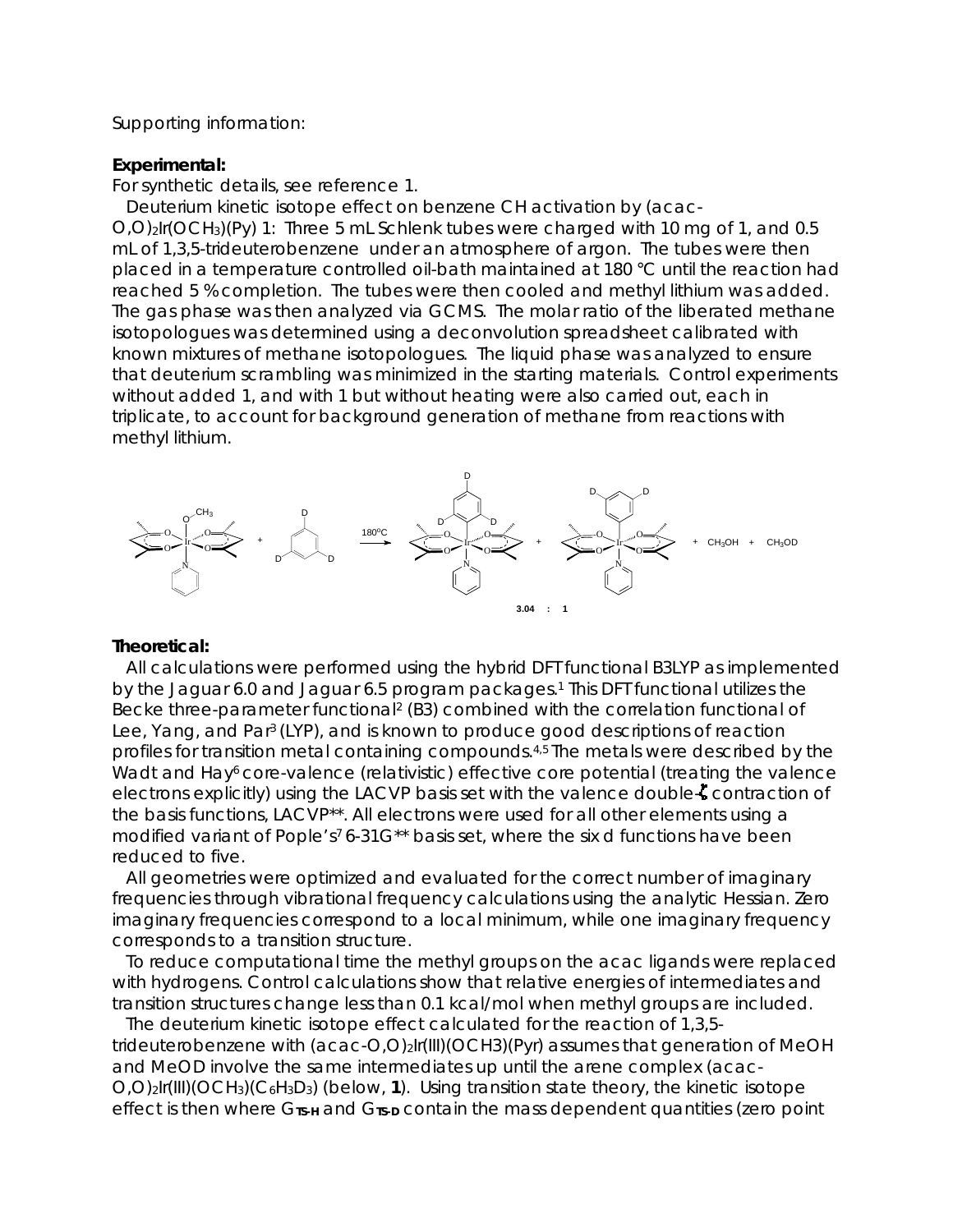energy and vibrational enthalpy and entropy at 473K) evaluated using the appropriately mass-weighted Hessians.



The tunneling was evaluated to 1.05 according to the method by Skodje and Thrular<sup>8</sup> (imaginary frequency of TS-H =  $-822.00 \text{ cm}^{-1}$ , TS-D =  $-646.32 \text{ cm}^{-1}$ . Multiplying the classical KIE of 3.0 with the tunneling correction of 1.05 yields a total KIE of 3.2.

```
TS1 Localized Orbitals
```

```
 1 Orbital Energy -19.169436 Occupation 1.000000 
       S 
O6 1.00 
   2 Orbital Energy -19.168783 Occupation 1.000000 
       S 
O2 -1.00 
   3 Orbital Energy -19.168680 Occupation 1.000000 
       S 
O9 1.00 
   4 Orbital Energy -19.164889 Occupation 1.000000 
       S 
O10 -1.00 
   5 Orbital Energy -19.124253 Occupation 1.000000 
       S 
O30 -1.00 
   6 Orbital Energy -10.266372 Occupation 1.000000 
       S 
C3 0.05 
       S 
C5 -0.99 
   7 Orbital Energy -10.264919 Occupation 1.000000 
       S 
C3 0.99 
       S 
C5 0.05 
   8 Orbital Energy -10.264228 Occupation 1.000000 
       S 
C11 -0.20 
       S 
C12 -0.97
```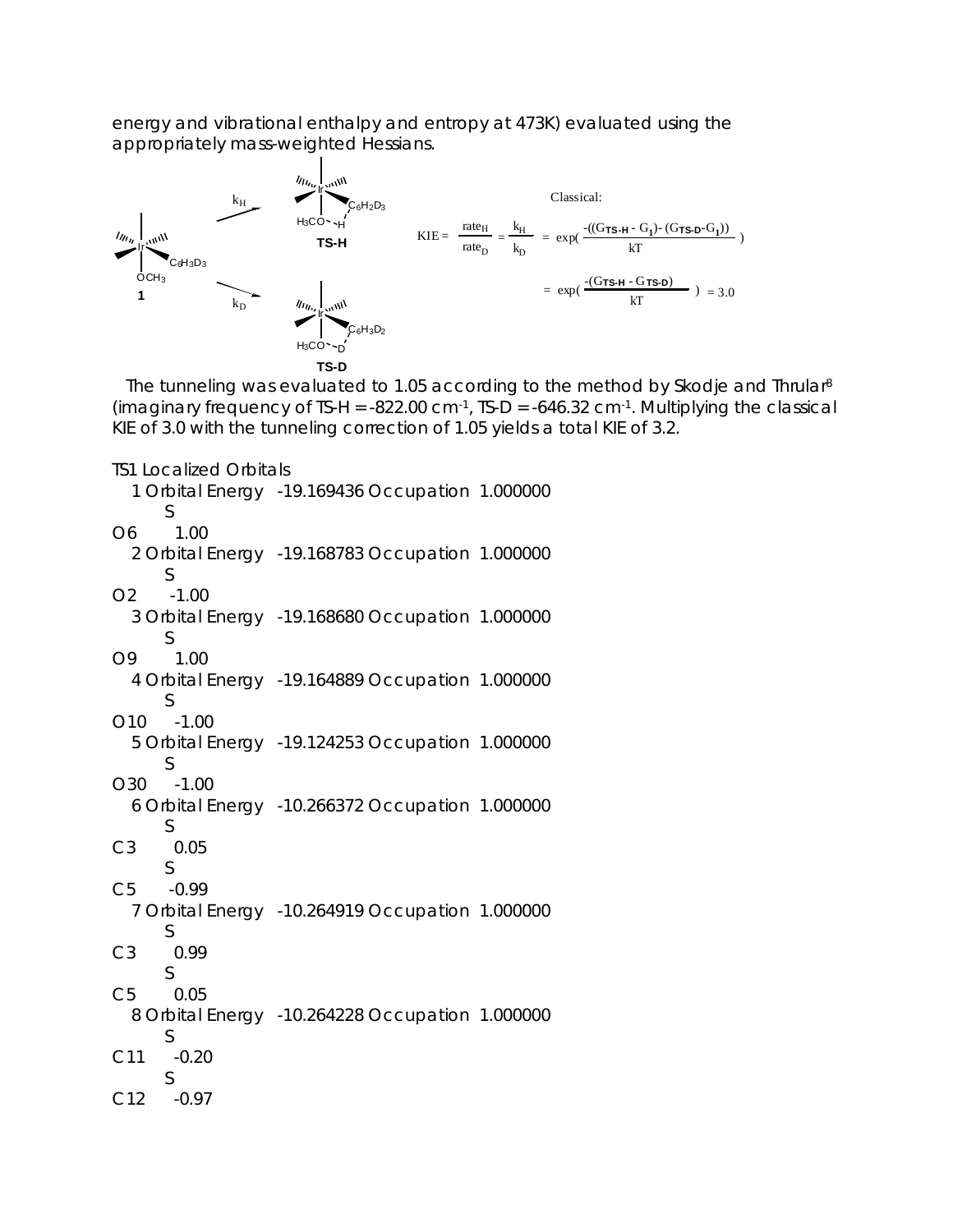9 Orbital Energy -10.262767 Occupation 1.000000 S C11 -0.97 S C12 0.20 10 Orbital Energy -10.200299 Occupation 1.000000 S C20 0.99 11 Orbital Energy -10.200027 Occupation 1.000000 S C31 1.00 12 Orbital Energy -10.194649 Occupation 1.000000 S C21 0.06 S C22 0.99 13 Orbital Energy -10.191706 Occupation 1.000000 S C18 0.99 S C19 0.12 14 Orbital Energy -10.190469 Occupation 1.000000 S C21 -0.99 S C22 0.06 15 Orbital Energy -10.189644 Occupation 1.000000 S C18 0.13 S C19 -0.99 16 Orbital Energy -10.182280 Occupation 1.000000 S C17 -0.99 17 Orbital Energy -10.175585 Occupation 1.000000 S C4 1.00 18 Orbital Energy -10.172442 Occupation 1.000000 S C13 -1.00 19 Orbital Energy -3.700915 Occupation 1.000000 S Ir1 1.01 20 Orbital Energy -2.109924 Occupation 1.000000 X Y Z Ir1 0.15 -0.82 -0.56 21 Orbital Energy -2.105316 Occupation 1.000000 X Y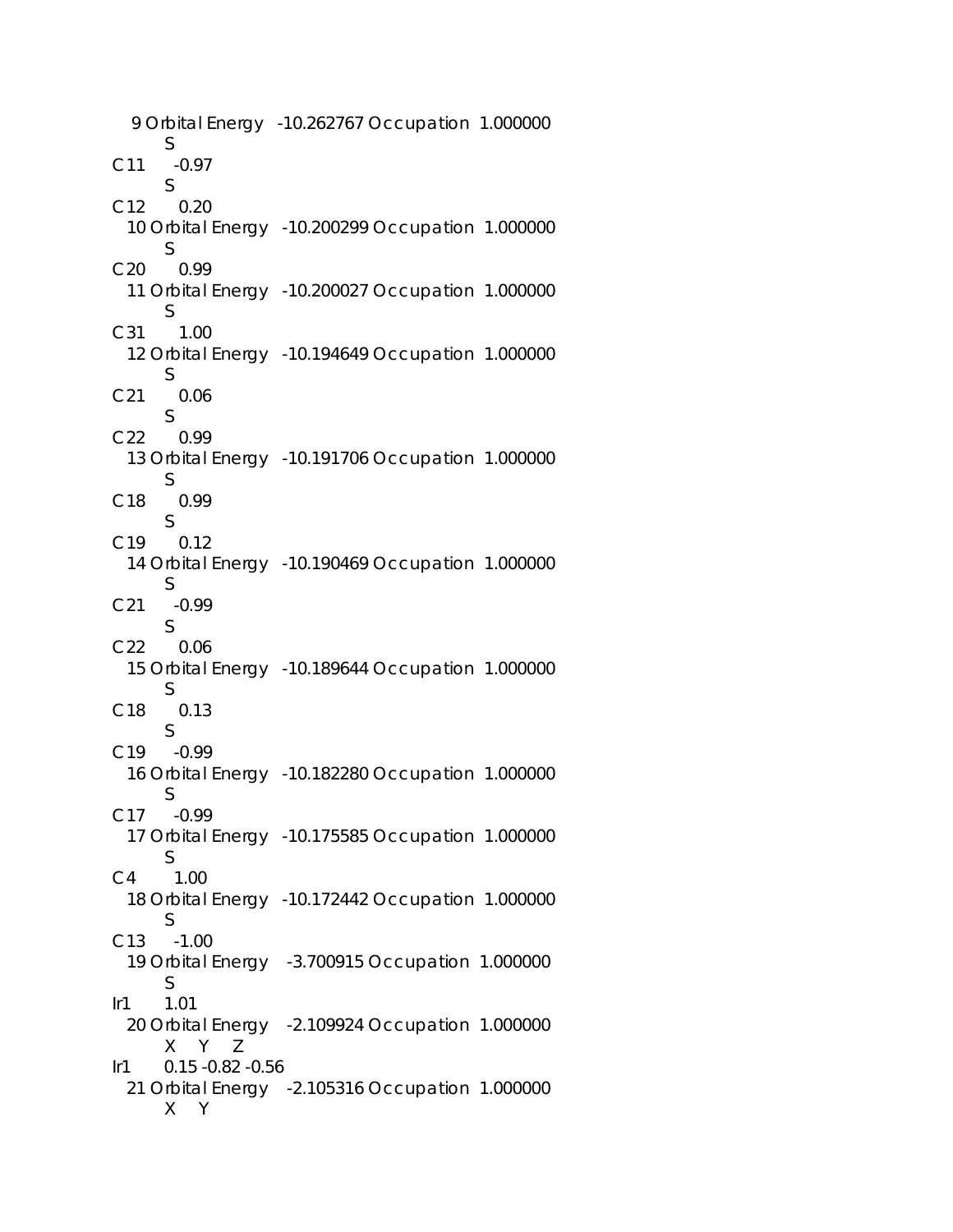$Ir1 -0.99 -0.16$  22 Orbital Energy -2.097537 Occupation 1.000000 X Y Z Ir1 0.06 -0.56 0.83 23 Orbital Energy -0.257913 Occupation 1.000000 XX YY ZZ XY XZ YZ YY ZZ XY XZ YZ Ir1 0.06 0.25 -0.31 0.53 -0.38 0.45 0.08 -0.08 0.16 -0.13 0.15 S S S C22 -0.01 0.01 0.05 24 Orbital Energy -0.263057 Occupation 1.000000 XX YY ZZ XY XZ YZ XX ZZ XZ YZ Ir1 -0.36 0.14 0.23 0.08 0.59 0.48 -0.11 0.08 0.18 0.16 Z Z C12 0.06 0.06 25 Orbital Energy -0.262872 Occupation 1.000000 XX ZZ XY XZ YZ XX ZZ XY XZ YZ Ir1 -0.28 0.29 0.61 0.13 -0.45 -0.07 0.09 0.20 0.05 -0.15 Y Y C3 0.07 0.06 S S H29 -0.02 0.05 26 Orbital Energy -0.550957 Occupation 1.000000 S S S X X XX YY ZZ XY XZ Ir1 0.10 -0.06 -0.10 0.13 -0.09 -0.19 0.10 0.09 -0.06 -0.10 S S X Z S X Z C5 -0.02 0.04 0.02 -0.07 0.11 -0.06 -0.07 S S X Y Z S X Y O6 0.12 -0.24 0.48 0.10 0.08 -0.34 0.33 0.05 S S H7 -0.03 -0.05 27 Orbital Energy -0.546049 Occupation 1.000000 S S S Z Z XX YY ZZ XZ YZ Ir1 0.10 -0.06 -0.09 0.13 -0.10 0.08 0.09 -0.17 0.11 -0.06 S S X Y Z S X Z O2 0.12 -0.24 -0.21 0.09 0.44 -0.35 -0.20 0.28 S S X Z S Z C3 -0.02 0.04 -0.07 -0.03 0.11 -0.09 S S H28 -0.03 -0.06 28 Orbital Energy -0.549494 Occupation 1.000000 S S S X X XX YY ZZ XY XZ Ir1 0.10 -0.06 -0.09 -0.13 0.09 -0.19 0.11 0.08 -0.06 -0.10 S S X Y Z S X Y Z O9 0.12 -0.24 -0.46 -0.12 -0.13 -0.34 -0.30 -0.14 -0.08 S S X Y S X C12 -0.02 0.04 0.02 -0.07 0.10 0.08 S S H15 -0.03 -0.05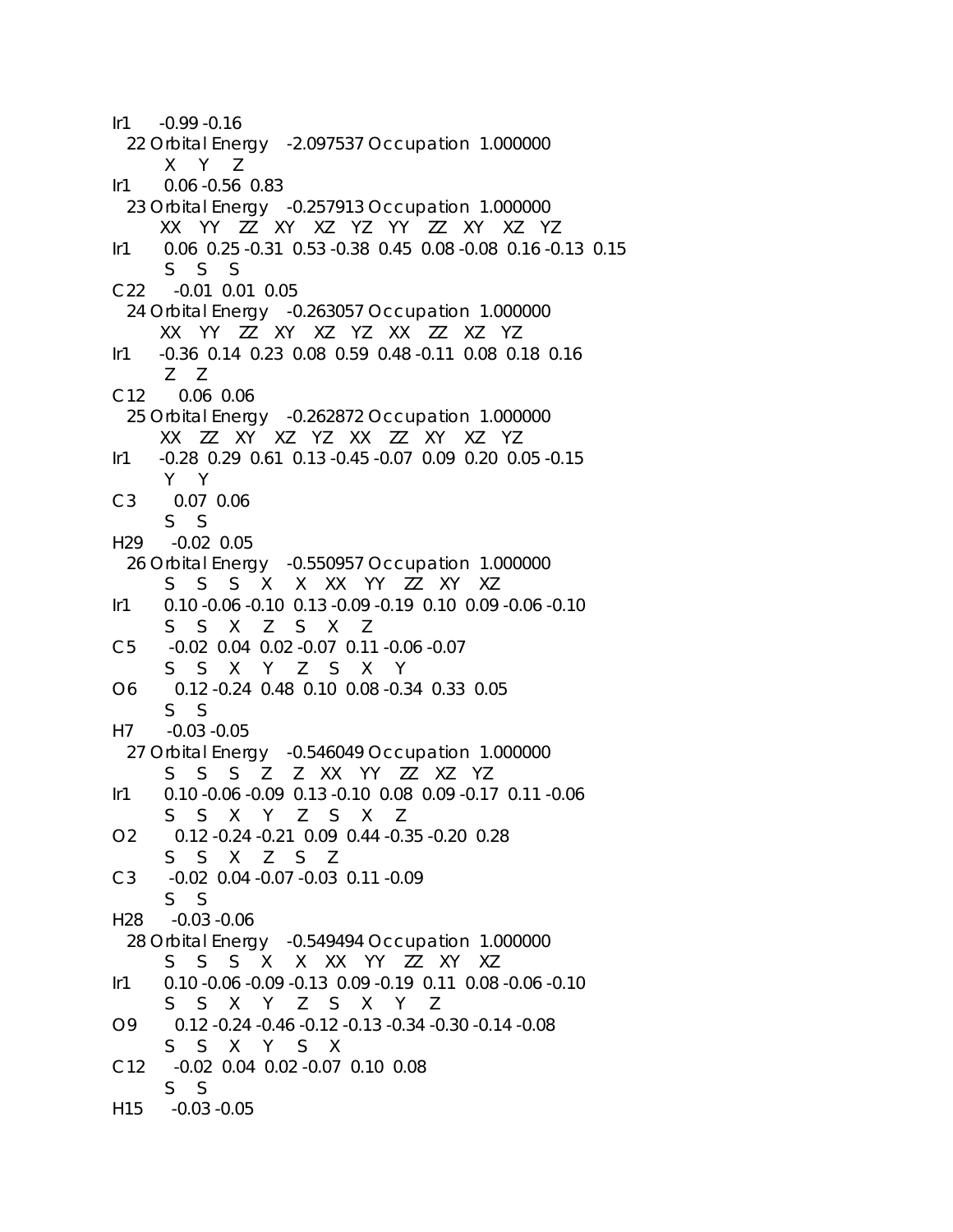```
 29 Orbital Energy -0.538797 Occupation 1.000000 
      S S S Y Y XX YY ZZ 
Ir1 0.10 -0.06 -0.11 0.13 -0.08 0.11 -0.21 0.10 
      S S X Y Z S X Y 
O10 0.12 -0.24 0.01 0.49 -0.06 -0.34 0.06 0.33 
      S S X Y S X Y 
C11 -0.02 0.04 0.07 0.00 0.11 0.06 -0.07 
      S S 
H14 -0.03 -0.06 
      Y Y 
C17 0.03 0.06 
  30 Orbital Energy -0.486659 Occupation 1.000000 
      S S S X Z X Z XX YY ZZ XZ YZ 
Ir1 -0.10 0.06 0.13 -0.04 0.13 0.06 -0.12 -0.09 -0.13 0.22 -0.13 0.07 
      XZ 
Ir1 -0.05 
      S S 
H29 0.04 -0.10 
      S S X Y Z S Y Z 
O30 -0.10 0.19 -0.06 0.25 0.43 0.25 0.17 0.32 
      S S S 
C31 0.01 -0.01 -0.06 
      S S 
H32 0.03 0.06 
  31 Orbital Energy -0.450744 Occupation 1.000000 
      S S S Y Y XX YY ZZ YZ XX YY 
Ir1 -0.12 0.07 0.10 0.14 -0.13 -0.12 0.25 -0.13 -0.07 -0.06 0.08 
      S S Y S Y 
O10 0.01 -0.02 0.05 -0.06 0.05 
      S S Y Z S Y Z 
C17 -0.11 0.20 0.33 -0.16 0.27 0.26 -0.14 
      Y Z Y Z 
C18 0.00 0.02 -0.06 0.06 
      S S S 
C19 -0.01 0.02 -0.06 
      S S S 
C20 0.00 0.00 0.08 
      S S S 
C21 -0.01 0.02 -0.06 
      Y Z Y Z 
C22 0.00 0.04 -0.07 0.06 
      S 
H29 0.21 
      S S S 
O30 0.01 -0.03 -0.09 
  32 Orbital Energy -0.610931 Occupation 1.000000 
      S S Y Z S Y 
C5 -0.08 0.15 -0.25 -0.15 0.07 -0.10
```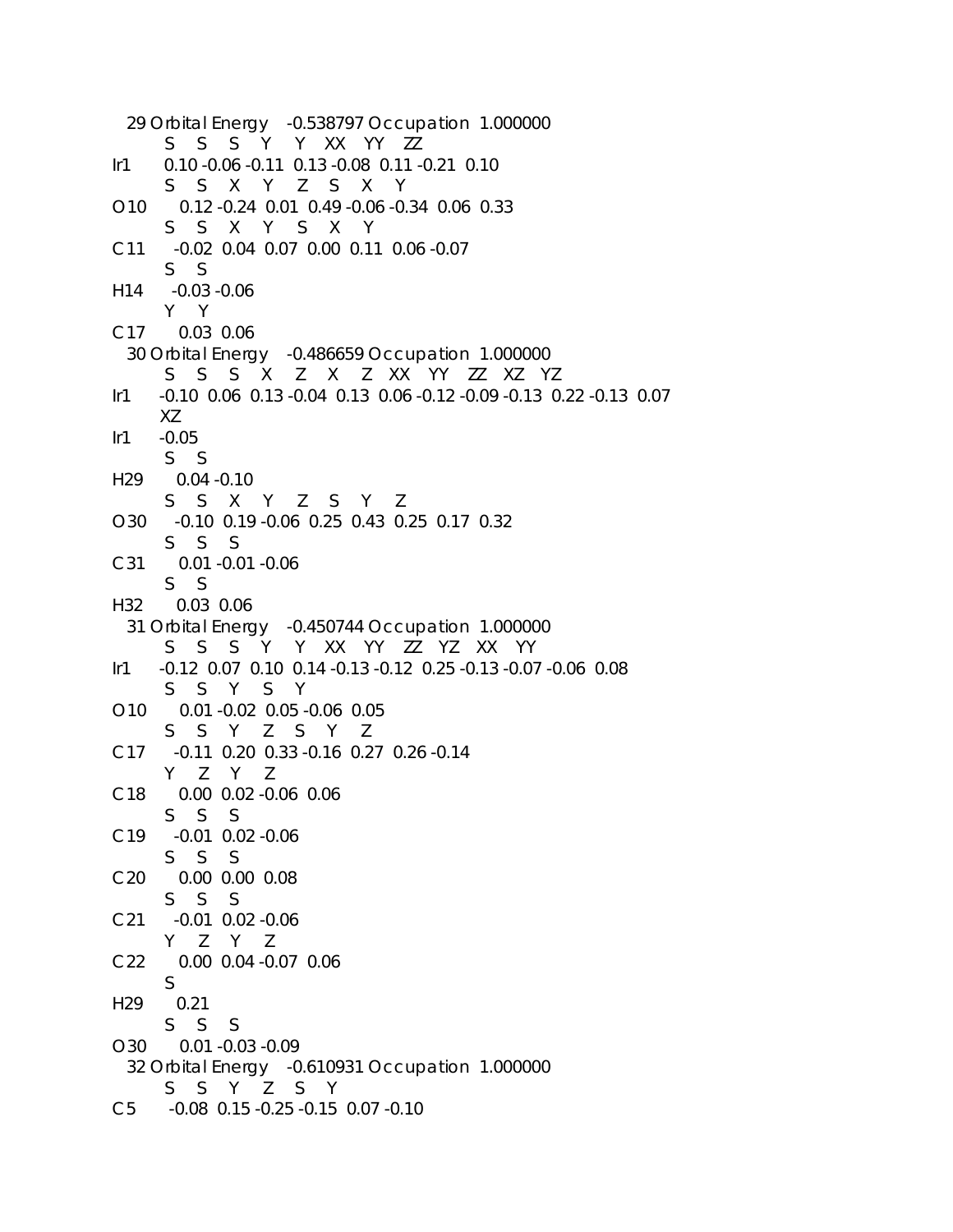```
 S S X Y Z S X Y Z 
O6 -0.09 0.19 0.12 -0.30 0.38 0.15 0.06 -0.22 0.20 
  33 Orbital Energy -0.619961 Occupation 1.000000 
      S S X Y Z S Y 
C5 0.08 -0.15 0.10 -0.10 0.27 -0.06 -0.09 
      S S Y Z S Y 
O6 0.09 -0.20 -0.47 -0.15 -0.15 -0.29 
  34 Orbital Energy -0.615501 Occupation 1.000000 
      S S X Y Z S X Y Z 
O2 -0.09 0.19 0.24 -0.29 0.32 0.14 0.13 -0.21 0.16 
      S S X Y Z S Y 
C3 -0.08 0.15 -0.10 -0.26 -0.13 0.07 -0.11 
  35 Orbital Energy -0.616442 Occupation 1.000000 
      S S X Y Z S Y 
O2 0.09 -0.19 -0.12 -0.47 -0.10 -0.14 -0.29 
      S S X Y Z S Y 
C3 0.08 -0.15 0.17 -0.11 0.23 -0.07 -0.10 
  36 Orbital Energy -0.611759 Occupation 1.000000 
      Z Z 
Ir1 0.02 -0.05 
      S S X Y Z S X Y Z 
O9 0.09 -0.19 0.29 -0.26 -0.31 -0.14 0.15 -0.13 -0.22 
      S S X Y Z S Z 
C12 0.08 -0.15 -0.09 0.14 -0.25 -0.06 -0.10 
  37 Orbital Energy -0.499347 Occupation 1.000000 
      XX 
Ir1 0.07 
      S S X S X 
C4 0.01 -0.02 -0.02 -0.13 -0.06 
      S S X Z S X 
C5 -0.02 0.06 -0.06 -0.07 0.11 -0.05 
      S S X Y Z S X Z 
O6 0.15 -0.34 -0.33 0.06 0.36 -0.41 -0.22 0.23 
      S S 
H7 0.03 0.05 
  38 Orbital Energy -0.614772 Occupation 1.000000 
      S S X Y Z S Y Z 
O9 0.09 -0.19 0.05 -0.18 0.46 -0.15 -0.08 0.28 
      S S X Y Z S Z 
C12 0.08 -0.15 -0.21 0.19 0.11 -0.06 0.09 
  39 Orbital Energy -0.495337 Occupation 1.000000 
     XZ 
Ir1 -0.06 
      S S X Y Z S X 
O2 0.15 -0.34 0.49 0.06 -0.05 -0.41 0.31 
      S S X Z S X 
C3 -0.02 0.06 -0.02 -0.09 0.10 0.06 
      S S X S X
```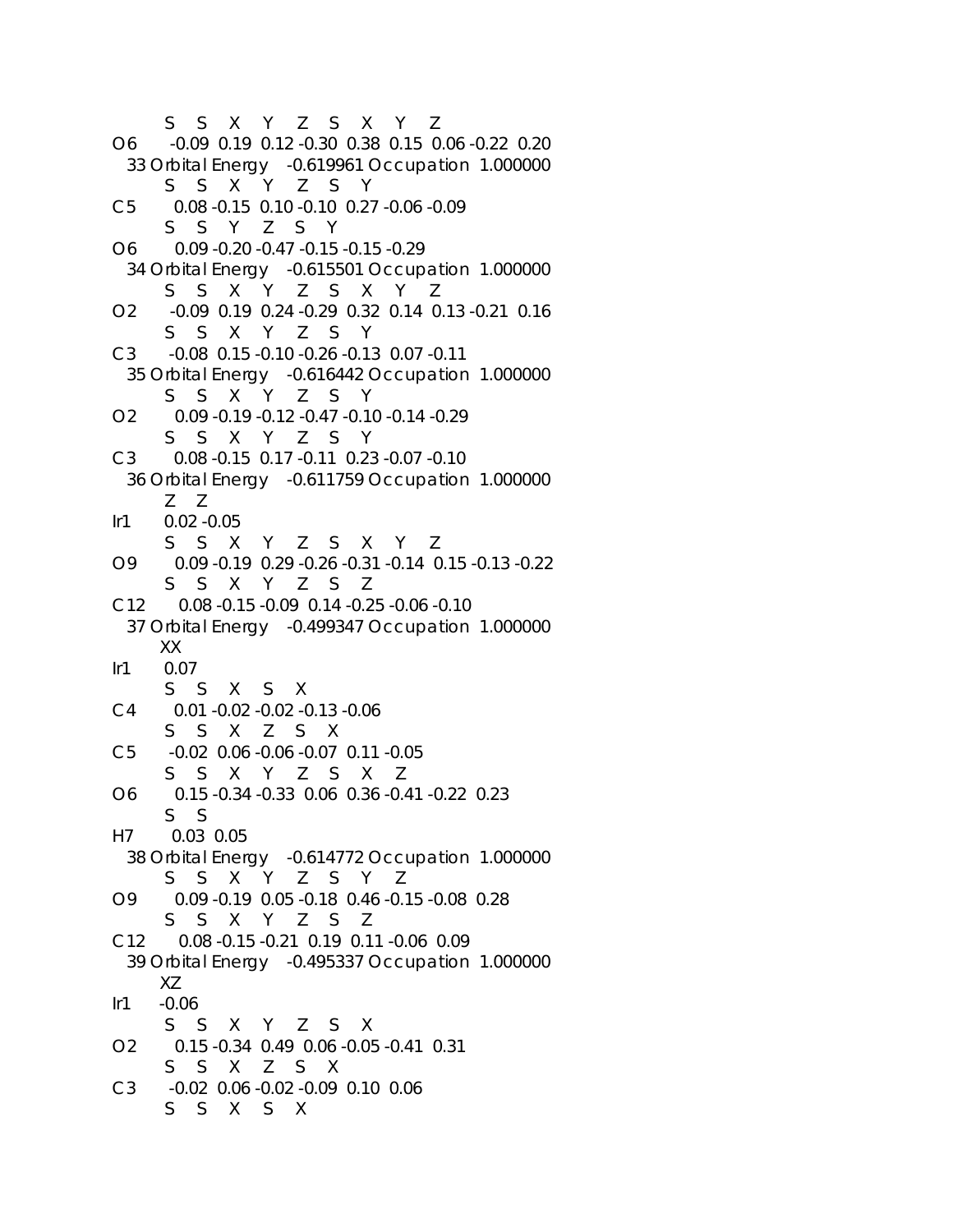```
C4 0.01 -0.02 0.03 -0.13 0.07 
      S S 
H28 0.03 0.06 
  40 Orbital Energy -0.497578 Occupation 1.000000 
      Y Y XX 
Ir1 -0.02 0.05 0.06 
      S S X Y S X Y 
O9 0.15 -0.34 0.14 0.48 -0.41 0.10 0.31 
      S S X Y S Y 
C12 -0.02 0.06 0.09 -0.04 0.10 0.06 
      S S Y S Y 
C13 0.01 -0.02 0.03 -0.13 0.07 
      S S 
H15 0.03 0.05 
      S S S 
C17 0.00 0.00 0.07 
      X X 
C18 -0.02 -0.06 
      S S 
H23 0.00 -0.06 
  41 Orbital Energy -0.562033 Occupation 1.000000 
      S S X Y S X Y 
C17 0.11 -0.22 0.31 0.20 -0.16 0.09 0.05 
      S S X Y S X Y 
C18 0.11 -0.22 -0.30 -0.23 -0.17 -0.08 -0.07 
      S S 
H23 0.02 0.06 
      S S 
H24 -0.02 -0.06 
      S S 
H27 -0.02 -0.06 
  42 Orbital Energy -0.459487 Occupation 1.000000 
      S S S Z Z 
Ir1 0.02 -0.02 -0.06 0.01 0.05 
      S S Y Z S Y Z 
C17 0.01 -0.02 -0.04 0.02 -0.12 -0.09 0.07 
      S S 
H29 0.13 0.20 
      S S Y Z S Y Z 
O30 -0.11 0.23 -0.52 0.10 0.29 -0.35 0.08 
      S S 
H33 0.03 0.10 
  43 Orbital Energy -0.613313 Occupation 1.000000 
      S S X Y Z S X Y Z 
O10 0.09 -0.19 0.36 -0.17 -0.29 -0.14 0.19 -0.08 -0.21 
      S S X Y Z S Z 
C11 0.08 -0.15 -0.14 0.09 -0.26 -0.07 -0.10 
  44 Orbital Energy -0.495048 Occupation 1.000000
```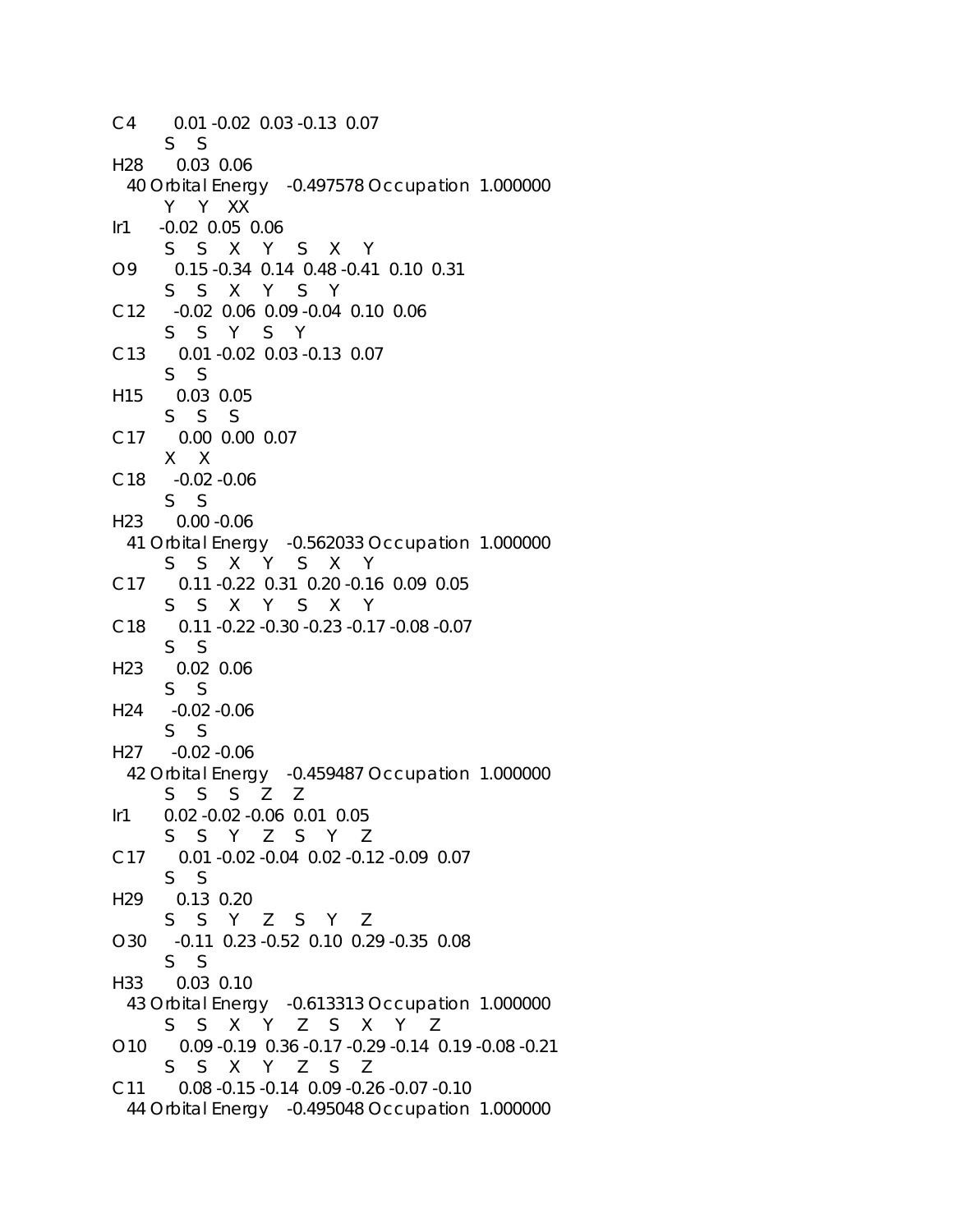S S X Z S Z C17 0.09 -0.19 -0.20 -0.32 -0.12 -0.14 Z Z C18 -0.08 -0.06 Z C20 0.06 S S X Y Z S X Y Z C22 0.10 -0.20 0.30 -0.18 -0.02 -0.17 0.10 -0.07 -0.06 S S H27 0.02 0.06 S S H29 0.07 0.10 S S S O30 0.01 -0.02 -0.05 45 Orbital Energy -0.613824 Occupation 1.000000 S S X Y Z S Z O10 0.09 -0.20 0.13 -0.07 0.47 -0.14 0.29 S S X Y Z S Z C11 0.08 -0.15 -0.25 0.13 0.11 -0.06 0.10 46 Orbital Energy -0.495342 Occupation 1.000000 YY Ir1 0.08 S S X Y Z S X Y Z O10 0.15 -0.34 -0.41 -0.25 -0.09 -0.41 -0.26 -0.18 -0.06 S S X Y S C11 -0.02 0.06 0.06 -0.08 0.11 S S X S X C13 0.01 -0.03 -0.03 -0.13 -0.05 S S H14 0.03 0.06 47 Orbital Energy -0.656009 Occupation 1.000000 S S X Y Z S X Y Z O30 -0.10 0.22 0.41 0.13 -0.13 0.16 0.23 0.07 -0.05 S S X Y Z S X C31 -0.09 0.17 -0.29 -0.08 0.12 0.09 -0.08 48 Orbital Energy -0.447080 Occupation 1.000000 X Z X Z Z YY ZZ Ir1 0.02 0.01 -0.06 -0.01 -0.06 0.06 -0.09 S S S C17 0.00 0.01 0.05 S S H29 -0.05 -0.07 S S X Y Z S X Y Z O30 -0.15 0.33 -0.36 0.11 -0.32 0.40 -0.25 0.08 -0.23 S S S C31 0.01 -0.04 -0.06 S S H34 0.03 0.09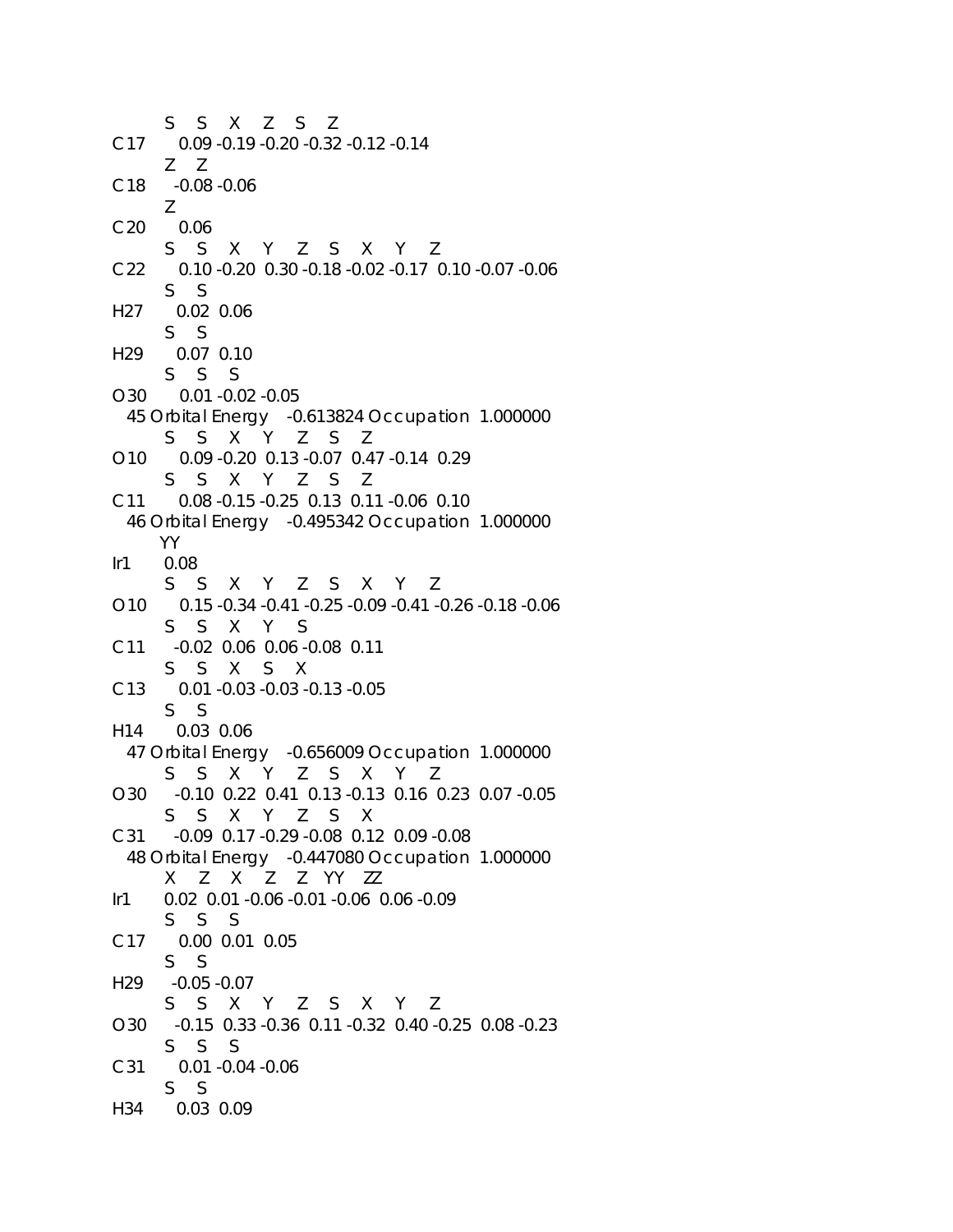```
 49 Orbital Energy -0.416119 Occupation 1.000000 
      S S S Y Y YY ZZ 
Ir1 0.04 -0.03 -0.08 -0.03 0.08 -0.11 0.06 
      S S X Y Z S X Y Z 
C17 -0.08 0.15 0.24 -0.19 -0.22 0.13 0.10 -0.11 -0.14 
      Y Z Z 
C18 -0.07 -0.12 -0.07 
      Z 
C19 0.05 
      Z Z 
C20 0.09 0.08 
      S S X Z S Z 
C22 -0.07 0.13 -0.11 -0.28 0.08 -0.16 
      S S 
H29 0.10 0.10 
      S S S 
O30 0.01 -0.02 -0.05 
  50 Orbital Energy -0.592124 Occupation 1.000000 
      S S X Z S Z 
C4 0.11 -0.22 -0.19 0.31 -0.18 0.09 
      S S X Y Z S X Z 
C5 0.12 -0.24 0.24 -0.09 -0.27 -0.17 0.05 -0.06 
      S S 
H7 0.03 0.09 
      S S 
H8 0.03 0.07 
  51 Orbital Energy -0.594203 Occupation 1.000000 
      X 
O2 0.05 
      S S X Y S X 
C3 0.12 -0.24 -0.37 -0.08 -0.18 -0.08 
      S S X S X 
C4 0.11 -0.22 0.36 -0.18 0.10 
      S S 
H8 0.03 0.07 
      S S 
H28 0.04 0.09 
  52 Orbital Energy -0.594992 Occupation 1.000000 
      Y 
O9 -0.05 
      S S X Y S Y 
C12 -0.12 0.24 0.10 0.36 0.17 0.08 
      S S Y S Y 
C13 -0.11 0.22 -0.35 0.18 -0.10 
      S S 
H15 -0.04 -0.09 
      S S 
H16 -0.03 -0.07
```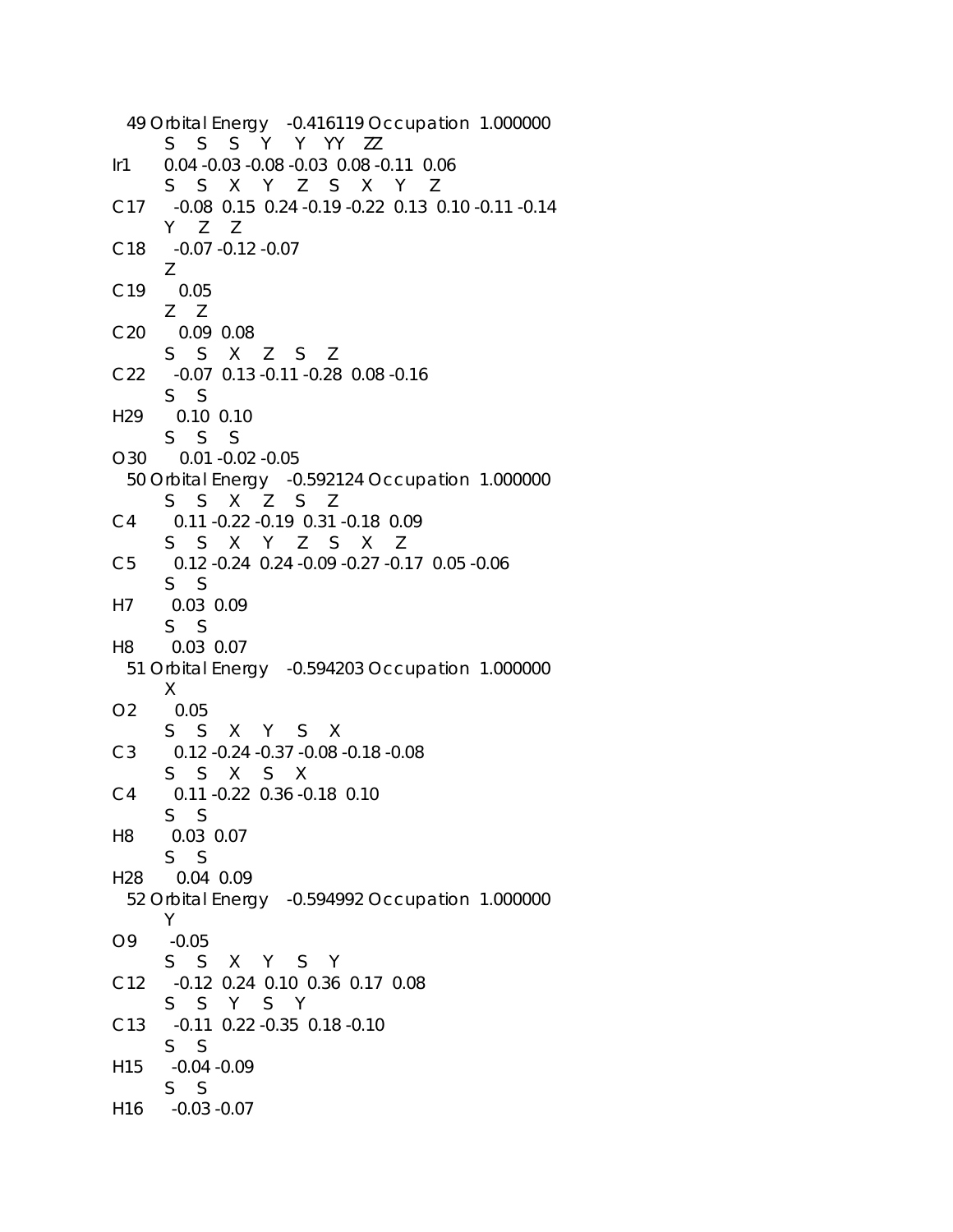53 Orbital Energy -0.594294 Occupation 1.000000 X O10 0.05 S S X Y Z S X C11 -0.12 0.24 -0.31 -0.19 -0.10 0.18 -0.07 S S X Y S X C13 -0.11 0.22 0.33 0.14 0.18 0.09 S S H14 -0.04 -0.09 S S H16 -0.03 -0.07 54 Orbital Energy -0.575596 Occupation 1.000000 S S S C19 0.00 0.01 0.05 S S Y Z S Y C21 0.11 -0.22 -0.34 0.17 -0.15 -0.09 S S Y Z S Y Z C22 0.11 -0.22 0.33 -0.18 -0.17 0.09 -0.05 S S H25 -0.02 -0.06 S S H26 0.03 0.07 S S H27 0.03 0.07 55 Orbital Energy -0.498702 Occupation 1.000000 S S S C17 -0.01 0.03 0.05 S S S C21 -0.01 0.03 0.07 S S X Y S X Y C22 0.11 -0.21 -0.32 -0.21 -0.17 -0.12 -0.06 S S H27 -0.33 -0.24 56 Orbital Energy -0.451998 Occupation 1.000000 S S Y Z S Z C18 0.09 -0.17 0.12 -0.32 -0.13 -0.16 S S X Y Z S X Y Z C19 0.09 -0.17 0.07 -0.35 -0.12 -0.12 0.06 -0.14 -0.13 Y Z Y Z C20 -0.06 -0.12 -0.06 -0.07 Y Z Y Z C22 0.05 0.08 0.05 0.06 S S H24 0.02 0.05 57 Orbital Energy -0.297706 Occupation 1.000000 Y Y Ir1 -0.01 0.05 Y Y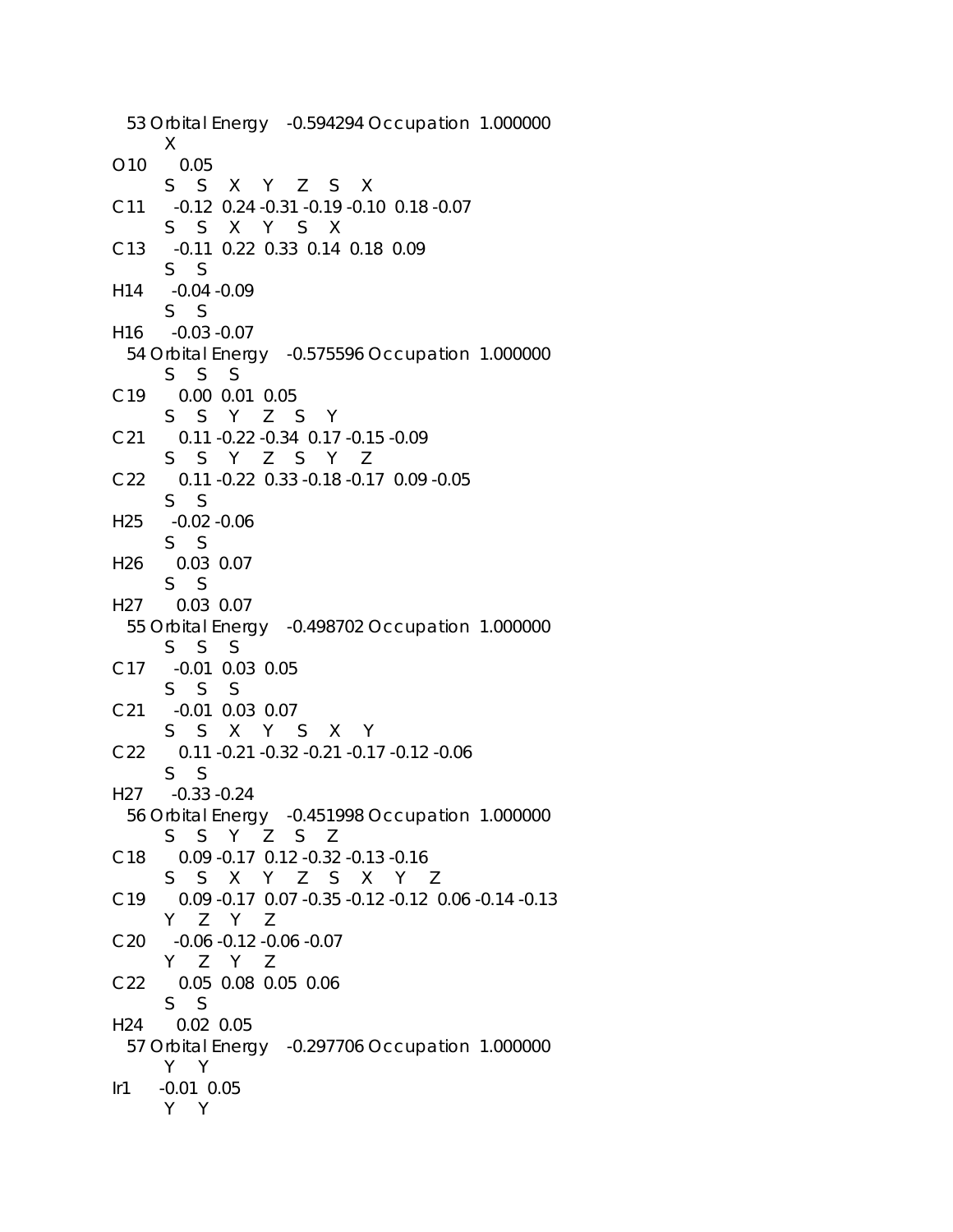O2 0.10 0.10 X Y Z Y C3 0.07 -0.22 0.06 -0.12 S S X Y Z S X Y Z C4 -0.03 0.07 0.06 -0.42 0.07 0.06 0.05 -0.31 0.08 Y Z Y C5 -0.23 0.12 -0.13 Y Y O6 0.10 0.10 58 Orbital Energy -0.491572 Occupation 1.000000 S S X Y Z S X Z C18 0.11 -0.22 0.33 -0.13 0.16 -0.18 0.13 0.05 S S S C19 -0.01 0.03 0.07 S S H23 -0.33 -0.22 59 Orbital Energy -0.445539 Occupation 1.000000 S S X Y Z S Y Z C18 0.08 -0.17 -0.07 0.32 0.08 -0.11 0.12 0.10 S S X Y Z S Z C19 0.09 -0.17 -0.07 -0.09 0.36 -0.13 0.20 Y Z Z C20 0.06 0.11 0.08 Z Z C21 -0.05 -0.05 Z Z C22 -0.09 -0.08 S S H24 0.02 0.05 60 Orbital Energy -0.286149 Occupation 1.000000 Z Z O9 -0.10 -0.10 Z Z O10 -0.10 -0.10 X Z Z C11 -0.10 0.23 0.12 X Y Z Z C12 -0.06 0.06 0.24 0.13 X Z X Z C13 -0.11 0.43 -0.09 0.32 61 Orbital Energy -0.573153 Occupation 1.000000 S S X Y Z S X Y C19 -0.11 0.22 0.31 -0.14 0.16 0.15 0.07 -0.05 S S X Y Z S X C20 -0.11 0.22 -0.33 0.11 -0.15 0.17 -0.10 S S H23 0.02 0.05 S S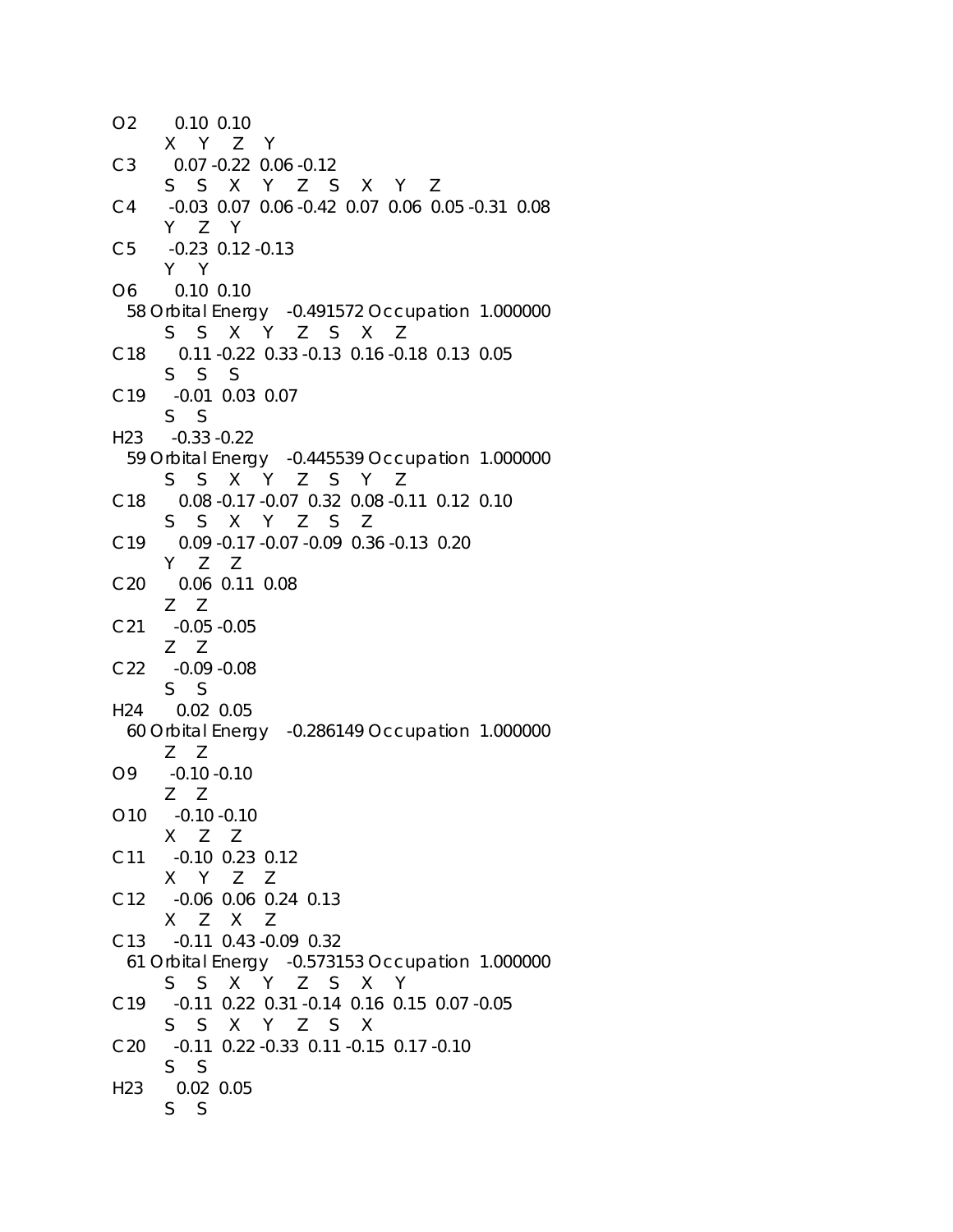```
H24 -0.03 -0.07 
     S S 
H25 -0.03 -0.07 
      S S 
H26 0.02 0.05 
  62 Orbital Energy -0.459146 Occupation 1.000000 
      Z 
C17 0.05 
      Z Z 
C18 0.07 0.07 
      S S X Y Z S Y Z 
C20 0.09 -0.17 -0.16 -0.25 -0.17 -0.13 -0.10 -0.12 
      S S X Z S X Z 
C21 0.09 -0.17 0.28 -0.25 -0.13 0.09 -0.17 
      Y Z Y Z 
C22 -0.07 -0.12 -0.05 -0.06 
      S S 
H25 0.02 0.05 
      S S 
H26 0.02 0.05 
  63 Orbital Energy -0.449101 Occupation 1.000000 
      Z Z 
C18 -0.06 -0.06 
      S S X Z S X Z 
C20 0.08 -0.17 -0.26 0.22 -0.13 -0.09 0.13 
      S S X Y Z S Y Z 
C21 0.08 -0.17 0.14 0.26 0.23 -0.11 0.13 0.15 
      Y Z Z 
C22 0.06 0.14 0.09 
  64 Orbital Energy -0.460328 Occupation 1.000000 
      X 
O30 0.05 
      S S X Y Z S X Y Z 
C31 0.10 -0.19 -0.28 0.15 -0.24 -0.17 -0.11 0.06 -0.09 
      S S 
H32 0.02 0.07 
      S S 
H33 0.02 0.07 
      S S 
H34 -0.33 -0.26 
  65 Orbital Energy -0.520917 Occupation 1.000000 
      S S S 
C4 -0.01 0.03 0.10 
      S S X Y S X 
C5 0.11 -0.22 -0.38 -0.08 -0.19 -0.11 
      S S 
H7 -0.33 -0.25 
  66 Orbital Energy -0.458905 Occupation 1.000000
```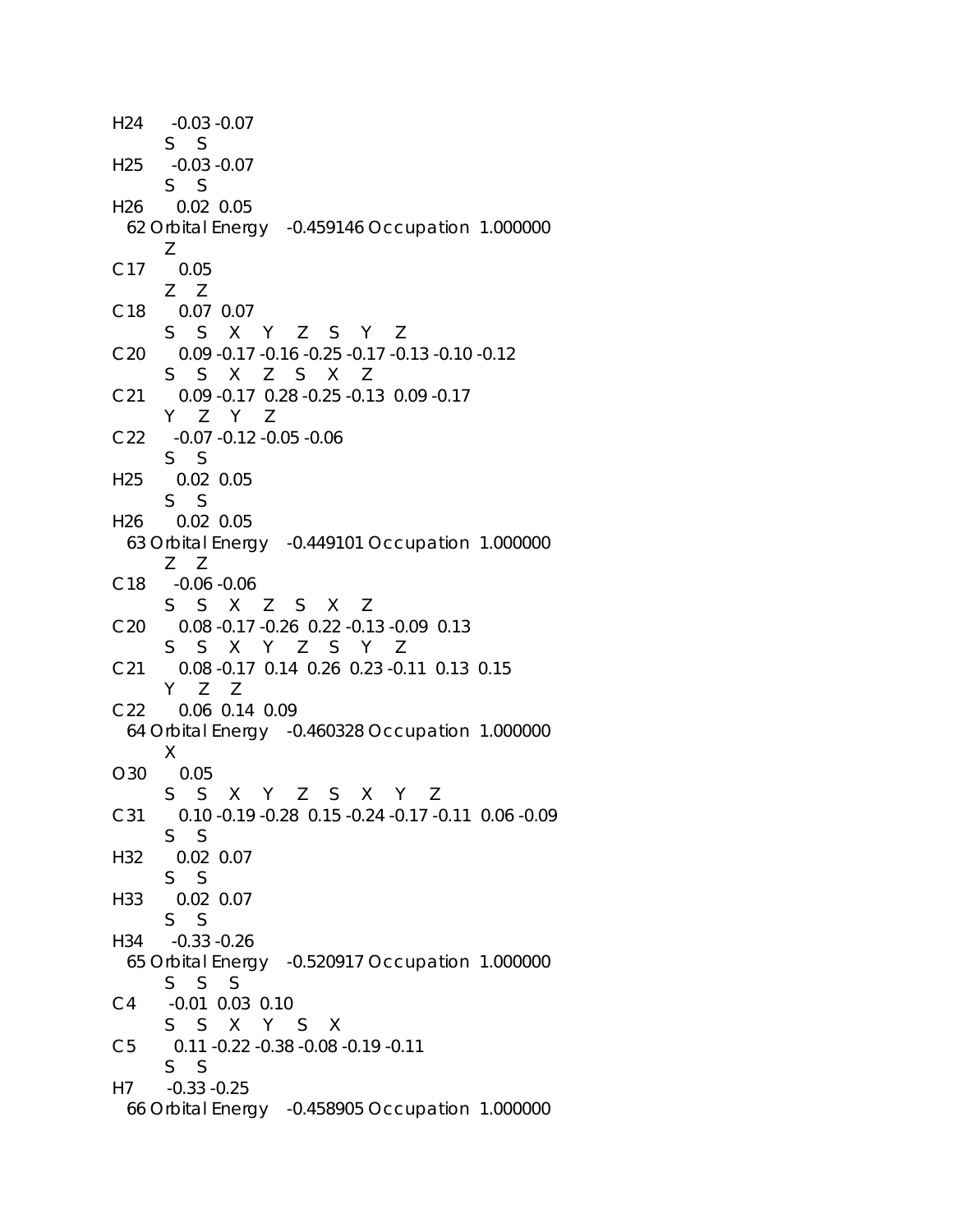S S Y S Y C31 0.10 -0.20 -0.39 -0.17 -0.16 S S H32 0.02 0.06 S S H33 -0.33 -0.25 S S H34 0.02 0.07 67 Orbital Energy -0.519767 Occupation 1.000000 S S X Y Z S Z C3 0.11 -0.22 0.18 -0.07 -0.34 -0.19 -0.12 S S S C4 -0.01 0.03 0.10 S S H28 -0.33 -0.25 68 Orbital Energy -0.518654 Occupation 1.000000 S S X Y Z S X C12 -0.11 0.22 -0.36 -0.12 -0.10 0.18 -0.12 S S S C13 0.01 -0.03 -0.10 S S H15 0.33 0.25 69 Orbital Energy -0.518146 Occupation 1.000000 S S Y S Y C11 -0.11 0.22 0.39 0.19 0.12 S S S C13 0.01 -0.03 -0.10 S S H14 0.33 0.25 70 Orbital Energy -0.503208 Occupation 1.000000 S S S C3 -0.01 0.03 0.06 S S X Y Z S X Z C4 0.11 -0.21 -0.16 -0.13 -0.31 -0.16 -0.05 -0.10 S S S C5 -0.01 0.03 0.06 S S H8 -0.33 -0.25 71 Orbital Energy -0.463510 Occupation 1.000000 S S Y Z S Y Z C31 0.10 -0.20 0.16 0.36 -0.16 0.06 0.14 S S H32 -0.33 -0.26 S S H33 0.02 0.06 S S H34 0.02 0.06 72 Orbital Energy -0.501000 Occupation 1.000000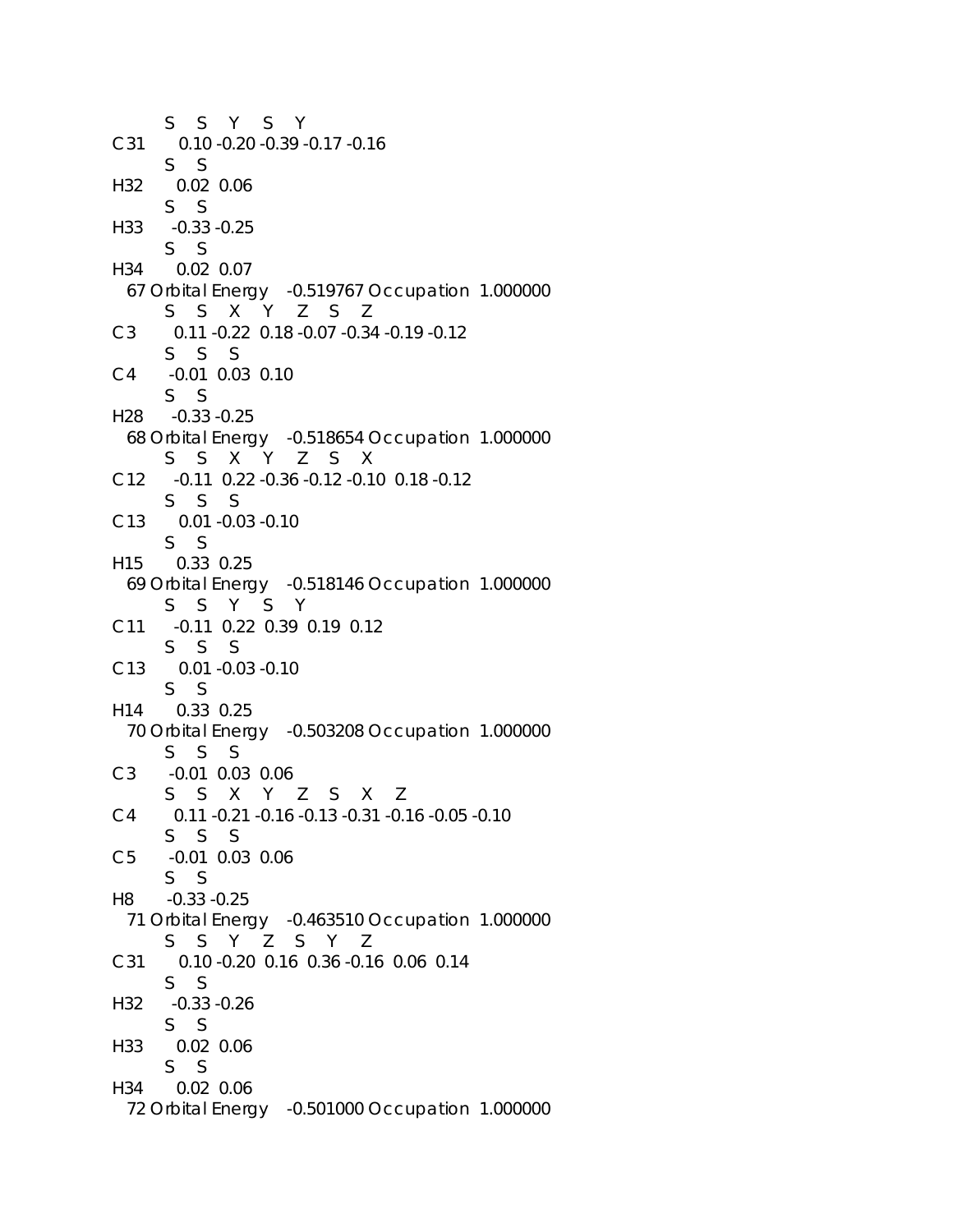S S S C11 0.01 -0.03 -0.06 S S S C12 0.01 -0.03 -0.06 S S X Y Z S X Y C13 -0.11 0.21 -0.28 0.22 -0.12 0.16 -0.09 0.07 S S H16 0.33 0.25 73 Orbital Energy -0.502786 Occupation 1.000000 S S S C17 -0.01 0.01 0.05 S S S C19 -0.01 0.02 0.05 S S S C20 0.01 -0.03 -0.07 S S X Y Z S X C21 -0.11 0.21 0.33 -0.12 0.15 0.18 0.10 S S S C22 0.01 -0.03 -0.07 S S H26 0.33 0.26 74 Orbital Energy -0.500493 Occupation 1.000000 S S S C17 -0.01 0.02 0.05 S S S C18 0.01 -0.03 -0.07 S S X Y S X Y C19 -0.11 0.21 -0.31 -0.22 0.18 -0.09 -0.07 S S S C20 0.01 -0.03 -0.07 S S S C21 -0.01 0.02 0.05 S S H24 0.33 0.26 75 Orbital Energy -0.507041 Occupation 1.000000 S S S C19 0.01 -0.03 -0.06 S S Y Z S Y Z C20 -0.11 0.21 -0.34 0.18 0.17 -0.11 0.06 S S S C21 0.01 -0.03 -0.06 S S H25 0.33 0.25 76 Orbital Energy -0.060372 Occupation 0.000000 S S S Y Y XX YY ZZ XY YZ XX YY Ir1 0.05 -0.04 -0.13 -0.05 0.12 0.20 -0.45 0.24 0.07 0.09 0.05 -0.14 ZZ Ir1 0.09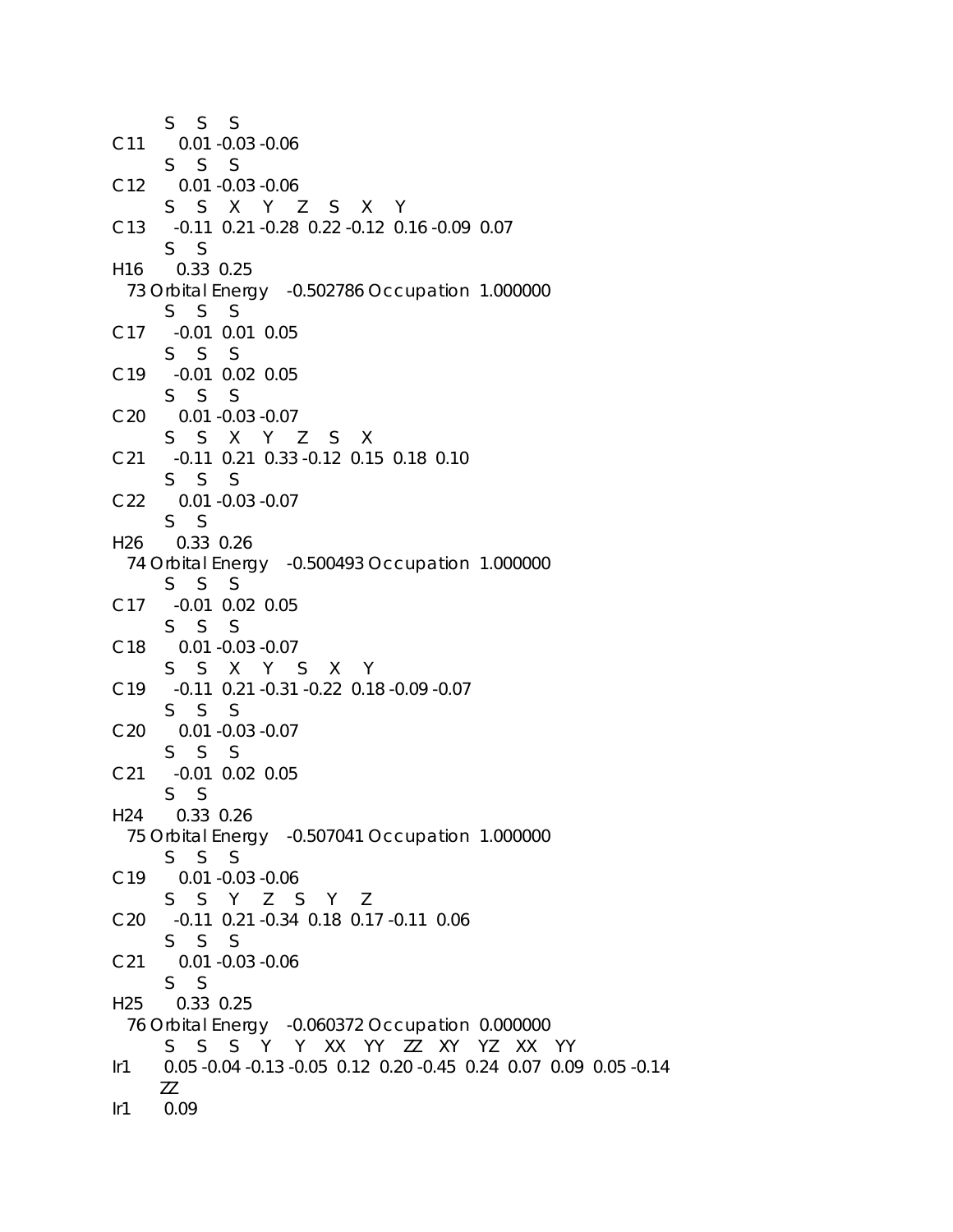S S S C4 0.00 0.01 0.06 Y Y C5 -0.05 -0.07 X O9 -0.06 S S Y S Y O10 -0.02 0.05 -0.15 0.13 -0.11 X X C11 -0.04 -0.08 S S S C13 0.00 -0.01 -0.06 S S H14 0.04 0.10 S S X Y Z S X Y Z C17 -0.01 0.03 0.04 -0.02 -0.19 0.09 0.06 -0.09 -0.16 X Y Z X Y Z C18 -0.06 0.09 0.19 -0.08 0.14 0.17 S S Y Z S Y Z C19 0.00 0.01 0.05 0.06 0.05 0.07 0.07 X Y Z X Y Z C20 0.07 -0.13 -0.24 0.07 -0.15 -0.26 S S Y Z S Y Z C21 0.00 0.01 0.05 0.06 0.05 0.06 0.07 S S Y Z S Y Z C22 0.00 -0.01 0.09 0.20 -0.06 0.13 0.20 S S H29 0.14 0.28 S S Y Z S Y Z O30 0.03 -0.06 0.08 -0.14 -0.18 0.07 -0.12 X X C31 -0.03 -0.06 S S H34 0.02 0.07 77 Orbital Energy -0.049899 Occupation 0.000000 XX ZZ XY Ir1 0.05 -0.07 -0.14 Y Z Y Z O2 -0.25 0.07 -0.25 0.06 X Y Z X Y Z C3 -0.05 0.33 -0.09 -0.05 0.33 -0.10 X Y Z X Y Z C5 0.06 -0.33 0.10 0.05 -0.33 0.10 Y Z Y Z O6 0.24 -0.07 0.24 -0.08 Z Z O9 -0.11 -0.11 Z Z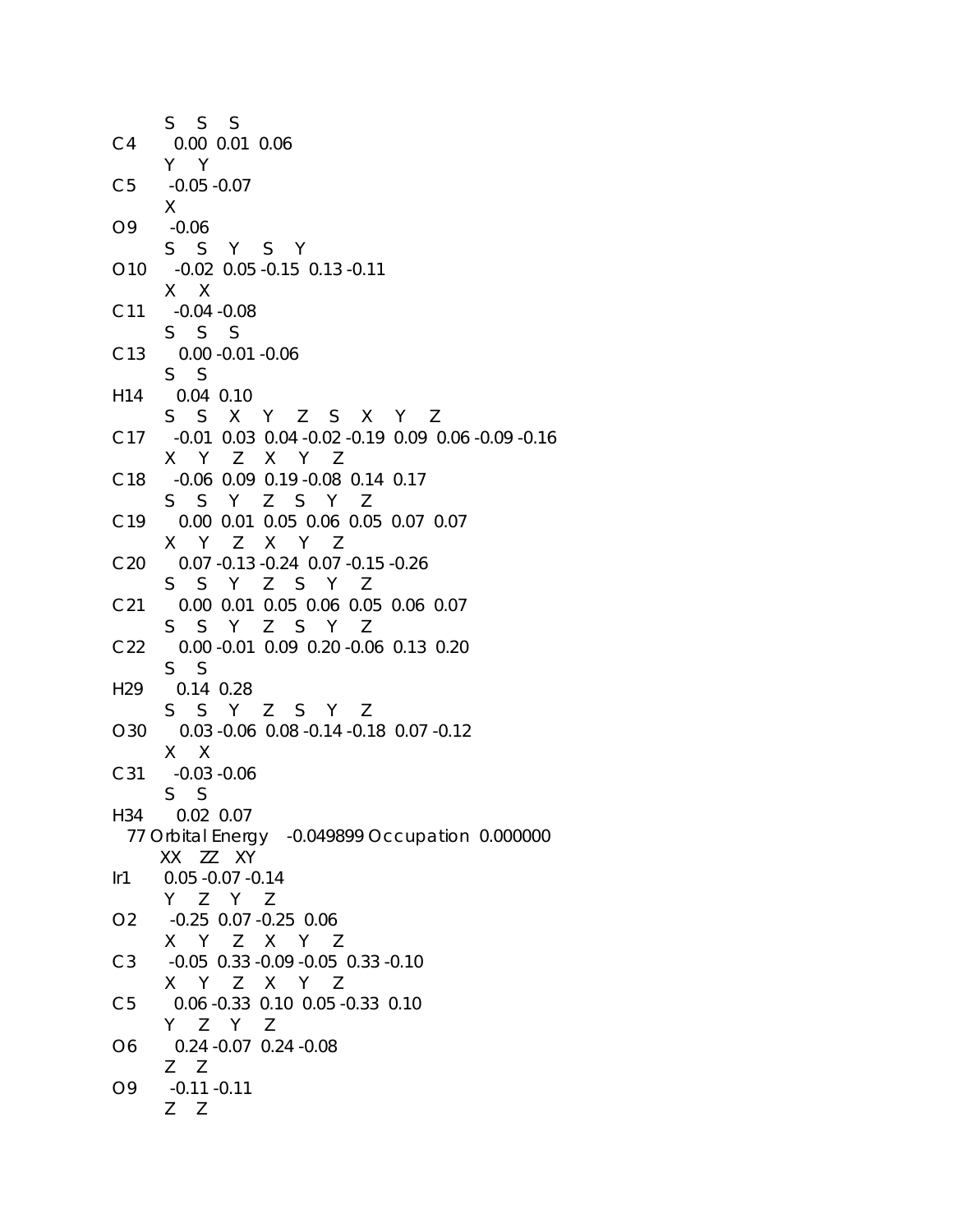|                                    | 010  0.11  0.11                                 |
|------------------------------------|-------------------------------------------------|
|                                    | $Z$ $Z$                                         |
|                                    | C11 -0.15 -0.15                                 |
|                                    | X Z Z                                           |
|                                    |                                                 |
|                                    | C12 -0.05 0.15 0.15                             |
|                                    | $S$ $S$ $S$                                     |
|                                    | C21 0.00 0.00 -0.05                             |
|                                    | X Y X Y                                         |
|                                    | C22 0.01 0.00 0.07 -0.06                        |
|                                    | 78 Orbital Energy -0.045529 Occupation 0.000000 |
|                                    | XX YY ZZ XY XZ YZ                               |
| Ir1                                | -0.06 0.11 -0.05 -0.11 0.13 0.15                |
|                                    |                                                 |
|                                    | Y Y                                             |
|                                    | O2 -0.11 -0.11                                  |
|                                    | Y Y                                             |
|                                    | C3 0.14 0.14                                    |
|                                    | Y Z Y Z                                         |
|                                    | C5 -0.13 0.05 -0.14 0.05                        |
|                                    | Y Y                                             |
|                                    | O6 0.10 0.11                                    |
|                                    | X Z X Z                                         |
|                                    | 09 -0.07 0.25 -0.08 0.24                        |
|                                    |                                                 |
|                                    | X Z X Z                                         |
|                                    | 010  0.08 -0.25  0.08 -0.25                     |
|                                    | X Z X Z                                         |
|                                    | C11 -0.10 0.33 -0.09 0.33                       |
|                                    | X Z X Z                                         |
|                                    | C12 0.10 -0.33 0.10 -0.33                       |
|                                    | $S$ $S$ $S$                                     |
| C18                                | 0.00 0.00 0.07                                  |
|                                    | $S$ $S$ $S$                                     |
|                                    |                                                 |
|                                    | C19 0.00 0.00 -0.05                             |
|                                    | $S$ $S$ $S$                                     |
| C <sub>21</sub>                    | 0.00 0.00 -0.06                                 |
|                                    | Y Y                                             |
|                                    | C22 -0.01 -0.07                                 |
|                                    | $S_S$                                           |
|                                    | H29 -0.02 -0.07                                 |
|                                    | 79 Orbital Energy -0.003678 Occupation 0.000000 |
|                                    | X X XX ZZ XY XZ                                 |
| $\mathsf{I} \mathsf{r} \mathsf{1}$ | -0.01 0.07 0.13 -0.13 0.08 0.07                 |
|                                    |                                                 |
|                                    | S S S                                           |
| C5                                 | 0.00 0.00 0.06                                  |
|                                    | S S S                                           |
| O6                                 | $0.01 - 0.02 - 0.10$                            |
|                                    | $X$ X                                           |
| C <sub>17</sub>                    | $0.01 - 0.07$                                   |
|                                    | S S X Y Z S X Y Z                               |
|                                    |                                                 |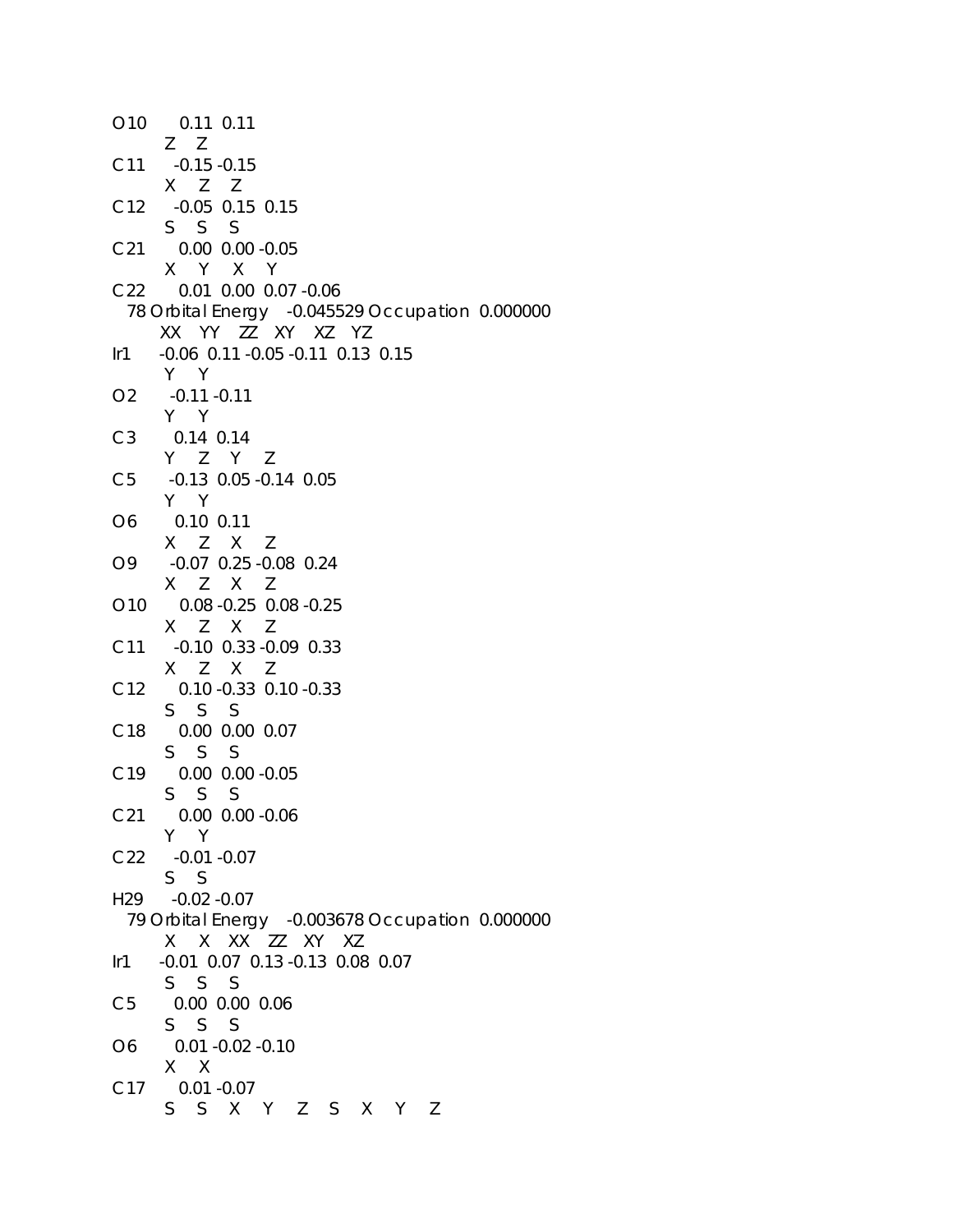```
C18 0.00 0.00 0.08 -0.15 -0.26 -0.08 0.08 -0.19 -0.34 
      X Y Z X Y Z 
C19 -0.07 0.14 0.26 -0.09 0.19 0.33 
      X Y Z X Y Z 
C21 0.07 -0.14 -0.26 0.10 -0.19 -0.34 
      S S X Y Z S X Y Z 
C22 0.00 0.00 -0.07 0.15 0.26 0.07 -0.10 0.19 0.34 
      S S S 
O30 -0.01 0.01 0.05 
      S S X S X 
C31 0.00 0.00 0.02 0.05 0.05 
      S S 
H34 0.00 -0.08 
  80 Orbital Energy -0.002493 Occupation 0.000000 
      Z Z Z XX ZZ XY XZ YZ XX ZZ XZ 
Ir1 -0.01 0.02 -0.07 -0.58 0.54 -0.18 -0.45 0.12 -0.16 0.15 -0.12 
      S S X Z S X Z 
O2 0.03 -0.07 -0.10 0.16 -0.21 -0.09 0.10 
      S S X S X 
C3 -0.01 0.03 -0.03 0.10 -0.13 
      X Z X Z 
C4 -0.05 0.02 -0.08 0.05 
      S S X Z S X Z 
C5 0.01 -0.04 0.00 0.03 -0.06 -0.09 0.10 
      S S X S X 
O6 -0.03 0.07 -0.19 0.19 -0.13
      S S 
H7 0.05 0.20 
      S S X Y Z S X Y 
O9 -0.03 0.07 0.17 0.07 0.05 0.22 0.12 0.07 
      S S S 
C11 0.00 0.01 0.06 
      Y Y 
C12 0.04 0.14 
      S S Y S Y 
C13 0.01 -0.01 0.02 -0.16 0.06 
      S S 
H15 0.04 0.17 
      Z Z 
C18 -0.06 -0.09 
      Z Z 
C19 0.05 0.07 
      Z Z 
C21 -0.06 -0.09
      Y Z Y Z 
C22 0.03 0.05 0.06 0.07 
      S S 
H28 -0.05 -0.18
```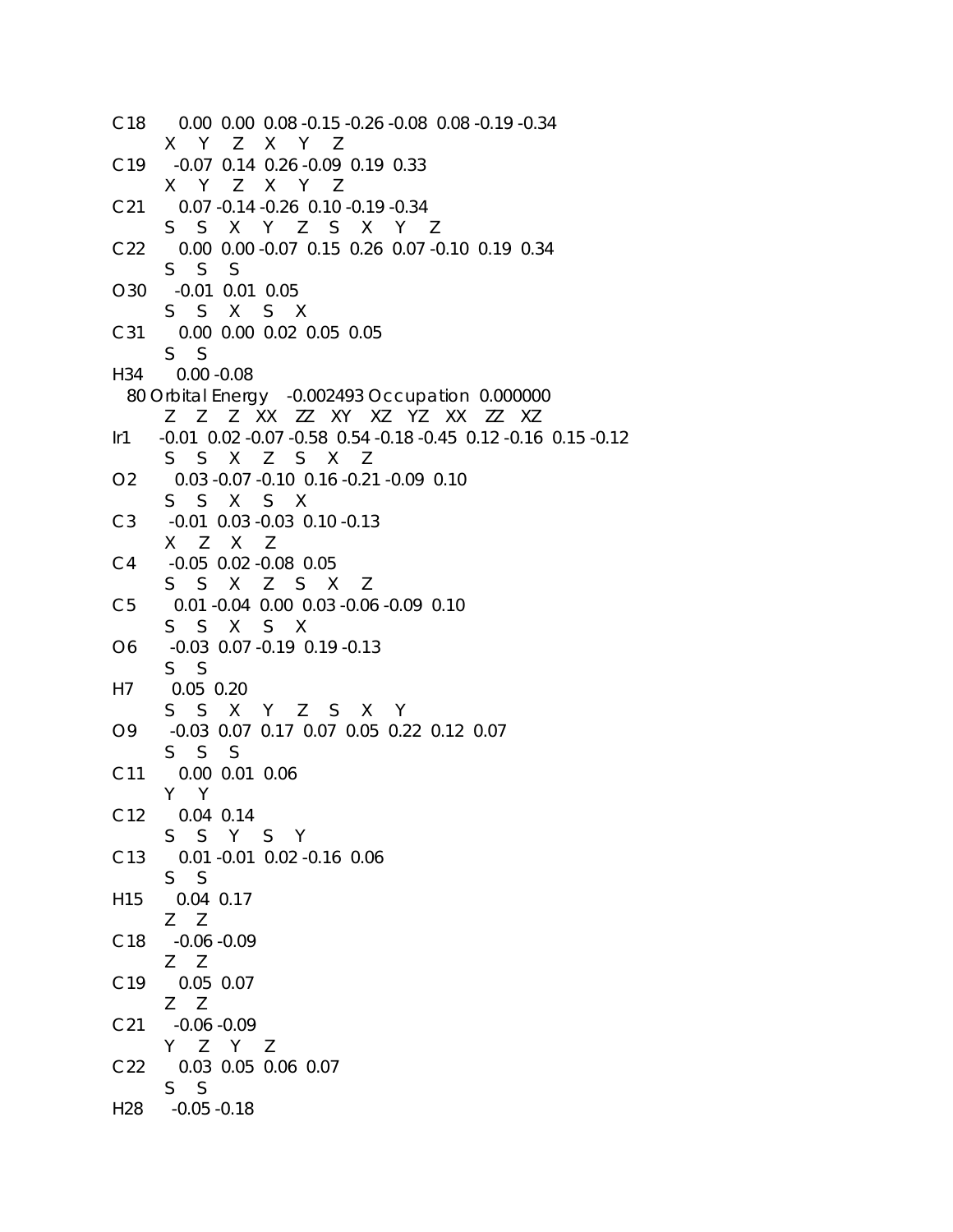| O30<br>C31<br>H32<br>H33         | S<br>S<br>Y<br>Ζ<br>S.<br>S<br>X<br>$-0.01$<br>S<br>S<br>$-0.04 - 0.11$<br>S<br>S.<br>0.02 0.05 | S<br>S X | Y<br>7<br>0.03 -0.07 -0.10 -0.19 -0.20 -0.09 -0.16<br>0.01 -0.04 0.06 -0.06 |                              |
|----------------------------------|-------------------------------------------------------------------------------------------------|----------|-----------------------------------------------------------------------------|------------------------------|
|                                  | Ir(2NH3)(2CH3)(OH)(CH4)                                                                         |          |                                                                             |                              |
|                                  |                                                                                                 |          | Gas phase Energy: - 413.99169826054 hartrees                                |                              |
|                                  | Zero Point Energy: 132.855 kcal/mol                                                             |          |                                                                             |                              |
|                                  | Coordinates:                                                                                    |          |                                                                             |                              |
| Ir1                              | -0.4700089074                                                                                   |          | 0.2624058305                                                                | -0.0904949614                |
| C <sub>2</sub><br>H <sub>3</sub> | -0.3396997614<br>0.4397475453                                                                   |          | -2.2765096271<br>-3.0286625699                                              | 0.0295245189<br>0.1958008707 |
| H4                               | -1.1992804377                                                                                   |          | -2.4764211713                                                               | 0.6647636354                 |
| H <sub>5</sub>                   | 0.2728327881                                                                                    |          | -1.3629758675                                                               | 0.3622413890                 |
| O <sub>6</sub>                   | $-0.2169922333$                                                                                 |          | 0.0696211177                                                                | -2.1055318901                |
| H7                               | 0.7406176225                                                                                    |          | 0.0379493313                                                                | -2.2429899230                |
| H <sub>8</sub>                   | -0.6102711994                                                                                   |          | -2.2496770177                                                               | -1.0226977655                |
| N <sub>9</sub>                   | -0.7943188978                                                                                   |          | 2.1740526727                                                                | -0.7393657435                |
| H <sub>10</sub>                  | -0.1169796831                                                                                   |          | 2.8690339167                                                                | -0.4288330757                |
| H11                              | -1.7457311666                                                                                   |          | 2.5182599207                                                                | $-0.6194406941$              |
| H <sub>12</sub>                  | -0.6305275994                                                                                   |          | 1.9319461503                                                                | -1.7375261736                |
| N <sub>13</sub>                  | $-0.8410179113$                                                                                 |          | 0.5422890123                                                                | 2.0312500036                 |
| H14                              | -0.1537338911                                                                                   |          | 0.0568008027                                                                | 2.6051064143                 |
| H15                              | -1.7672809652                                                                                   |          | 0.1910123592                                                                | 2.2734989988                 |
| H <sub>16</sub>                  | -0.8024076249                                                                                   |          | 1.5224656807                                                                | 2.3021847218                 |
| C17                              | -2.5848759131                                                                                   |          | -0.1115450805                                                               | -0.3457326829                |
| H18                              | -2.7750543863                                                                                   |          | -0.6270811029                                                               | -1.2959735646                |
| H <sub>19</sub>                  | -3.1958495387                                                                                   |          | 0.8109738058                                                                | $-0.3645407176$              |
| H <sub>20</sub>                  | -3.0250440039                                                                                   |          | -0.7378892063                                                               | 0.4520501560                 |
| C21                              | 1.6463541227                                                                                    |          | 0.7459680245                                                                | 0.1687021102                 |
| H <sub>22</sub>                  | 2.2740135775                                                                                    |          | 0.3971278250                                                                | $-0.6686223152$              |
| H <sub>23</sub>                  | 2.1090554064                                                                                    |          | 0.3288462342                                                                | 1.0791780153                 |
| H24                              | 1.8132390206                                                                                    |          | 1.8377177283                                                                | 0.2310871938                 |
|                                  | Orbital coefficients:                                                                           |          |                                                                             |                              |
|                                  |                                                                                                 |          |                                                                             |                              |
|                                  | 1 Orbital Energy<br>S                                                                           |          | 1.000000 Occupation 1.000000                                                |                              |
| O6                               | $-1.00$                                                                                         |          |                                                                             |                              |
|                                  |                                                                                                 |          | 2 Orbital Energy 2.000000 Occupation 1.000000                               |                              |
|                                  | S                                                                                               |          |                                                                             |                              |
| N13                              | $-1.00$                                                                                         |          |                                                                             |                              |
|                                  |                                                                                                 |          | 3 Orbital Energy 3.000000 Occupation 1.000000                               |                              |
|                                  | S                                                                                               |          |                                                                             |                              |
| N9                               | $-1.00$                                                                                         |          |                                                                             |                              |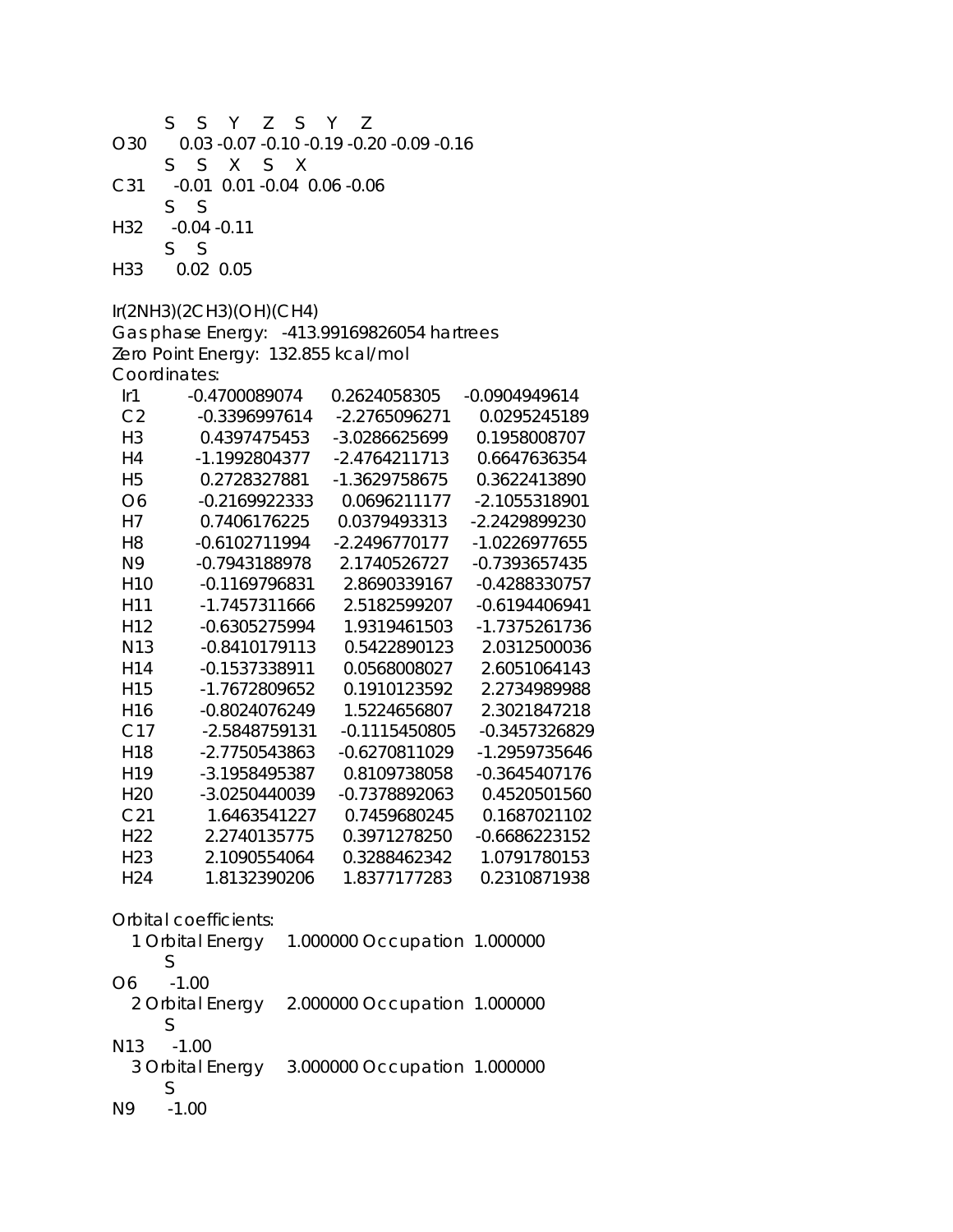4 Orbital Energy 4.000000 Occupation 1.000000 S C2 -1.00 5 Orbital Energy 5.000000 Occupation 1.000000 S C21 -1.00 6 Orbital Energy 6.000000 Occupation 1.000000 S C17 -1.00 7 Orbital Energy 7.000000 Occupation 1.000000 S Ir1 1.01 8 Orbital Energy 8.000000 Occupation 1.000000 X Y Z Ir1 -.15 .90 -.42 9 Orbital Energy 9.000000 Occupation 1.000000 X Y Z Ir1 .29 -.36 -.88 10 Orbital Energy 10.000000 Occupation 1.000000 X Y Z Ir1 -.95 -.25 -.21 11 Orbital Energy 34.598300 Occupation 1.000000 XX ZZ XY XZ YZ XX ZZ XZ Ir1 -.22 .23 .06 .79 .10 -.08 .08 .29 S S H7 .02 .06 S S H14 -.02 -.06 S S H15 .02 .07 S S H18 -.02 -.05 S S H22 .02 .06 12 Orbital Energy 33.822998 Occupation 1.000000 Y Y YY ZZ XY YZ YY ZZ XY YZ Ir1 -.02 .08 .19 -.19 -.21 .78 .08 -.09 -.07 .28 S S H12 .03 .11 S S H16 -.03 -.06 13 Orbital Energy 32.898855 Occupation 1.000000 XX YY XY XZ YZ XX YY XY YZ Ir1 .24 -.27 -.74 .11 -.15 .09 -.10 -.27 -.06 S S Y S Y C2 .01 -.01 -.04 -.07 -.07 S S H5 .05 .08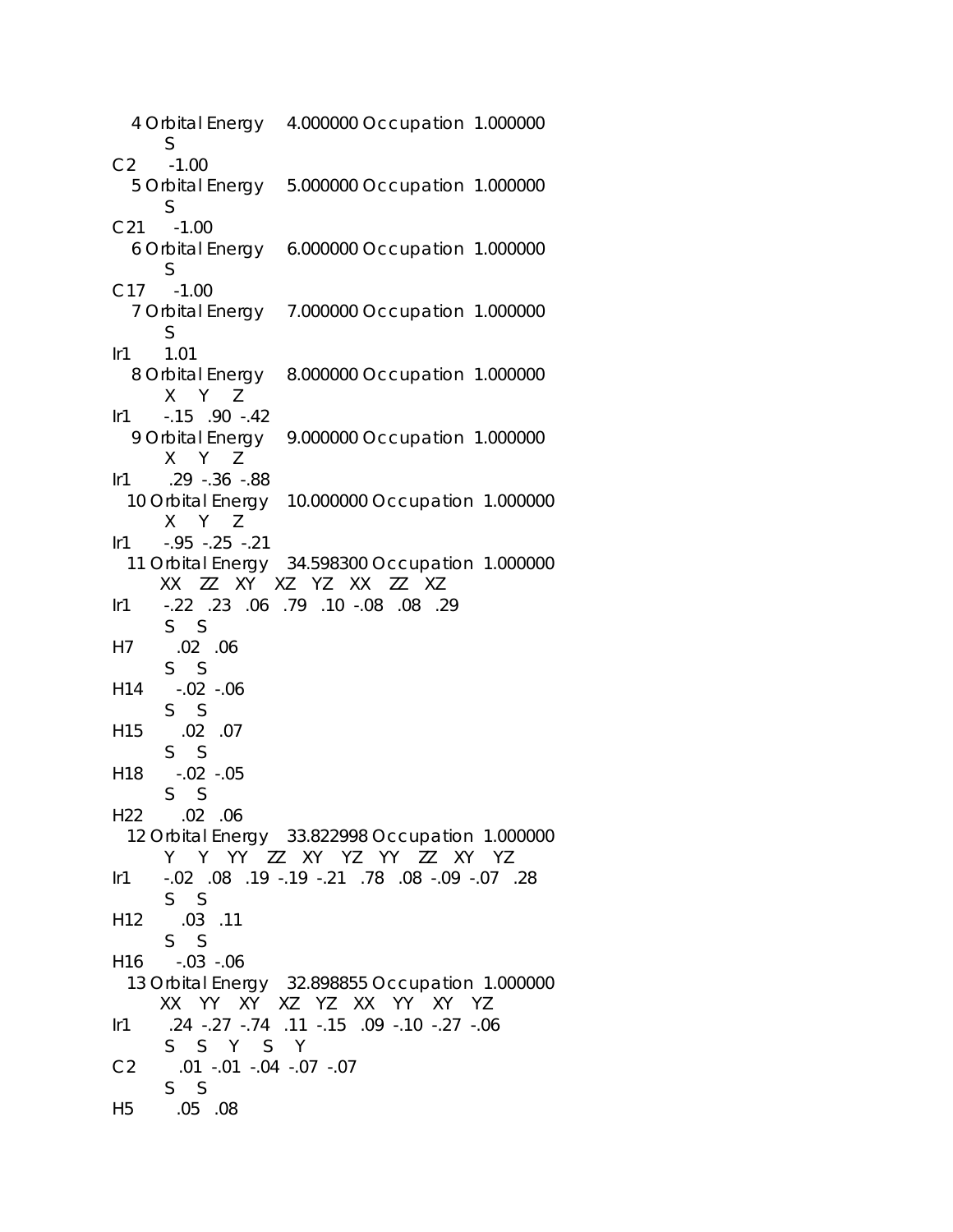```
 S S 
H10 .02 .08 
      S S 
H11 -.02 -.07 
      S S 
H19 -.02 -.06 
      S S 
H24 .02 .06 
  14 Orbital Energy 25.858774 Occupation 1.000000 
      S S S X Z X Z Z XX YY ZZ XZ 
Ir1 -.11 .07 .14 -.03 .14 .06 -.12 .07 -.12 -.16 .28 -.08 
      YZ ZZ 
Ir1 .06 .06 
      S S Z S Z 
O6 -.09 .20 .49 .21 .35 
      S S 
H7 -.01 -.09 
      S S 
H12 .00 -.05 
      Z Z 
N13 .04 .05 
  15 Orbital Energy 22.216891 Occupation 1.000000 
      S S S Y Y XX YY ZZ XY YZ 
Ir1 .13 -.08 -.09 .14 -.06 .13 -.26 .12 .07 .08 
      S S X Y Z S Y Z 
N9 .11 -.23 -.05 .40 -.23 -.33 .29 -.17 
      S S 
H10 .02 .06 
      S S 
H11 .02 .06 
      S S 
H12 .00 .06 
  16 Orbital Energy 22.715900 Occupation 1.000000 
      S S S Z Z XX YY ZZ XZ 
Ir1 -.10 .06 .07 -.14 .11 -.09 -.08 .17 -.06 
      S S X Z S X Z 
N13 -.12 .25 .09 -.46 .35 .06 -.34 
      S S 
H14 -.02 -.06 
      S S 
H15 -.01 -.06 
      S S 
H16 -.02 -.06 
  17 Orbital Energy 31.335049 Occupation 1.000000 
      S S S X X X XX YY ZZ XY XZ XX 
Ir1 .13 -.09 -.16 -.18 .24 -.08 -.31 .16 .15 -.10 -.08 -.10 
     ZZ 
Ir1 .05
```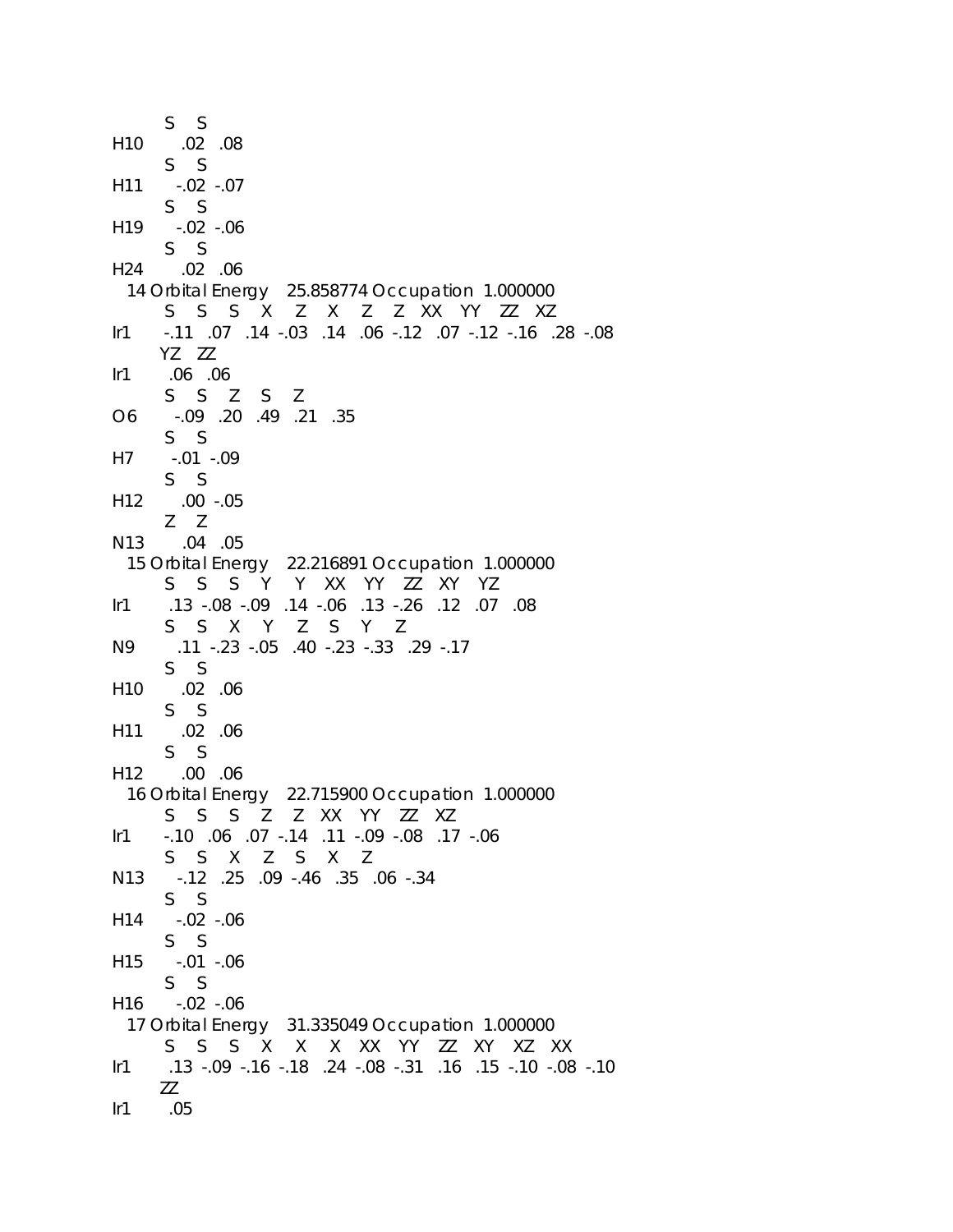S S X Y Z S X C17 .11 -.20 -.38 -.07 -.06 -.27 -.23 S S H18 .01 .07 S S H19 .02 .07 S S H20 .02 .08 X X C21 -.05 -.06 18 Orbital Energy 31.148336 Occupation 1.000000 S S S X X X XX YY ZZ XY XZ XX Ir1 .13 -.08 -.16 .18 -.25 .08 -.29 .14 .15 -.11 -.06 -.09 ZZ Ir1 .05 X X C17 .05 .06 S S X Y Z S X Y C21 .11 -.20 .37 .09 .05 -.27 .23 .06 S S H22 .02 .07 S S H23 .02 .07 S S H24 .02 .07 19 Orbital Energy 28.685383 Occupation 1.000000 S S S X Y X Y Y ZZ Ir1 -.02 .01 .05 -.01 .03 .06 -.10 -.06 .06 S S H5 .00 -.08 S S X Y Z S X Y Z O6 .12 -.27 .17 -.46 .18 -.34 .11 -.34 .13 S S H7 .03 .06 S S Z S Z N9 -.02 .03 -.03 .16 -.07 S S H12 -.03 -.15 20 Orbital Energy 28.636192 Occupation 1.000000 Y Z Y Z Y Z ZZ Ir1 .03 .00 -.08 .02 -.07 -.07 -.07 S S X Y Z S X Y Z O6 -.14 .31 -.24 -.41 -.18 .38 -.16 -.31 -.13 S S H7 -.04 -.08 S S S N9 -.01 .02 .08 S S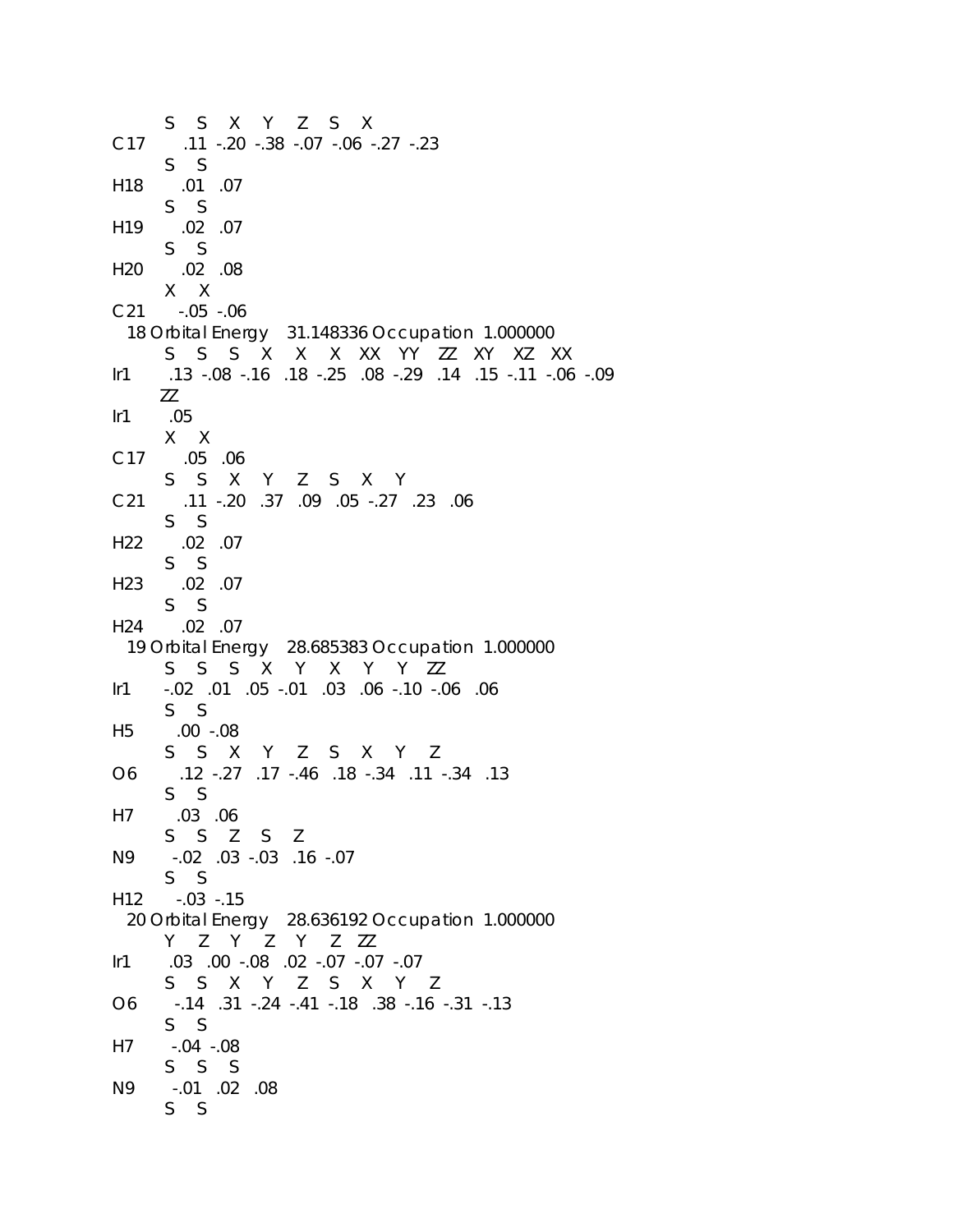```
H12 -.02 -.07 
      S S S 
C17 .01 .00 -.05 
  21 Orbital Energy 20.178278 Occupation 1.000000 
      S S S Z Z 
Ir1 -.02 .01 .05 .01 -.07 
      S S X Z S X 
O6 .09 -.20 -.45 .07 -.12 -.23 
      S S 
H7 -.32 -.18 
  22 Orbital Energy 18.341769 Occupation 1.000000 
      S S X Y Z S Z 
N9 .10 -.21 -.07 .06 .44 -.23 .26 
      S S 
H12 -.30 -.11 
  23 Orbital Energy 20.205077 Occupation 1.000000 
      S S S Y Y XX YY ZZ YY 
Ir1 .07 -.04 -.08 -.10 .08 .07 -.13 .06 -.09 
      S S X Y S X Y 
C2 .09 -.16 -.15 -.33 -.16 -.07 -.14 
      S S 
H3 .03 .07 
      S S 
H4 .02 .06 
      S S 
H5 -.33 -.17 
      S S Y S Y 
N9 -.01 .01 -.02 .07 -.06 
  24 Orbital Energy 17.382510 Occupation 1.000000 
      S S X Y Z S X Y 
N9 .10 -.21 .40 -.15 -.06 -.19 .21 -.09 
      S S 
H11 -.32 -.15 
  25 Orbital Energy 17.113345 Occupation 1.000000 
      S S X Y Z S X Y Z 
N9 .10 -.21 -.28 -.29 -.15 -.18 -.14 -.16 -.08 
      S S 
H10 -.32 -.15 
  26 Orbital Energy 16.804102 Occupation 1.000000 
      S S X Y Z S X Y Z 
N13 .10 -.21 .40 .14 -.10 -.18 .21 .07 -.07 
      S S 
H15 -.32 -.15 
  27 Orbital Energy 16.560842 Occupation 1.000000 
      S S X Y Z S X Y Z 
N13 .10 -.21 -.28 .23 -.24 -.18 -.14 .12 -.14 
      S S 
H14 -.32 -.16
```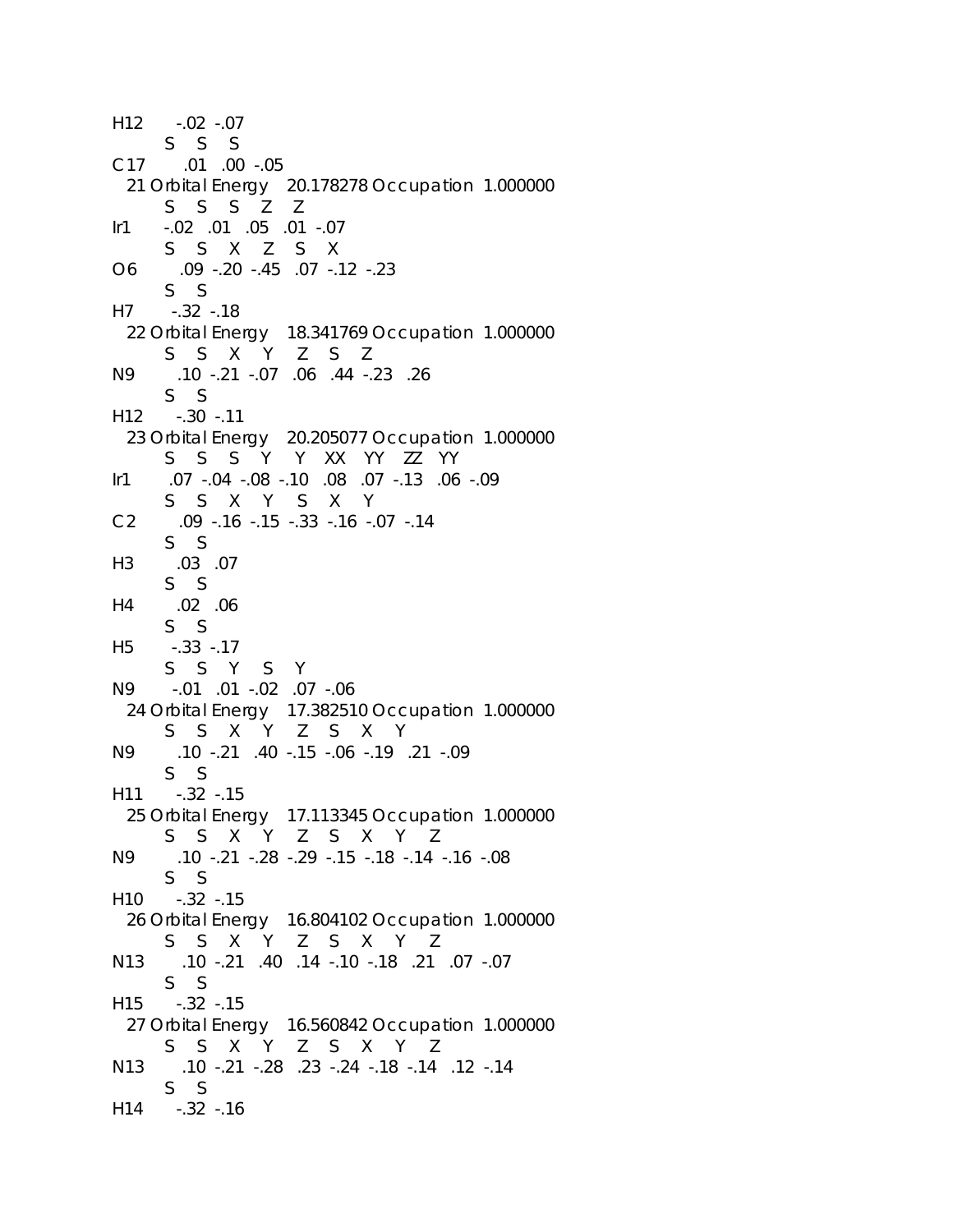```
 28 Orbital Energy 16.487403 Occupation 1.000000 
      S S Y Z S Y Z 
N13 .10 -.21 -.41 -.12 -.17 -.22 -.07 
      S S 
H16 -.32 -.16 
  29 Orbital Energy 21.132408 Occupation 1.000000 
      S S X Z S X Z 
C2 -.10 .20 -.27 -.29 .20 -.13 -.13 
      S S 
H4 -.02 -.06 
      S S 
H5 -.03 -.06 
      S S 
H8 .32 .19 
  30 Orbital Energy 26.075465 Occupation 1.000000 
      S S X Y Z S Y Z 
C17 .10 -.19 .05 .17 .33 -.17 .08 .15 
      S S 
H18 -.32 -.25 
      S S 
H19 .02 .07 
      S S 
H20 .02 .07 
  31 Orbital Energy 25.166525 Occupation 1.000000 
      S S X Y S X Y 
C17 .09 -.18 .19 -.32 -.12 .09 -.13 
      S S 
H18 .02 .05 
      S S 
H19 -.32 -.30 
      S S 
H20 .02 .07 
  32 Orbital Energy 25.228119 Occupation 1.000000 
      S S X Y Z S X Y Z 
C17 .09 -.18 .14 .21 -.27 -.13 .07 .08 -.11 
      S S 
H18 .02 .06 
      S S 
H19 .02 .07 
      S S 
H20 -.32 -.30 
  33 Orbital Energy 24.276967 Occupation 1.000000 
      S S Y S Y 
C21 -.09 .18 .37 .13 .15 
      S S 
H22 -.02 -.06 
      S S 
H23 -.02 -.07
```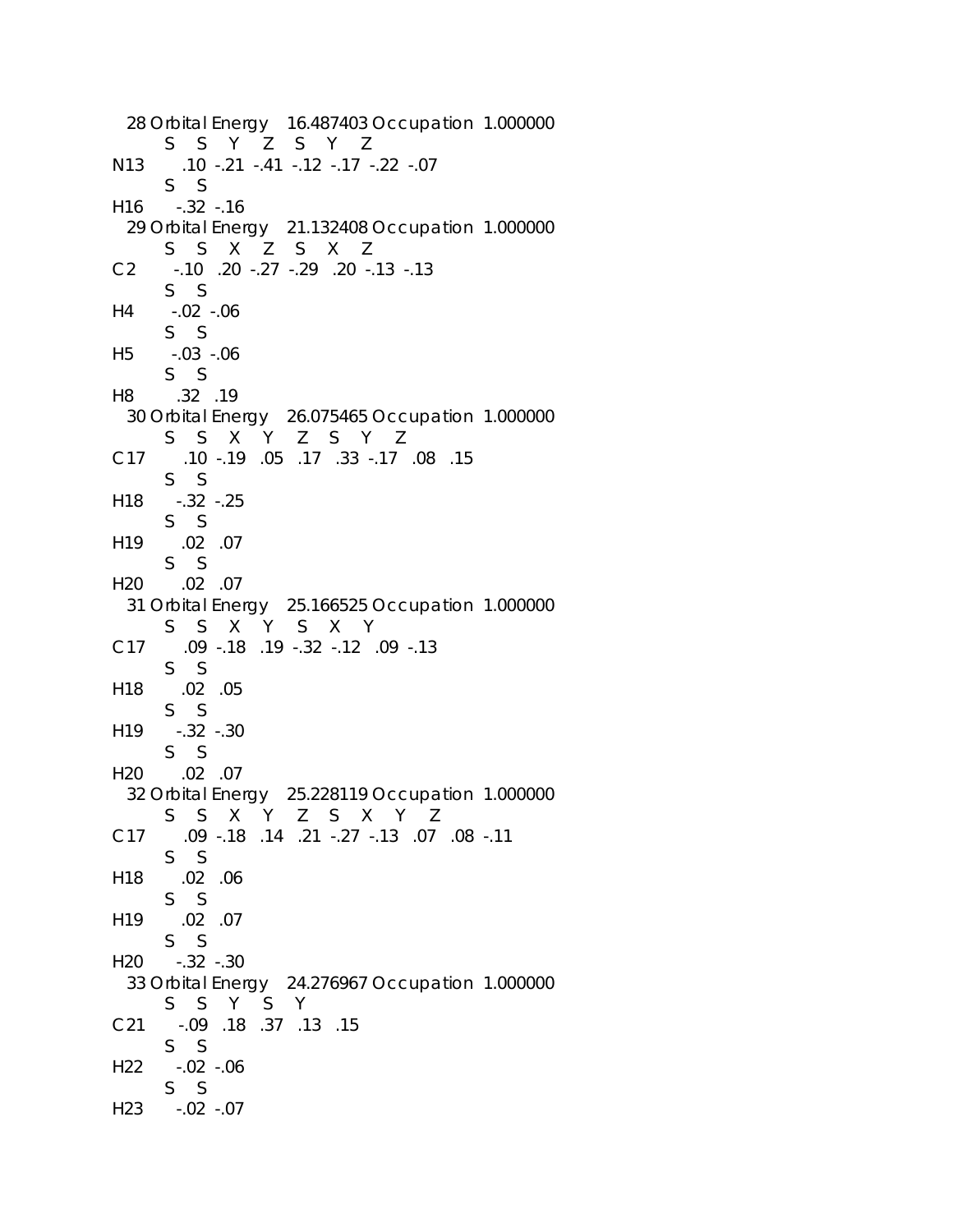```
 S S 
H24 .32 .30 
  34 Orbital Energy 24.339388 Occupation 1.000000 
      S S X Y Z S X Z 
C21 .10 -.18 -.20 .12 .28 -.15 -.10 .12 
      S S 
H22 -.32 -.28 
      S S 
H23 .02 .07 
      S S 
H24 .02 .07 
  35 Orbital Energy 24.562533 Occupation 1.000000 
      S S X Y Z S X Y Z 
C21 .10 -.18 -.13 .15 -.31 -.13 -.07 .06 -.13 
      S S 
H22 .02 .06 
      S S 
H23 -.32 -.29 
      S S 
H24 .02 .07 
  36 Orbital Energy 21.131012 Occupation 1.000000 
      S S X Y Z S X Z 
C2 .10 -.19 .16 .10 -.34 -.17 .05 -.14 
      S S 
H3 .02 .06 
      S S 
H4 -.33 -.25 
      S S 
H5 .02 .05 
  37 Orbital Energy 21.097580 Occupation 1.000000 
      S S X Y Z S X Y 
C2 -.10 .19 .29 -.24 -.10 .16 .12 -.10 
      S S 
H3 .32 .24 
      S S 
H4 -.02 -.06 
  38 Orbital Energy .000000 Occupation .000000 
      X Z X Z XX YY ZZ XY XZ YZ 
C2 .00 -.01 -.05 -.08 -.06 .11 -.05 .19 -.32 .13 
      X Z 
H3 -.07 -.21 
      X Z 
H4 -.13 -.14 
      X Z 
H5 -.09 -.09 
      S X Y Z 
H8 -.07 -.11 -.13 -.16 
      XX ZZ XZ YZ
```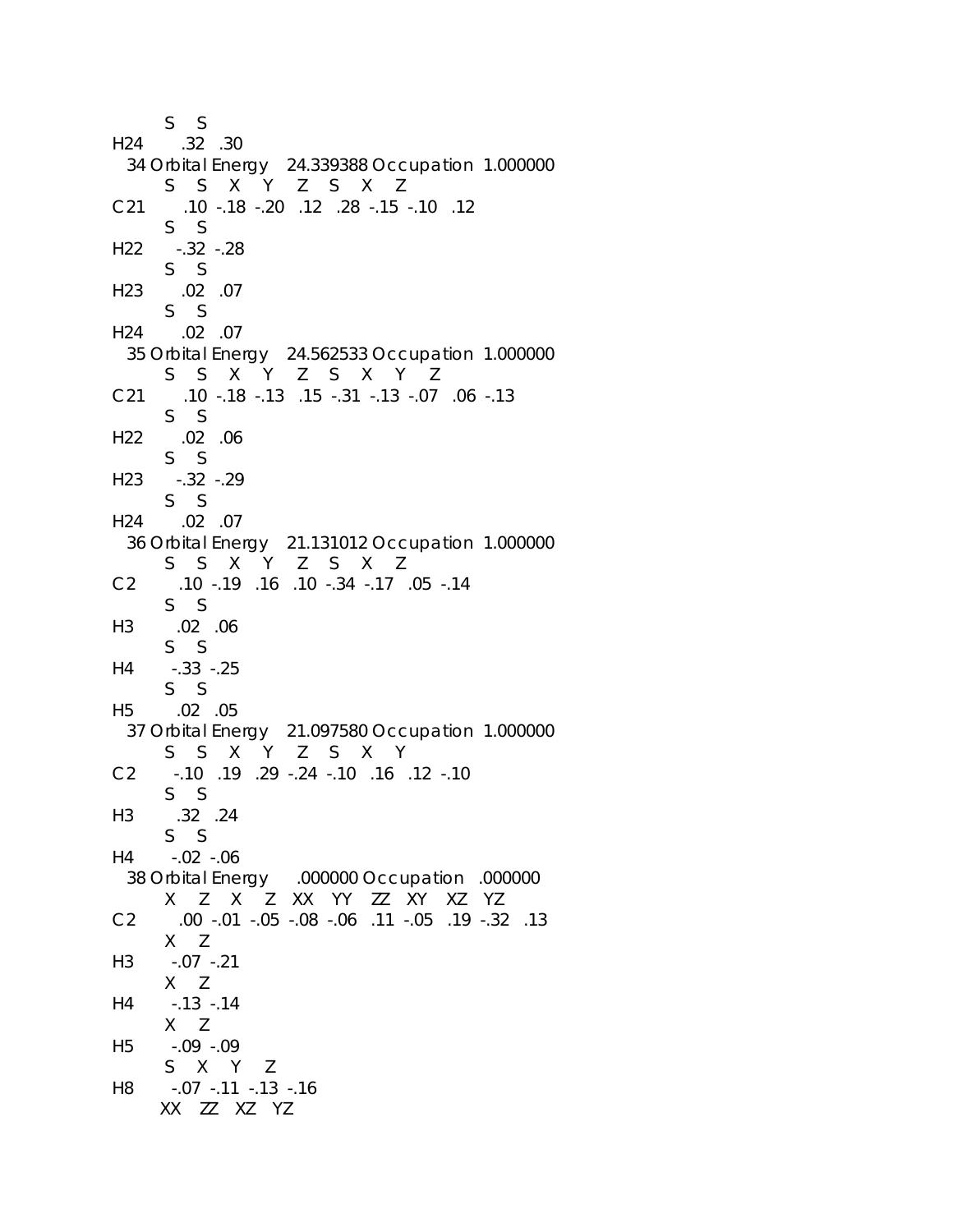N9 .15 -.12 -.25 -.10 X Z H10 .10 -.15 X Y Z H11 .06 -.06 .10 X H12 .20 XX YY XY YZ N13 .08 -.09 .16 .06 X Y Z H14 .07 .07 .05 Z H15 -.05 X Z H16 .12 .05 YY ZZ C17 -.06 .07 Y H18 .05 YZ C21 .06 39 Orbital Energy .000000 Occupation .000000 XX YY XZ C2 -.10 .08 .07 Y H3 -.08 X H4 .06 XX YY ZZ XZ YZ N9 -.17 .08 .10 .14 .10 X Z H10 -.10 .13 Y H11 .10 X Y H12 -.13 -.05 XX YY XY XZ YZ N13 .31 -.33 .18 .18 .16 X Y H14 .18 .27 S Y Z H15 .07 .09 -.19 S X Z H16 -.06 .19 .17 YY ZZ YZ C21 .08 -.09 .05 Y H22 -.07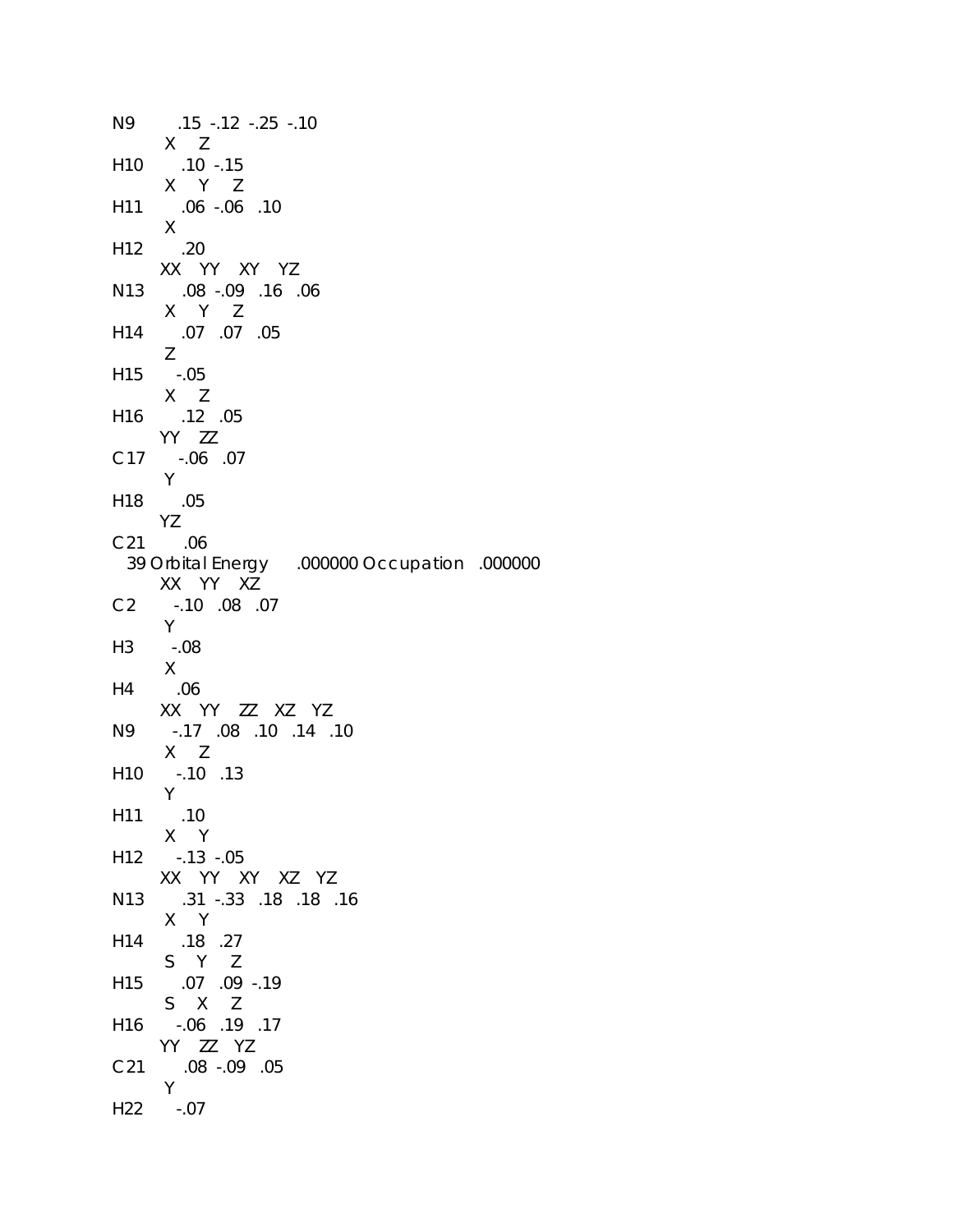X

H23 .05

TS: Ir(2NH3)(2CH3)(OH-H-CH3) Gas phase Energy: -413.96411164184 hartrees Zero Point Energy: 130.028 kcal/mol Imaginary frequency: -1218.28 cm-1 Coordinates: Ir1 -.4925044620 .2051437669 -.0505116855 C2 -.1380467919 -2.0592201914 .1540740074 H3 -.6492507561 -2.8285914309 -.4402784589 H4 .8920581289 -2.3635434940 .3563394375 H5 -.0492226341 -1.3324895378 -.9878409328 O6 .0354526049 -.4308645753 -1.9812306770 H7 .9919647953 -.2794430481 -2.0344407931 H8 -.6921103538 -2.0339154951 1.0942974549 N9 -.7694376920 2.2355930453 -.5937072400 H10 -.0961685290 2.8810985726 -.1802120666 H11 -1.7165746340 2.5803069473 -.4353611001 H12 -.6182577463 2.2376869279 -1.6033064098 N13 -1.0263292288 .5544381726 1.9756938073 H14 -.3535539093 .1006543112 2.5924932211 H15 -1.9509945897 .1636973987 2.1610950415 H16 -1.0502420307 1.5372542785 2.2456195694 C17 -2.5820672369 -.1547340182 -.4867855933 H18 -2.7133618111 -.8045135258 -1.3628217789 H19 -3.1530182080 .7685243044 -.7056830209 H20 -3.1251114414 -.6463696230 .3430279947 C21 1.5918300284 .6107793355 .4158483607 H22 2.2914146291 .2505819183 -.3601126930 H23 1.9296536994 .1276984867 1.3492291784 H24 1.8224794944 1.6870743598 .5385361842 Orbital coefficients:

 1 Orbital Energy 1.000000 Occupation 1.000000 S O6 -1.00 2 Orbital Energy 2.000000 Occupation 1.000000 S N13 -1.00 3 Orbital Energy 3.000000 Occupation 1.000000 S N9 -1.00 4 Orbital Energy 4.000000 Occupation 1.000000 S C2 -1.00 5 Orbital Energy 5.000000 Occupation 1.000000 S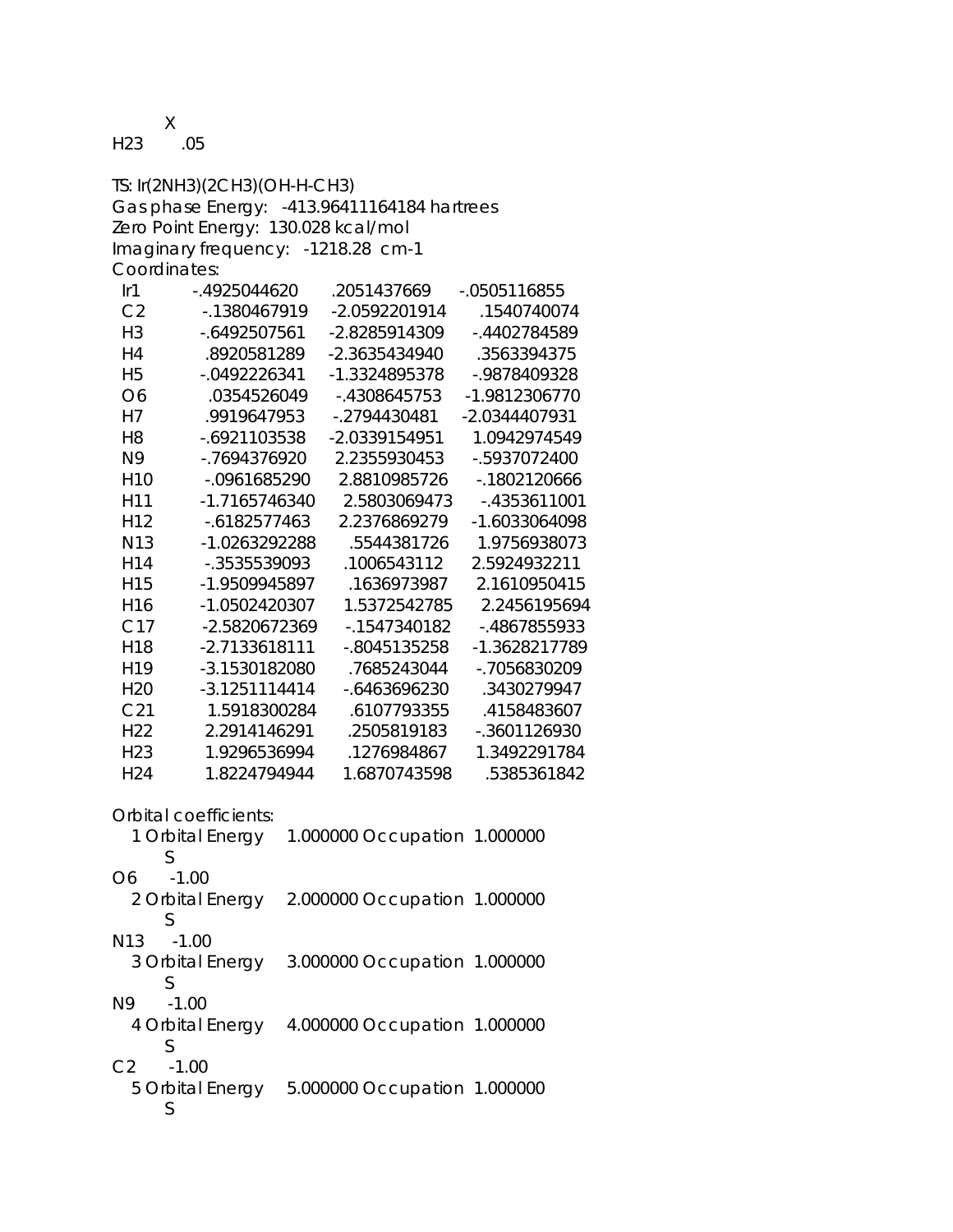C21 -1.00 6 Orbital Energy 6.000000 Occupation 1.000000 S C17 -1.00 7 Orbital Energy 7.000000 Occupation 1.000000 S Ir1 1.01 8 Orbital Energy 8.000000 Occupation 1.000000 X Y Z Ir1 -0.27 0.79 0.55 9 Orbital Energy 9.000000 Occupation 1.000000 X Y Z Ir1 0.11 0.60 -0.79 10 Orbital Energy 10.000000 Occupation 1.000000 X Y Z Ir1 0.96 0.16 0.25 11 Orbital Energy 33.065211 Occupation 1.000000 XX YY ZZ XY XZ YZ XX ZZ XY XZ YZ Ir1 -0.25 -0.09 0.34 0.46 0.23 -0.55 -0.08 0.13 0.18 0.09 -0.21 S S H5 -0.04 0.05 S S H11 0.02 0.06 S S H12 -0.02 -0.06 S S H14 -0.02 -0.07 S S H16 0.02 0.06 12 Orbital Energy 33.593593 Occupation 1.000000 XX YY XY XZ YZ XX YY XY XZ YZ Ir1 -0.26 0.29 0.51 0.18 0.54 -0.10 0.12 0.19 0.07 0.20 S S H10 -0.02 -0.07 S S H15 0.02 0.05 S S H24 -0.02 -0.05 13 Orbital Energy 34.851450 Occupation 1.000000 XX YY ZZ XY XZ YZ XX ZZ XY XZ Ir1 -0.16 -0.09 0.25 -0.38 0.68 0.13 -0.06 0.09 -0.14 0.25 S S H10 0.02 0.05 S S H11 -0.02 -0.06 S S H15 0.02 0.07 S S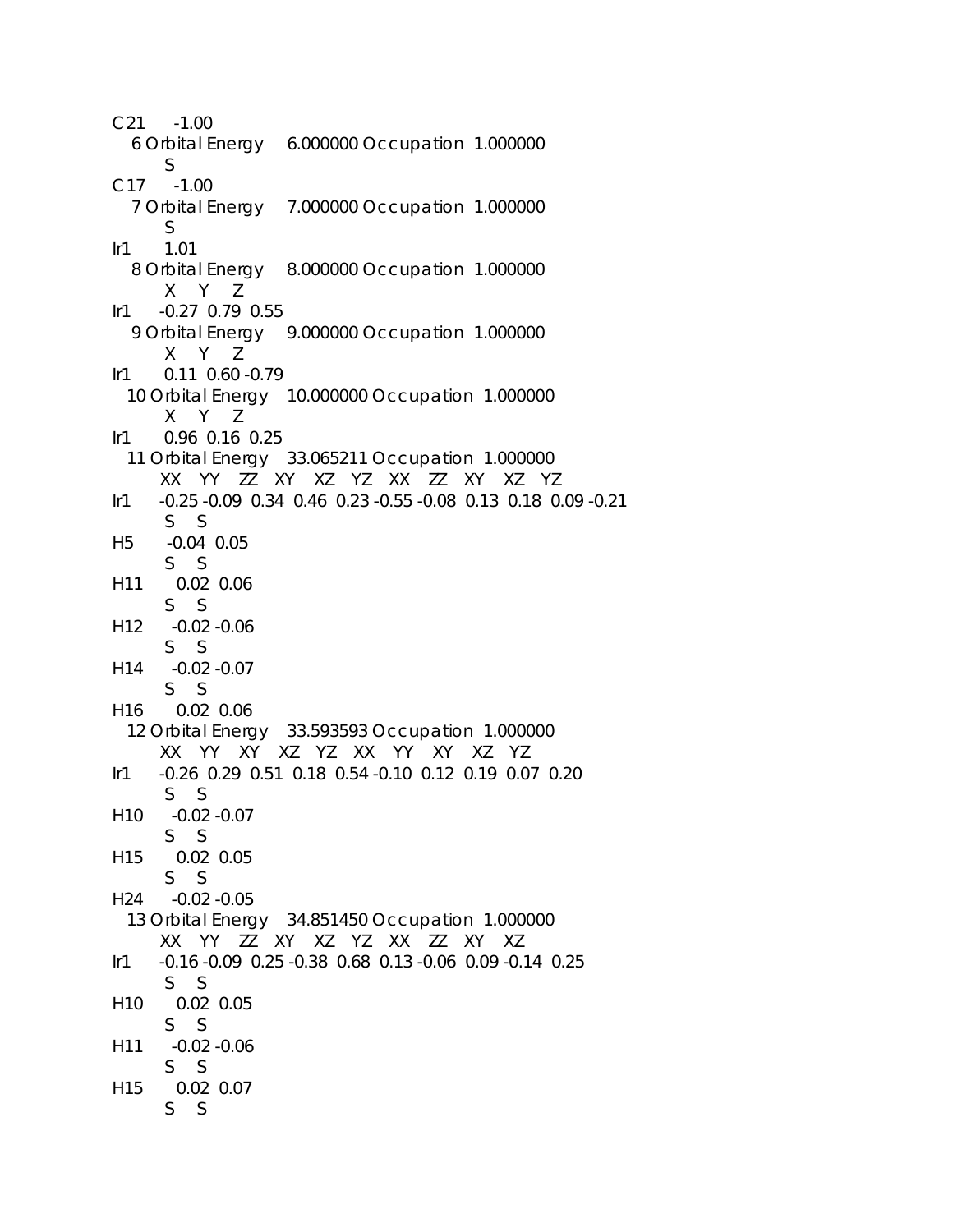```
H20 0.02 0.06 
      S S 
H23 -0.02 -0.06 
  14 Orbital Energy 24.506180 Occupation 1.000000 
      S S S X Y Z X Y Z Z XX YY 
Ir1 0.10 -0.06 -0.15 0.04 -0.03 -0.13 -0.08 0.07 0.13 -0.05 0.08 0.13 
      ZZ XZ YZ ZZ 
Ir1 -0.21 0.09 -0.07 -0.05 
      S S 
H5 -0.06 0.10 
      S S X Y Z S X Y Z 
O6 0.09 -0.19 0.11 -0.25 -0.43 -0.22 0.06 -0.17 -0.31 
      S S 
H7 0.01 0.08 
  15 Orbital Energy 22.338644 Occupation 1.000000 
      S S S Y Y XX YY ZZ YZ 
Ir1 0.11 -0.06 -0.08 0.14 -0.08 0.11 -0.20 0.09 0.06 
      S S X Y Z S Y Z 
N9 0.12 -0.25 -0.05 0.44 -0.17 -0.36 0.32 -0.13 
      S S 
H10 0.02 0.06 
      S S 
H11 0.02 0.06 
      S S 
H12 0.01 0.06 
  16 Orbital Energy 22.014161 Occupation 1.000000 
      S S S Z Z XX YY ZZ XZ YZ 
Ir1 0.11 -0.06 -0.06 0.14 -0.09 0.09 0.09 -0.18 0.09 -0.06 
      S S X Y Z S X Z 
N13 0.12 -0.25 -0.12 0.06 0.45 -0.35 -0.09 0.33 
      S S 
H14 0.01 0.06 
      S S 
H15 0.01 0.06 
      S S 
H16 0.02 0.06 
  17 Orbital Energy 31.956493 Occupation 1.000000 
      S S S X X X XX YY ZZ XY XZ XX 
Ir1 0.13 -0.08 -0.16 -0.18 0.25 -0.08 -0.29 0.16 0.13 -0.10 -0.12 -0.09 
      S S X Y Z S X Z 
C17 0.11 -0.21 -0.37 -0.07 -0.08 -0.27 -0.23 -0.06 
      S S 
H18 0.01 0.06 
      S S 
H19 0.02 0.07 
      S S 
H20 0.02 0.08 
      X X
```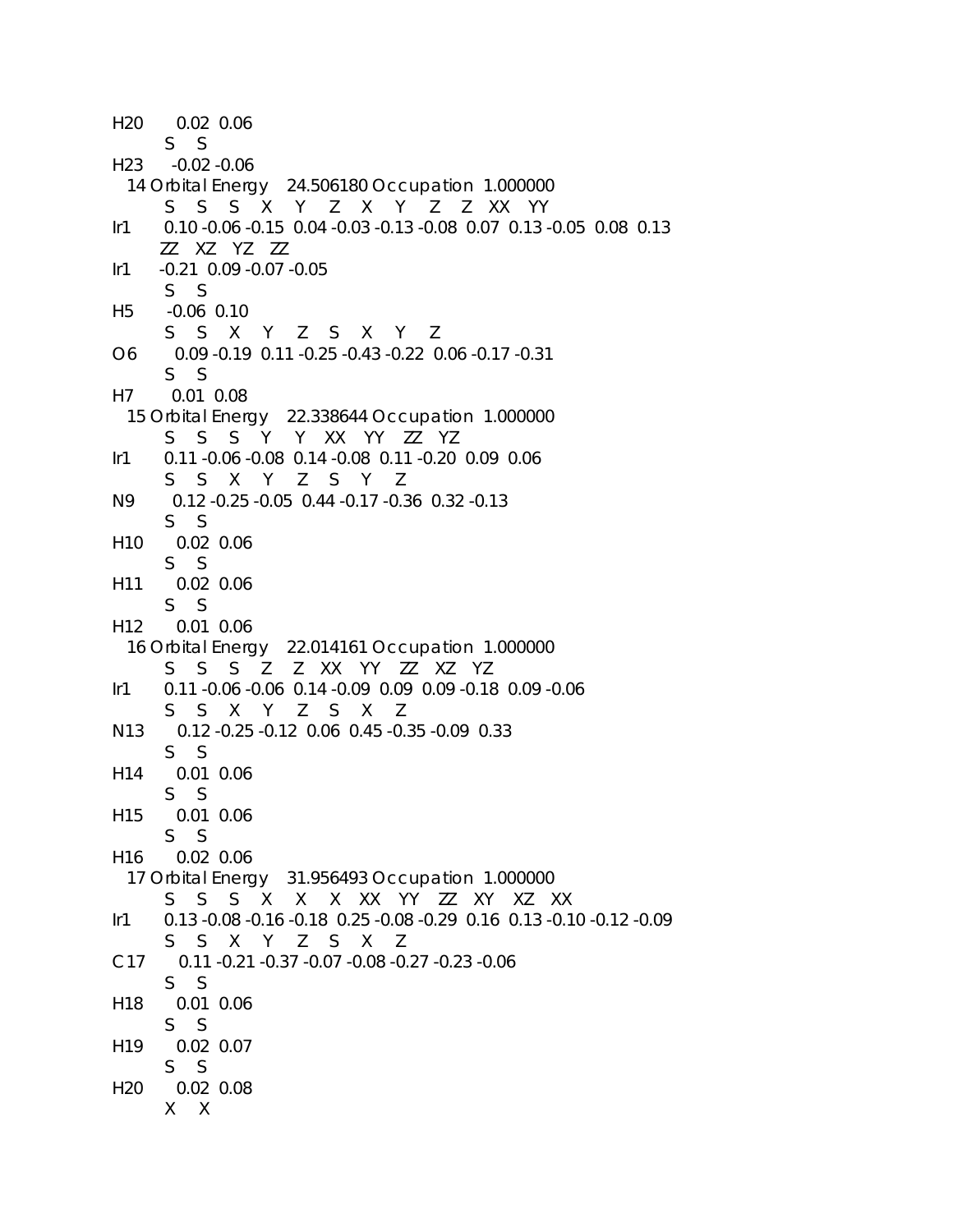```
C21 -0.05 -0.06 
  18 Orbital Energy 31.763728 Occupation 1.000000 
      S S S X Z X Z X XX YY ZZ XY 
Ir1 0.13 -0.08 -0.15 0.18 0.04 -0.25 -0.06 0.08 -0.28 0.15 0.14 -0.09 
      XZ XX 
Ir1 -0.11 -0.08 
      X X 
C17 0.05 0.06 
      S S X Y Z S X Z 
C21 0.11 -0.21 0.37 0.07 0.08 -0.28 0.24 0.05 
      S S 
H22 0.02 0.07 
      S S 
H23 0.01 0.07 
      S S 
H24 0.02 0.08 
  19 Orbital Energy 25.309829 Occupation 1.000000 
      S S S Y Z Y Z Y 
Ir1 -0.02 0.02 0.10 -0.02 -0.01 -0.01 -0.06 0.06 
      S S Y S Y 
C2 -0.02 0.03 0.03 0.13 0.06 
      S S 
H5 -0.13 -0.20 
      S S Y Z S Y Z 
O6 0.11 -0.23 0.52 -0.10 -0.28 0.36 -0.07 
  20 Orbital Energy 25.642136 Occupation 1.000000 
      S S S Y Y Y XX YY ZZ XY YZ XX 
Ir1 0.11 -0.07 -0.12 -0.14 0.17 -0.05 0.11 -0.23 0.12 0.05 0.08 0.07 
      YY 
Ir1 -0.11 S S Y Z S Y Z 
C2 0.10 -0.18 -0.34 0.18 -0.24 -0.19 0.12 
      S S 
H3 0.03 0.08 
      S S 
H4 0.02 0.07 
      S S 
H5 -0.22 -0.07 
      S S Y Z S Y Z 
O6 -0.02 0.04 -0.05 0.04 0.10 -0.06 0.06 
      S S 
H8 0.01 0.06 
      S S Y S Y 
N9 -0.01 0.02 -0.03 0.07 -0.05 
  21 Orbital Energy 25.070592 Occupation 1.000000 
      X Z X Z Z YY ZZ 
Ir1 -0.02 0.00 0.06 0.00 0.08 -0.06 0.08 
      S S S
```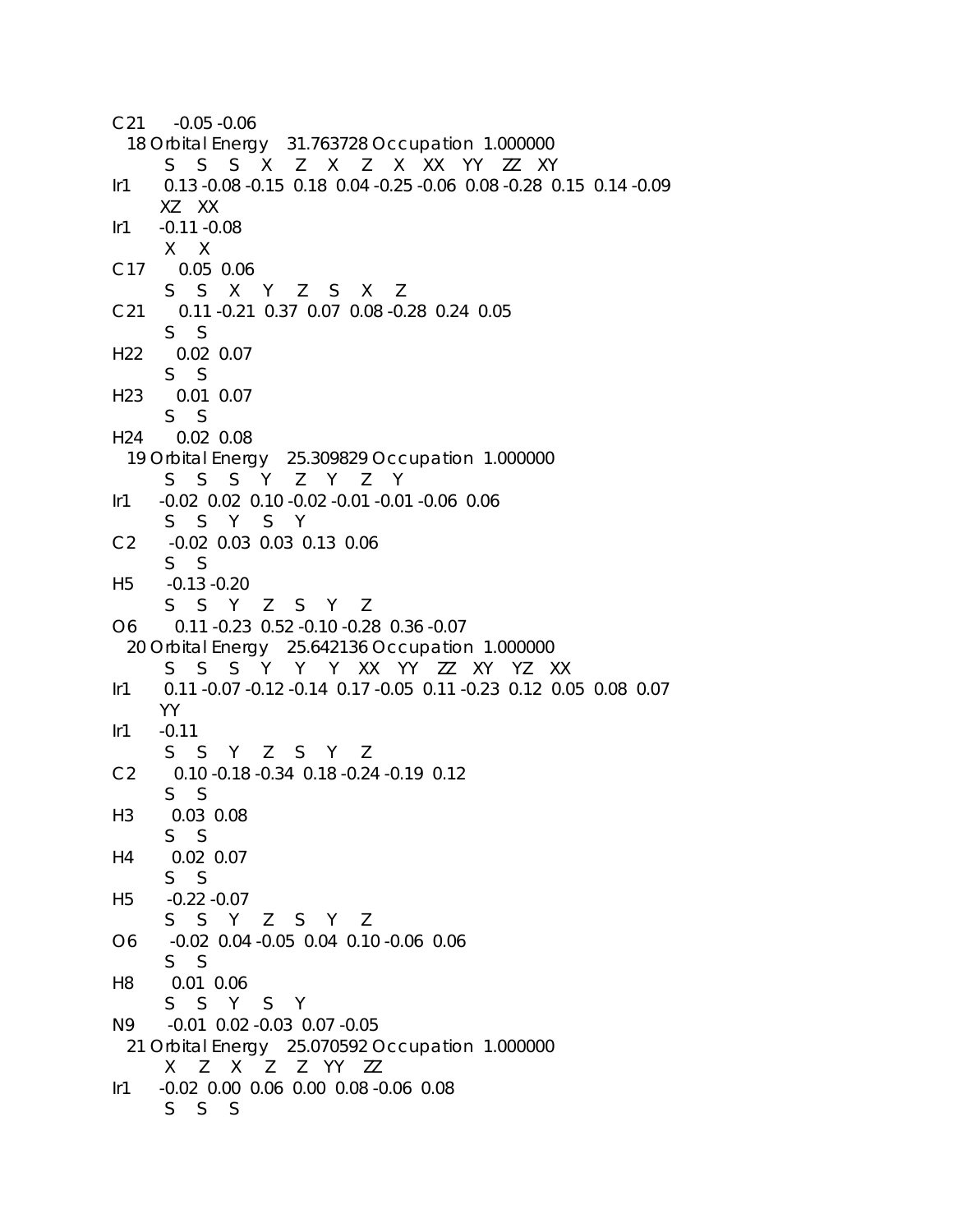C2 0.01 -0.01 -0.05 S S H5 0.06 0.08 S S X Y Z S X Y Z O6 0.15 -0.34 0.28 -0.15 0.36 -0.42 0.19 -0.10 0.26 S S H7 0.06 0.08 22 Orbital Energy 18.079583 Occupation 1.000000 S S X Y Z S X O6 0.10 -0.21 -0.45 -0.09 0.06 -0.14 -0.23 S S H7 -0.31 -0.16 23 Orbital Energy 17.769723 Occupation 1.000000 S S X Z S Z N9 0.10 -0.21 -0.07 0.43 -0.19 0.24 S S H12 -0.32 -0.14 24 Orbital Energy 16.771075 Occupation 1.000000 S S X Y Z S X Y Z N13 0.10 -0.21 0.40 0.17 -0.08 -0.19 0.21 0.09 -0.06 S S H15 -0.32 -0.15 25 Orbital Energy 16.743574 Occupation 1.000000 S S X Y Z S X Y Z N13 0.10 -0.21 -0.29 0.20 -0.26 -0.18 -0.15 0.10 -0.15 S S H14 -0.32 -0.15 26 Orbital Energy 17.682161 Occupation 1.000000 S S X Y Z S X Y N9 0.10 -0.21 0.40 -0.15 -0.08 -0.18 0.21 -0.09 S S H11 -0.32 -0.16 27 Orbital Energy 17.635095 Occupation 1.000000 S S X Y Z S X Y Z N9 0.10 -0.21 -0.28 -0.27 -0.18 -0.18 -0.14 -0.15 -0.09 S S H10 -0.32 -0.16 28 Orbital Energy 16.574897 Occupation 1.000000 S S Y Z S Y Z N13 -0.10 0.20 0.42 0.10 0.17 0.22 0.06 S S H16 0.32 0.16 29 Orbital Energy 21.777761 Occupation 1.000000 S S X Z S X Z C2 0.10 -0.19 0.19 -0.33 -0.13 0.07 -0.15 S S H4 0.02 0.06 S S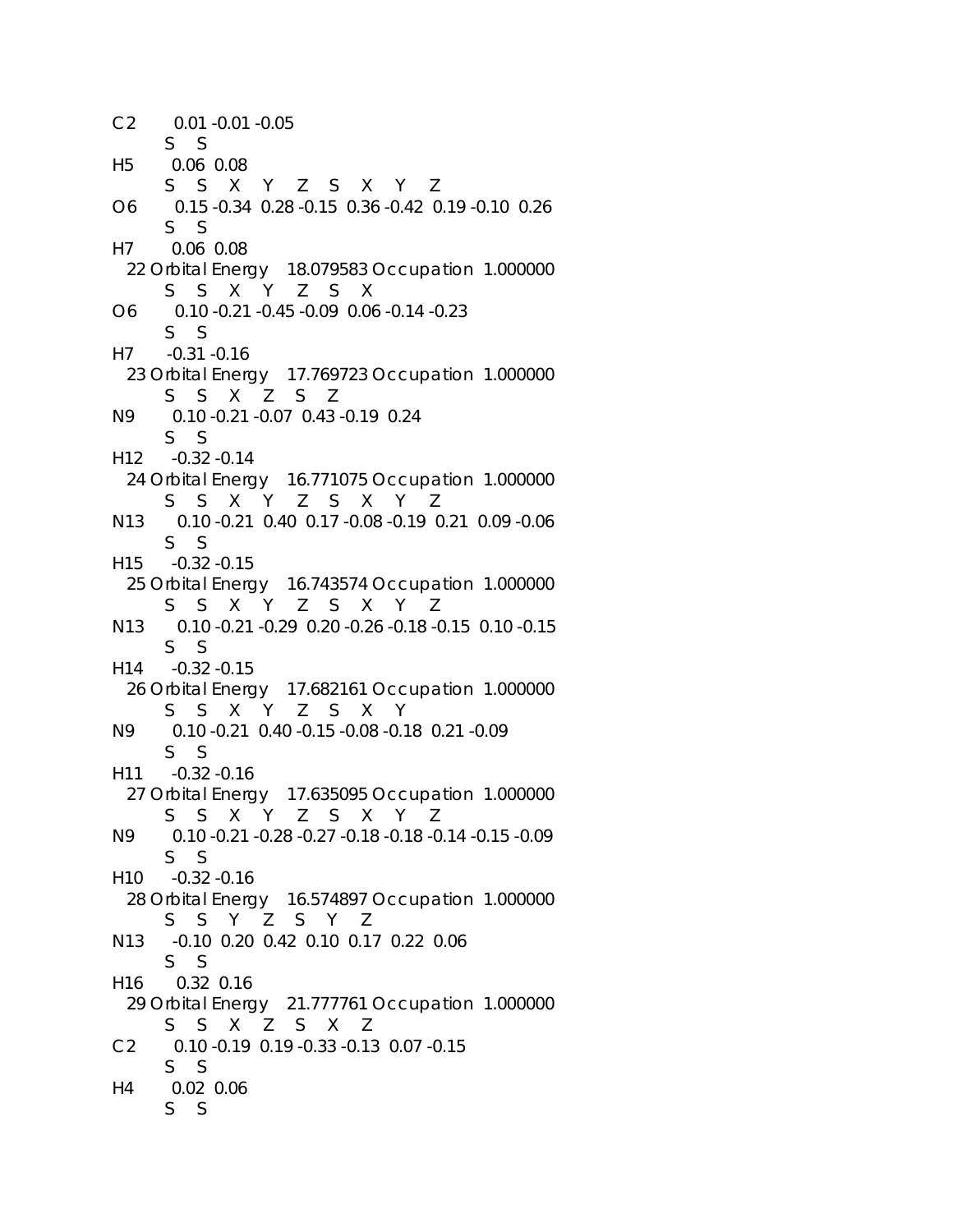```
H5 0.05 0.06 
      S S 
H8 -0.32 -0.24 
  30 Orbital Energy 25.975276 Occupation 1.000000 
      S S Y Z S Y Z 
C17 -0.10 0.19 -0.22 -0.30 0.16 -0.10 -0.14 
      S S 
H18 0.32 0.26 
      S S 
H19 -0.02 -0.07 
      S S 
H20 -0.01 -0.07 
  31 Orbital Energy 24.446850 Occupation 1.000000 
      S S X Y Z S X Z 
C21 -0.09 0.18 0.22 -0.12 -0.27 0.14 0.10 -0.11 
      S S 
H22 0.32 0.29 
      S S 
H23 -0.02 -0.06 
      S S 
H24 -0.02 -0.07 
  32 Orbital Energy 25.618576 Occupation 1.000000 
      S S X Y Z S X Y Z 
C17 0.09 -0.18 0.17 0.16 -0.29 -0.13 0.08 0.06 -0.12 
      S S 
H18 0.02 0.06 
      S S 
H19 0.02 0.07 
      S S 
H20 -0.33 -0.30 
  33 Orbital Energy 25.192235 Occupation 1.000000 
      S S X Y Z S X Y 
C17 0.09 -0.18 0.17 -0.32 0.07 -0.13 0.08 -0.13 
      S S 
H18 0.02 0.06 
      S S 
H19 -0.33 -0.31 
      S S 
H20 0.02 0.07 
  34 Orbital Energy 24.318340 Occupation 1.000000 
      S S X Y Z S X Y Z 
C21 0.10 -0.18 -0.10 0.17 -0.32 -0.13 -0.05 0.06 -0.14 
      S S 
H22 0.02 0.06 
      S S 
H23 -0.32 -0.29 
      S S 
H24 0.02 0.07
```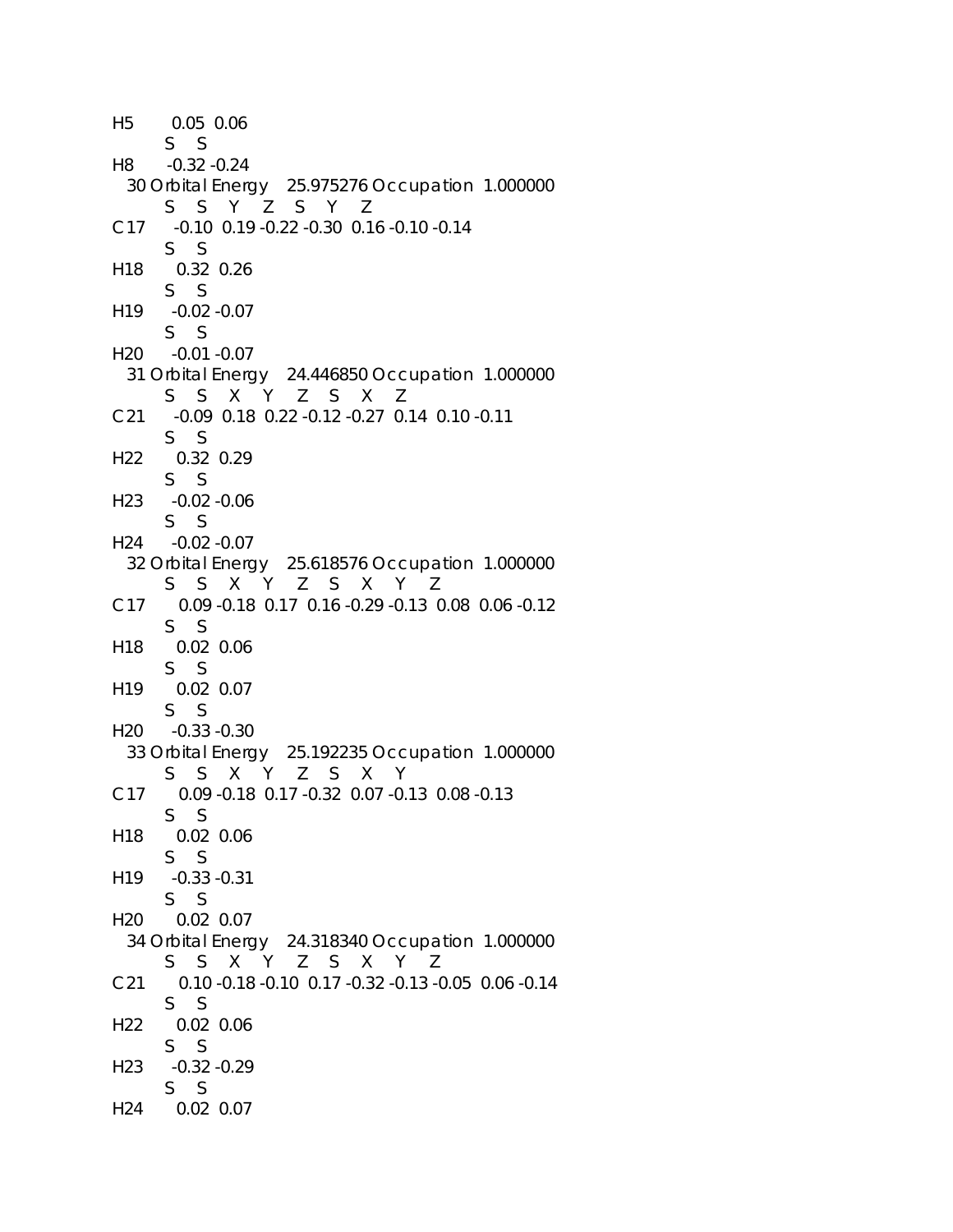```
 35 Orbital Energy 24.571066 Occupation 1.000000 
      S S X Y S Y 
C21 0.09 -0.18 -0.06 -0.36 -0.13 -0.14 
      S S 
H22 0.02 0.07 
      S S 
H23 0.02 0.07 
      S S 
H24 -0.33 -0.31 
  36 Orbital Energy 22.515371 Occupation 1.000000 
      S S X Y Z S X Y 
C2 0.10 -0.19 -0.36 0.10 -0.06 -0.17 -0.15 0.05 
      S S 
H3 0.02 0.06 
      S S 
H4 -0.32 -0.25 
      S S 
H8 0.02 0.05 
  37 Orbital Energy 22.216400 Occupation 1.000000 
      Y Y YY 
Ir1 0.02 -0.05 0.07 
      S S X Y Z S X Y Z 
C2 0.10 -0.19 0.17 0.25 0.22 -0.17 0.07 0.11 0.09 
      S S 
H3 -0.32 -0.25 
      S S 
H4 0.02 0.06 
  38 Orbital Energy 0.000000 Occupation 0.000000 
      XX ZZ XZ YZ 
N9 0.11 -0.08 -0.12 -0.07 
      X Z 
H10 0.09 -0.07 
      Y 
H11 -0.05 
      X 
H12 0.11 
      X X XX YY XY 
N13 -0.01 -0.07 0.14 -0.11 -0.50 
      S Y Z 
H14 0.08 -0.05 -0.20 
      S X Y Z 
H15 -0.05 -0.18 0.25 0.05 
      X 
H16 -0.34 
      YY ZZ 
C17 -0.07 0.07 
  39 Orbital Energy 0.000000 Occupation 0.000000 
      XX YY ZZ XZ YZ
```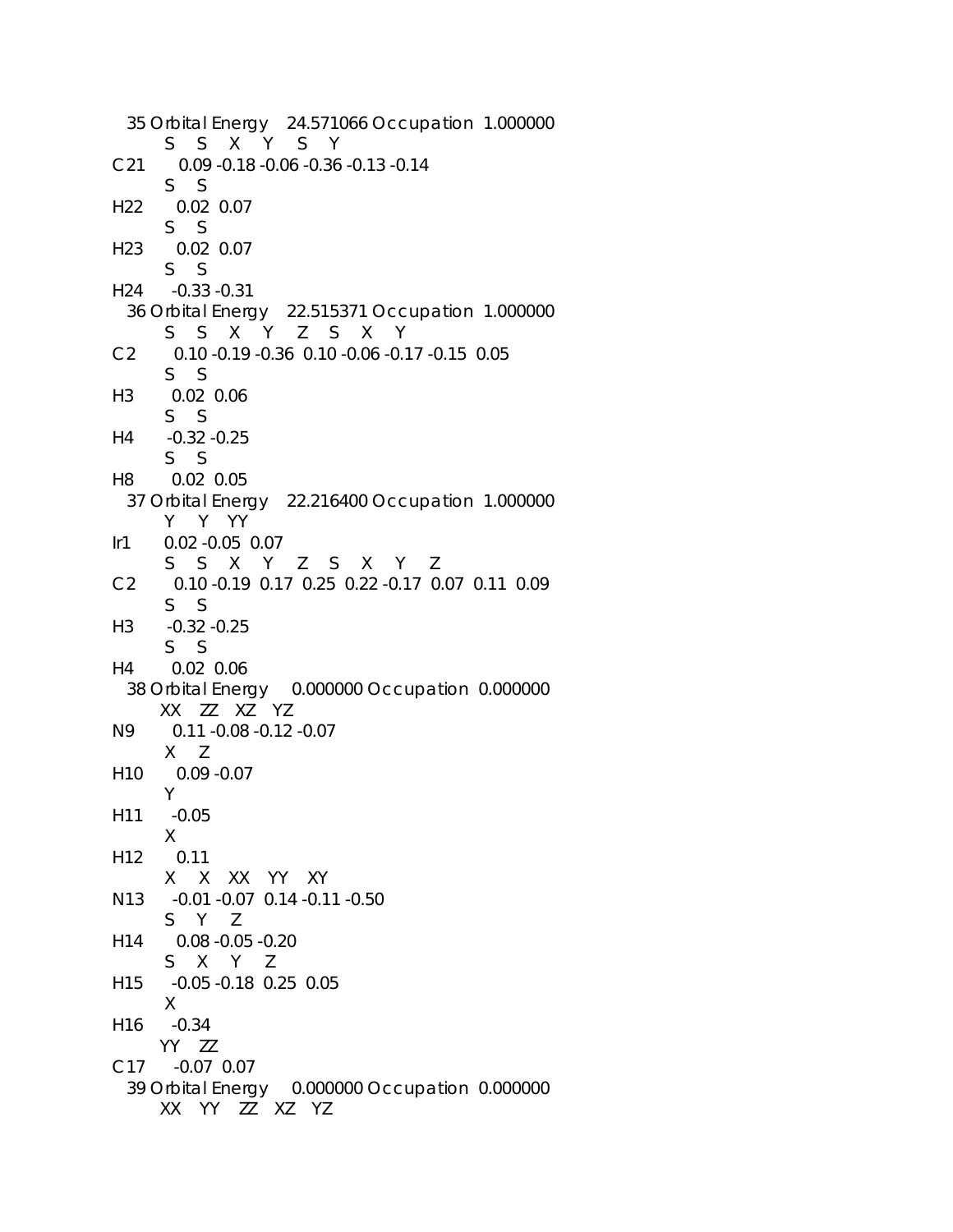| -0.15 0.05 0.10 0.12 0.09<br>$X$ $Z$                |
|-----------------------------------------------------|
| $-0.10$ $0.10$                                      |
| 0.08                                                |
| $X$ Y<br>$-0.12 - 0.06$                             |
| XX YY XY<br>$0.15 - 0.13 - 0.13$                    |
| Y Z<br>$0.06 - 0.07$                                |
| Y.<br>0.14                                          |
| $-0.09$                                             |
| Y Y YY ZZ XZ YZ<br>-0.01 -0.07 0.36 -0.35 0.07 0.06 |
| $Y$ $Z$<br>$-0.24$ 0.15                             |
| S X Y Z<br>0.05 0.14 -0.07 0.13                     |
| X Y<br>$-0.08 - 0.22$                               |
| YY ZZ XY<br>$-0.17$ 0.18 0.09                       |
| $Y$ $Z$<br>$0.12 - 0.06$                            |
| X Y<br>$-0.08$ 0.11                                 |
| X Y<br>0.08 0.06                                    |
| Y                                                   |

## Ir(2NH3)(2CH3)(CH3)(H2O)

Gas phase Energy: -414.00493681908 hartrees Zero Point Energy: 132.582 kcal/mol Coordinates:

| lr1             | $-4824351012$ | .1571166408   | .0091024514     |
|-----------------|---------------|---------------|-----------------|
| C <sub>2</sub>  | -.1850735077  | -1.8444321699 | .4985964876     |
| H <sub>3</sub>  | -1.1239611980 | -2.4012842137 | .6391133424     |
| H4              | .3760843202   | -2.3813330685 | -.2880671791    |
| H <sub>5</sub>  | -.3078460941  | -1.0191498770 | -2.2611109394   |
| O6              | .1913136164   | $-2239145411$ | -2.0195458719   |
| H7              | 1.1036724373  | -.5108418491  | -1.8490748094   |
| H <sub>8</sub>  | .4204267699   | -1.9765086714 | 1.4127643134    |
| N9              | -.7618286997  | 2.2948194251  | -.6718808383    |
| H10             | -.1545099663  | 2.9611737310  | -.1990192377    |
| H <sub>11</sub> | -1.7263791336 | 2.6124262253  | $-0.6011215698$ |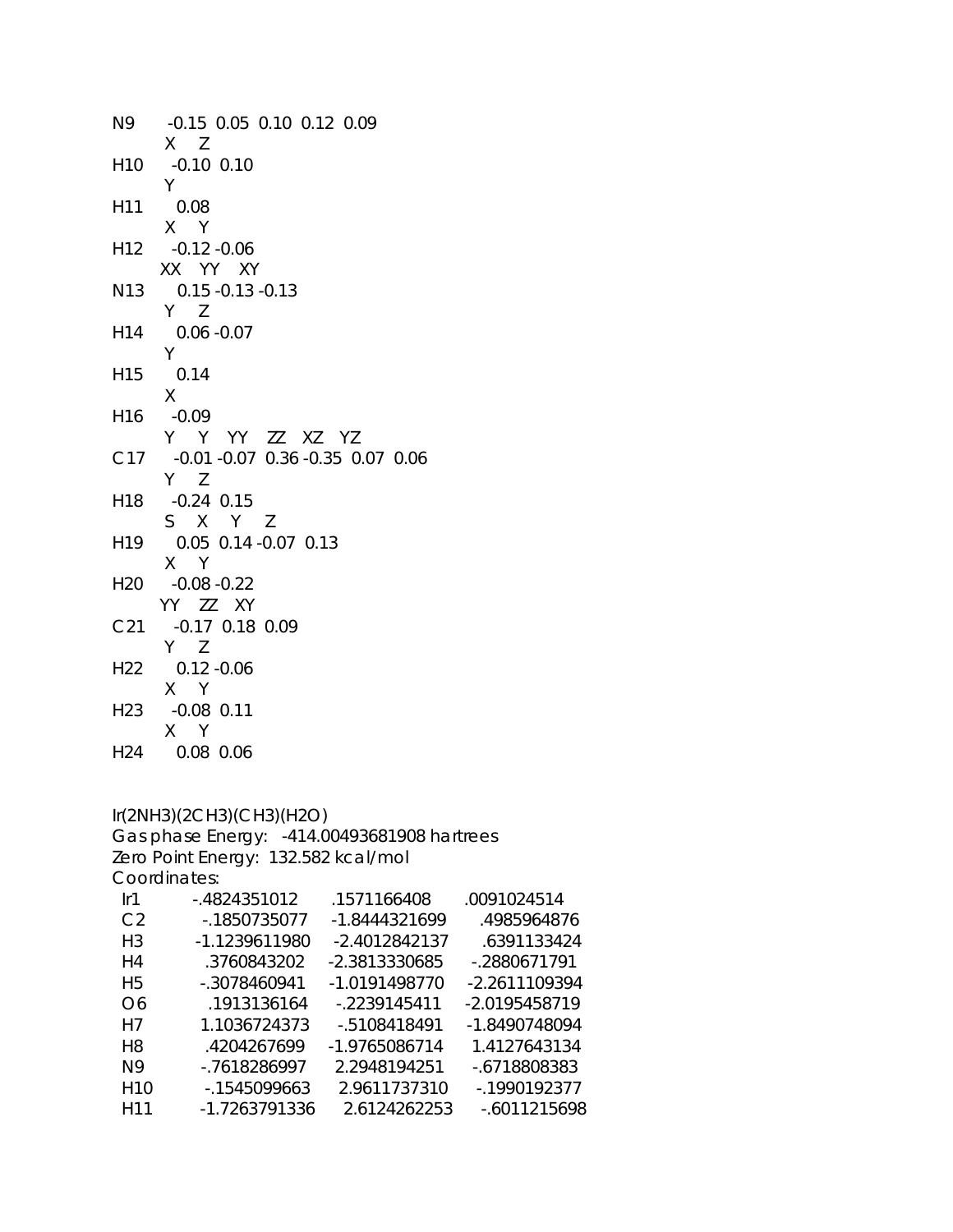| H <sub>12</sub> | $-0.5131803427$       | 2.3070687578                                              | -1.6594437535 |  |
|-----------------|-----------------------|-----------------------------------------------------------|---------------|--|
| N <sub>13</sub> | -1.0852618764         | .4215091340 1.9736733876                                  |               |  |
| H14             | -.6501879035          | -.3090839061                                              | 2.5394514175  |  |
| H <sub>15</sub> | -2.0974361852         | .3115308622 2.0547251251                                  |               |  |
| H16             | -.8211311108          | 1.3161362701                                              | 2.3832864704  |  |
|                 |                       |                                                           |               |  |
| C17             | -2.5354175109         | -.2586986451                                              | -.5450839911  |  |
| H18             | -2.6353049775         | $-1.0118934180$                                           | -1.3484214528 |  |
| H19             | -3.1033622017         | .6232488773                                               | -.9004730323  |  |
| H <sub>20</sub> | -3.1288751082         | -.6755484193                                              | .2915861541   |  |
| C <sub>21</sub> |                       | 1.5811807375 .5957506550                                  | .5272578958   |  |
| H <sub>22</sub> |                       | 2.3143761966 .2346999168                                  | -.2247296381  |  |
|                 | H23                   |                                                           | 1.4703477793  |  |
| H24             |                       |                                                           | .6348808535   |  |
|                 |                       |                                                           |               |  |
|                 | Orbital coefficients: |                                                           |               |  |
|                 |                       | 1 Orbital Energy 1.000000 Occupation 1.000000             |               |  |
|                 | S                     |                                                           |               |  |
| O <sub>6</sub>  | $-0.99$               |                                                           |               |  |
|                 |                       |                                                           |               |  |
|                 |                       | 2 Orbital Energy 2.000000 Occupation 1.000000             |               |  |
|                 | S                     |                                                           |               |  |
|                 | N13 -1.00             |                                                           |               |  |
|                 | 3 Orbital Energy      | 3.000000 Occupation 1.000000                              |               |  |
|                 | S                     |                                                           |               |  |
| N9              | $-1.00$               |                                                           |               |  |
|                 | 4 Orbital Energy      | 4.000000 Occupation 1.000000                              |               |  |
|                 | S                     |                                                           |               |  |
| C <sub>2</sub>  | $-1.00$               |                                                           |               |  |
|                 |                       | 5 Orbital Energy 5.000000 Occupation 1.000000             |               |  |
|                 | S                     |                                                           |               |  |
| C <sub>21</sub> | $-1.00$               |                                                           |               |  |
|                 |                       | 6 Orbital Energy 6.000000 Occupation 1.000000             |               |  |
|                 |                       |                                                           |               |  |
|                 | S                     |                                                           |               |  |
|                 | C17 -1.00             |                                                           |               |  |
|                 |                       | 7 Orbital Energy 7.000000 Occupation 1.000000             |               |  |
|                 | S                     |                                                           |               |  |
| $l$ r1          | 1.01                  |                                                           |               |  |
|                 |                       | 8 Orbital Energy 8.000000 Occupation 1.000000             |               |  |
|                 | X Y Z                 |                                                           |               |  |
| Ir1             | $-.31$ .09 .95        |                                                           |               |  |
|                 |                       | 9 Orbital Energy 9.000000 Occupation 1.000000             |               |  |
|                 | X Y Z                 |                                                           |               |  |
|                 | lr1 .17 -.97 .15      |                                                           |               |  |
|                 |                       |                                                           |               |  |
|                 |                       | 10 Orbital Energy  10.000000 Occupation  1.000000         |               |  |
|                 | X Y Z                 |                                                           |               |  |
|                 | lr1 .94 .21 .28       |                                                           |               |  |
|                 |                       | 11 Orbital Energy 33.748382 Occupation 1.000000           |               |  |
|                 |                       | XX YY ZZ XY XZ YZ XX ZZ XY XZ YZ                          |               |  |
|                 |                       | 16. 17. 13. - 18. - 16. 12. 40. 144. - 35. 44. 13. 15. 11 |               |  |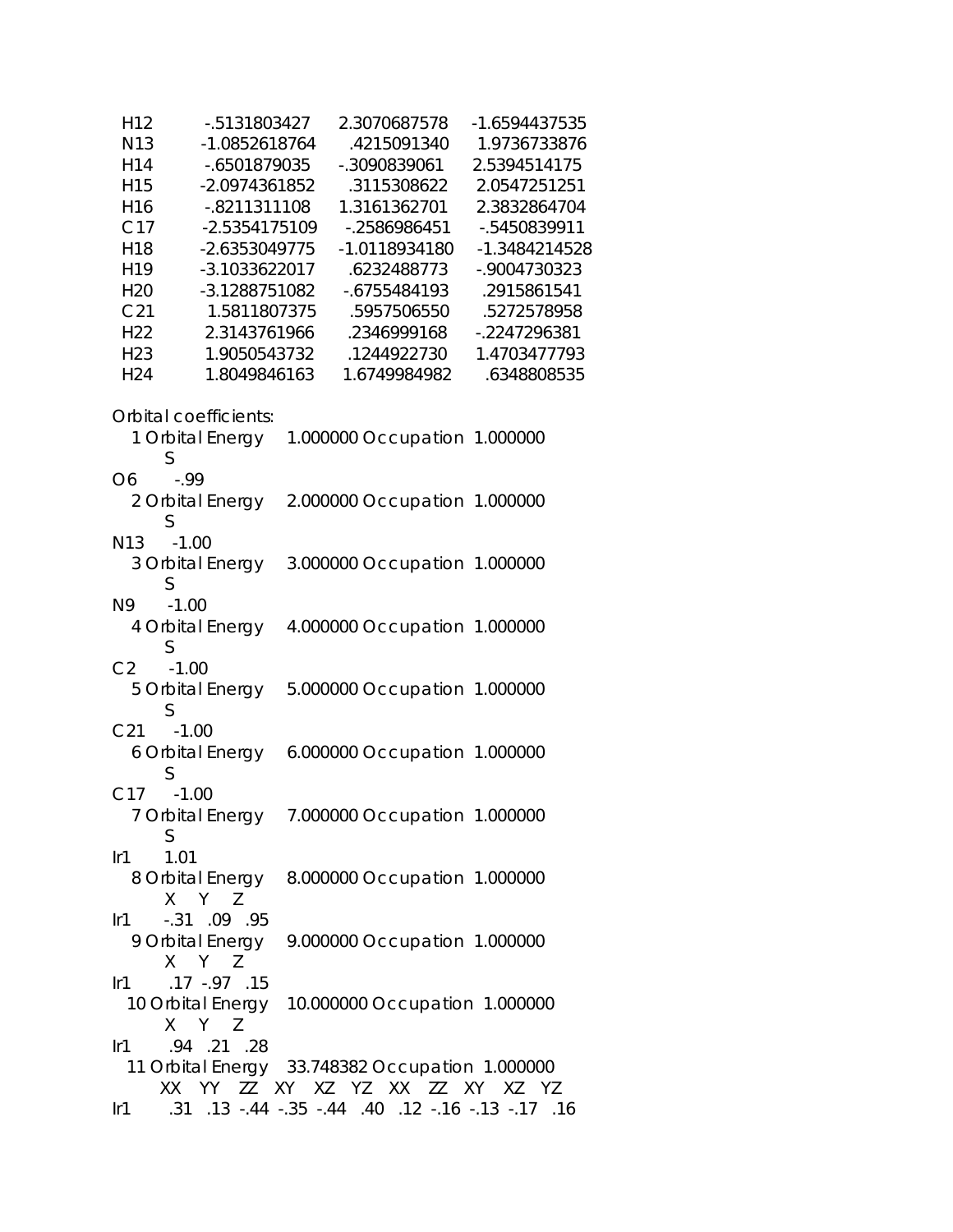```
 S S 
H4 -.02 -.06 
      S S 
H14 .03 .09 
      S S 
H15 -.02 -.06 
  12 Orbital Energy 33.827692 Occupation 1.000000 
      XX YY ZZ XZ YZ XX YY XZ YZ 
Ir1 -.29 .22 .07 .46 .61 -.12 .09 .18 .24 
      S S 
H15 .02 .07 
      S S 
H16 -.03 -.08 
      S S 
H22 .02 .05 
  13 Orbital Energy 35.578024 Occupation 1.000000 
      XX YY ZZ XY XZ YZ XX YY ZZ XY XZ YZ 
Ir1 .13 -.28 .15 -.69 .30 -.18 .05 -.11 .06 -.26 .11 -.07 
      S S 
H3 .02 .07 
      S S 
H8 -.02 -.06 
      S S 
H10 .02 .06 
      S S 
H11 -.02 -.06 
      S S 
H19 -.02 -.07 
      S S 
H23 -.02 -.05 
      S S 
H24 .02 .07 
  14 Orbital Energy 20.907758 Occupation 1.000000 
      S S S Y Z Y Z XX YY ZZ XZ 
Ir1 .08 -.04 -.10 -.03 -.11 .05 .08 .06 .06 -.12 .07 
      S S 
H5 .01 .07 
      S S X Y Z S X Y Z 
O6 .11 -.25 .18 -.13 -.48 -.30 .12 -.08 -.33 
      S S 
H7 .01 .08 
  15 Orbital Energy 22.028698 Occupation 1.000000 
      S S S Z Z XX YY ZZ XZ YZ 
Ir1 .12 -.07 -.06 .14 -.07 .09 .11 -.20 .12 -.06 
      S S X Z S X Z 
N13 .12 -.25 -.14 .45 -.35 -.10 .33 
      S S 
H14 .01 .05
```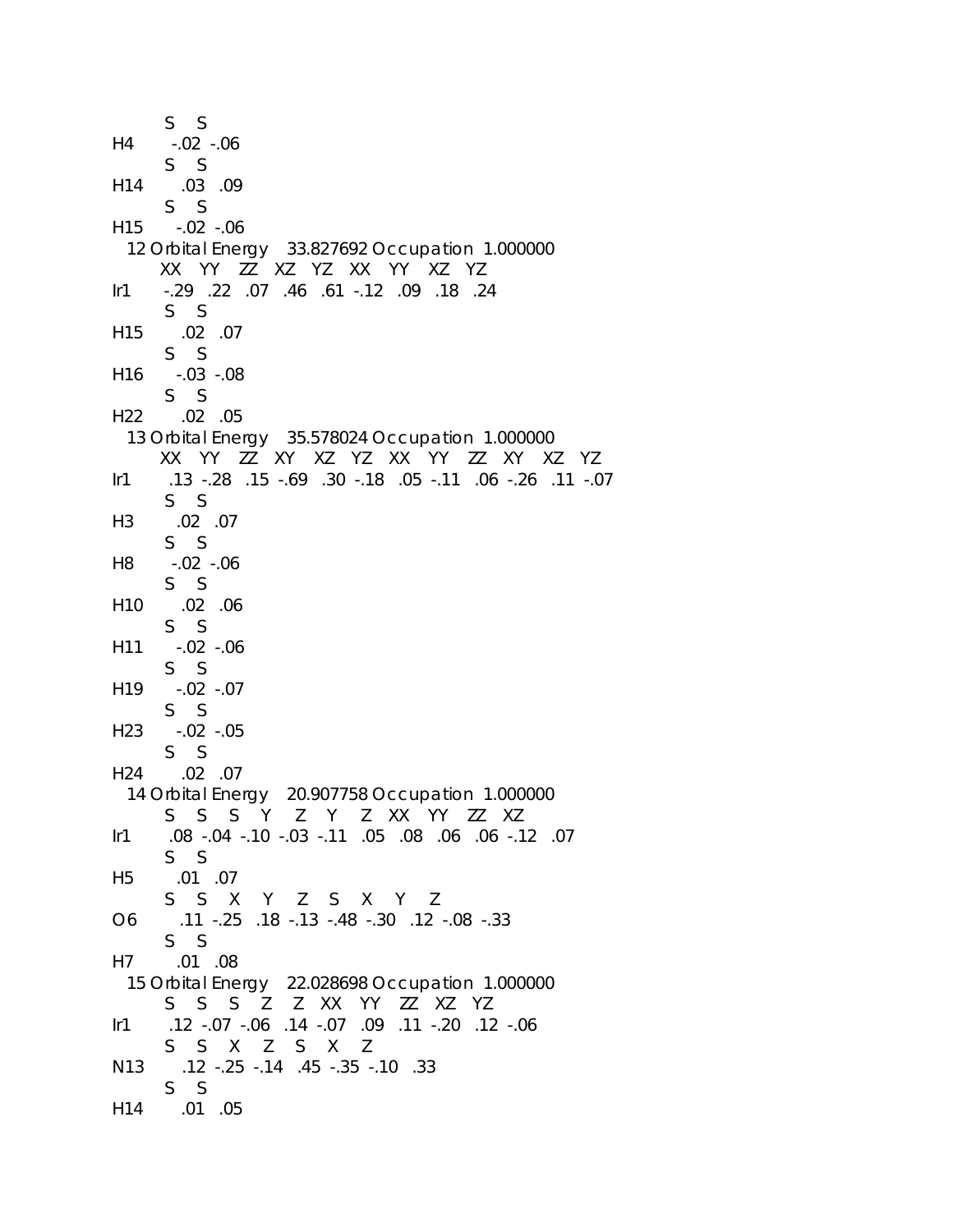```
 S S 
H15 .01 .06 
      S S 
H16 .02 .06 
  16 Orbital Energy 29.584504 Occupation 1.000000 
      S S S Y Y Y XX YY ZZ XY YZ XX 
Ir1 .15 -.10 -.15 -.15 .17 -.06 .19 -.36 .17 .09 .16 .08 
     YY 
Ir1 - .11 S S X Y Z S Y 
C2 .11 -.20 .06 -.37 .09 -.25 -.22 
      S S 
H3 .01 .07 
      S S 
H4 .02 .07 
      S S 
H8 .02 .07 
      S S Y S Y 
N9 -.01 .03 -.04 .06 -.05 
  17 Orbital Energy 31.592582 Occupation 1.000000 
      S S S X Z X Z X XX YY ZZ XY 
Ir1 -.13 .09 .15 .17 .05 -.23 -.06 .09 .26 -.13 -.13 .10 
     XZ XX 
Ir1 .13 .08 
      S S X Y Z S X Y Z 
C17 -.11 .21 .37 .08 .10 .29 .24 .06 .06 
      S S 
H18 -.02 -.07 
      S S 
H19 -.02 -.08 
      S S 
H20 -.01 -.07 
      X X 
C21 .04 .06 
  18 Orbital Energy 31.484078 Occupation 1.000000 
      S S S X Y Z X Y Z X XX YY 
Ir1 -.13 .08 .15 -.17 -.03 -.05 .24 .05 .06 -.08 .26 -.13 
     ZZ XY XZ XX 
Ir1 -.13 .10 .13 .08 
      X X 
C17 -.04 -.06 
      S S X Y Z S X Z 
C21 -.11 .21 -.37 -.08 -.09 .29 -.24 -.06 
      S S 
H22 -.02 -.07 
      S S 
H23 -.01 -.06 
      S S
```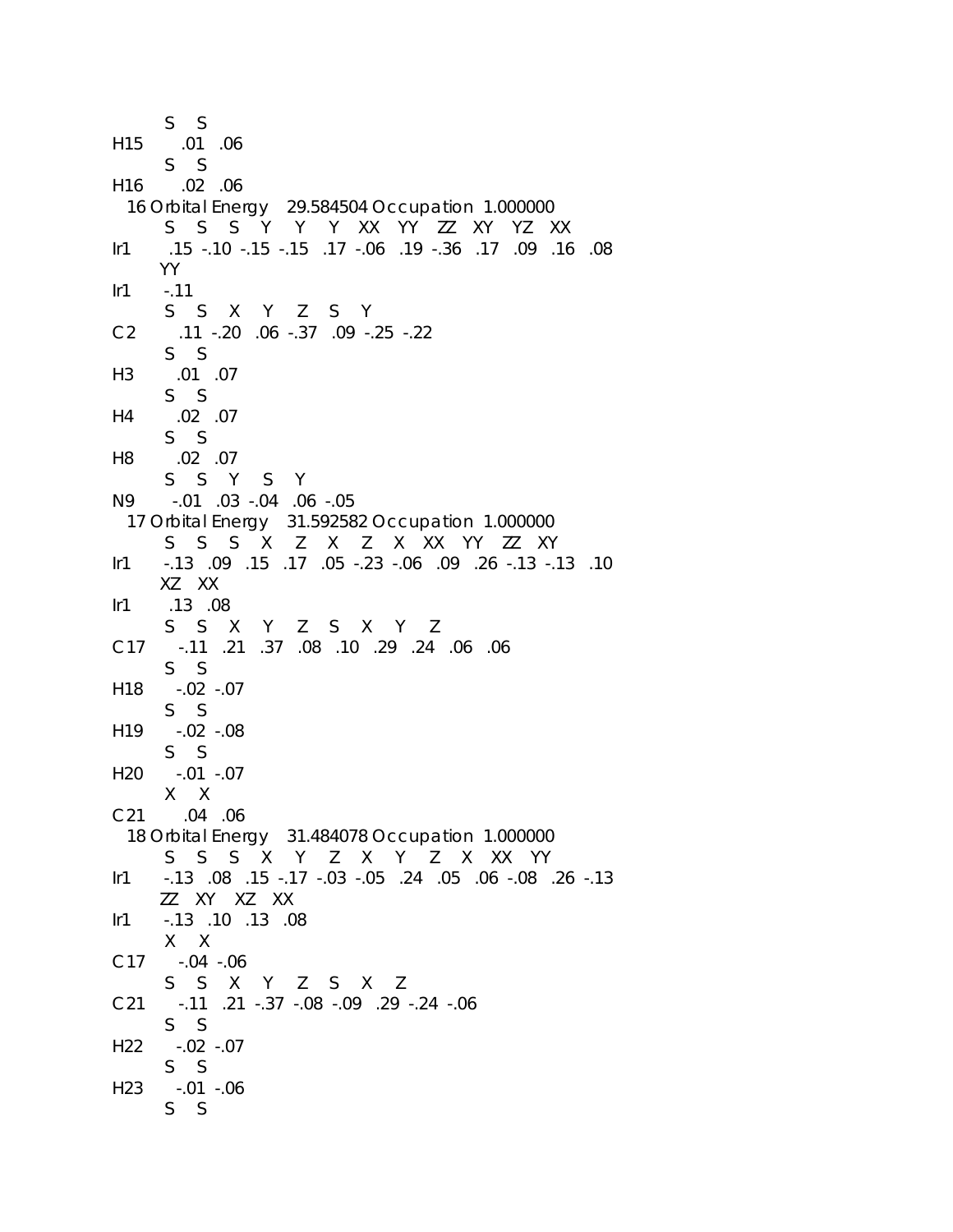```
H24 -.02 -.07 
  19 Orbital Energy 24.508487 Occupation 1.000000 
      S S S Y Y XX YY YZ 
Ir1 .08 -.04 -.08 .13 -.12 .07 -.12 .06 
      S S X Y Z S Y Z 
N9 .12 -.26 -.05 .44 -.18 -.37 .33 -.14 
      S S 
H10 .01 .06 
      S S 
H11 .01 .06 
      S S 
H12 .01 .06 
  20 Orbital Energy 21.767576 Occupation 1.000000 
      Z Z Z 
Ir1 .01 -.01 .05 
      S S Y Z S Y Z 
O6 .14 -.31 -.39 .35 -.37 -.27 .26 
  21 Orbital Energy 15.895347 Occupation 1.000000 
      S S X Y S X Y 
O6 .10 -.22 -.45 .14 -.15 -.23 .08 
      S S 
H7 -.31 -.13 
  22 Orbital Energy 15.806413 Occupation 1.000000 
      S S 
H5 -.31 -.13 
      S S X Y Z S X Y Z 
O6 .10 -.22 .23 .38 .15 -.15 .11 .21 .07 
  23 Orbital Energy 17.431210 Occupation 1.000000 
      S S X Y Z S X Y Z 
N13 .10 -.21 -.19 .31 -.24 -.18 -.09 .16 -.14 
      S S 
H14 -.32 -.15 
  24 Orbital Energy 17.304925 Occupation 1.000000 
      S S X S X 
N13 .10 -.21 .43 -.19 .23 
      S S 
H15 -.32 -.15 
  25 Orbital Energy 16.767805 Occupation 1.000000 
      S S X Y Z S X Y Z 
N13 .10 -.21 -.11 -.39 -.17 -.18 -.05 -.20 -.09 
      S S 
H16 -.32 -.16 
  26 Orbital Energy 18.880547 Occupation 1.000000 
      S S X Z S X Z 
N9 .10 -.20 -.11 .42 -.18 -.05 .22 
      S S 
H12 -.32 -.16 
  27 Orbital Energy 18.492581 Occupation 1.000000
```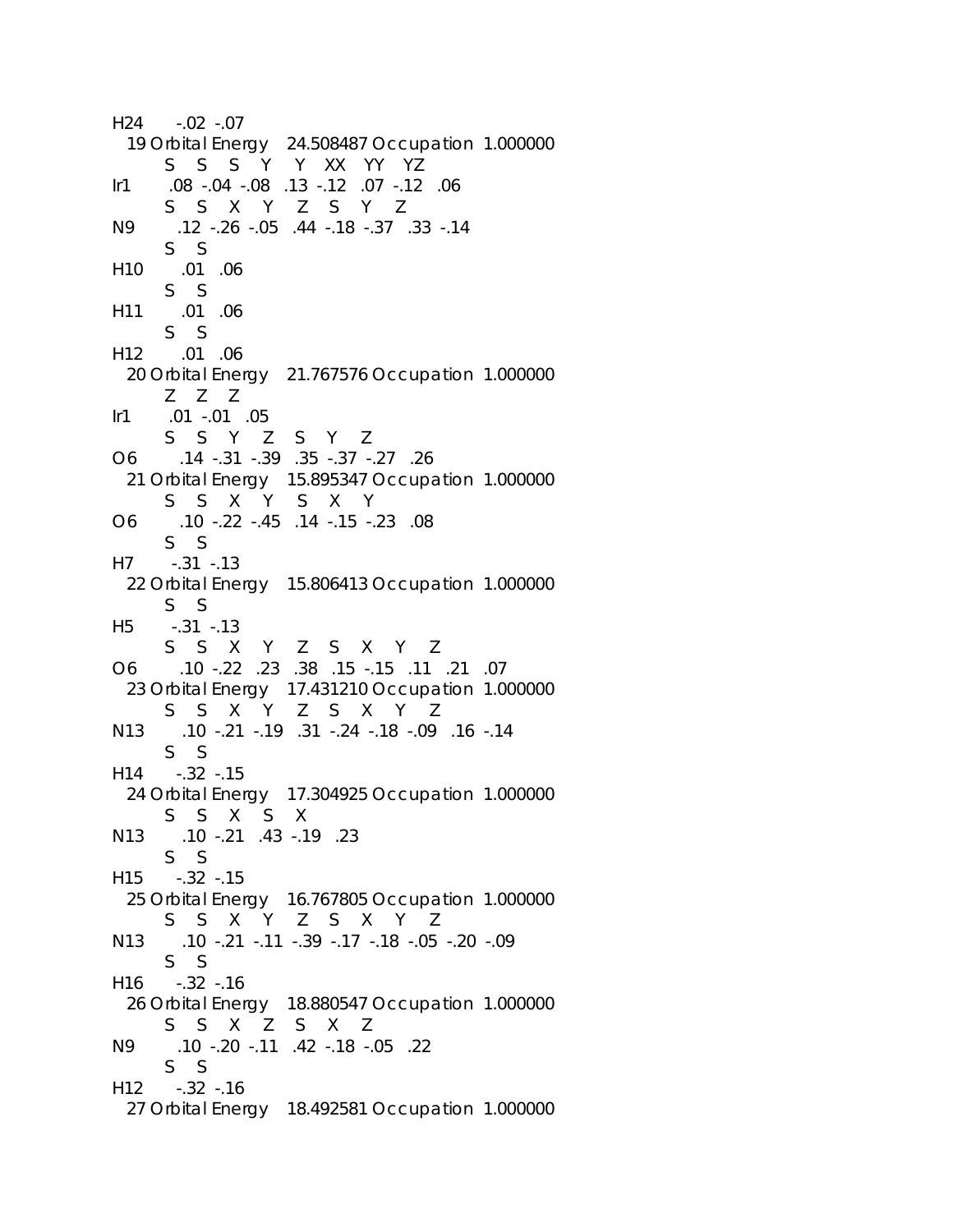```
 S S X Y S X Y 
N9 .10 -.20 .41 -.14 -.17 .21 -.09 
      S S 
H10 .03 .05 
      S S 
H11 -.32 -.16 
  28 Orbital Energy 18.444299 Occupation 1.000000 
      S S X Y Z S X Y Z 
N9 .10 -.20 -.25 -.28 -.20 -.17 -.12 -.16 -.10 
      S S 
H10 -.32 -.16 
      S S 
H11 .03 .05 
  29 Orbital Energy 23.428622 Occupation 1.000000 
      S S X Y Z S X Y Z 
C2 .09 -.18 -.19 .16 .27 -.13 -.07 .07 .12 
      S S 
H3 .02 .06 
      S S 
H4 -.33 -.30 
      S S 
H8 .01 .06 
  30 Orbital Energy 24.128938 Occupation 1.000000 
      S S X Z S X Z 
C2 .10 -.18 -.20 -.31 -.14 -.08 -.14 
      S S 
H3 .02 .07 
      S S 
H4 .02 .06 
      S S 
H8 -.32 -.29 
  31 Orbital Energy 24.443444 Occupation 1.000000 
      S S X Y S X Y 
C2 .10 -.19 .33 .18 -.16 .13 .09 
      S S 
H3 -.32 -.27 
      S S 
H4 .02 .07 
      S S 
H8 .02 .07 
  32 Orbital Energy 24.838177 Occupation 1.000000 
      S S X Y Z S X Z 
C21 .09 -.18 -.23 .12 .26 -.13 -.10 .11 
      S S 
H22 -.32 -.31 
      S S 
H23 .02 .06 
      S S
```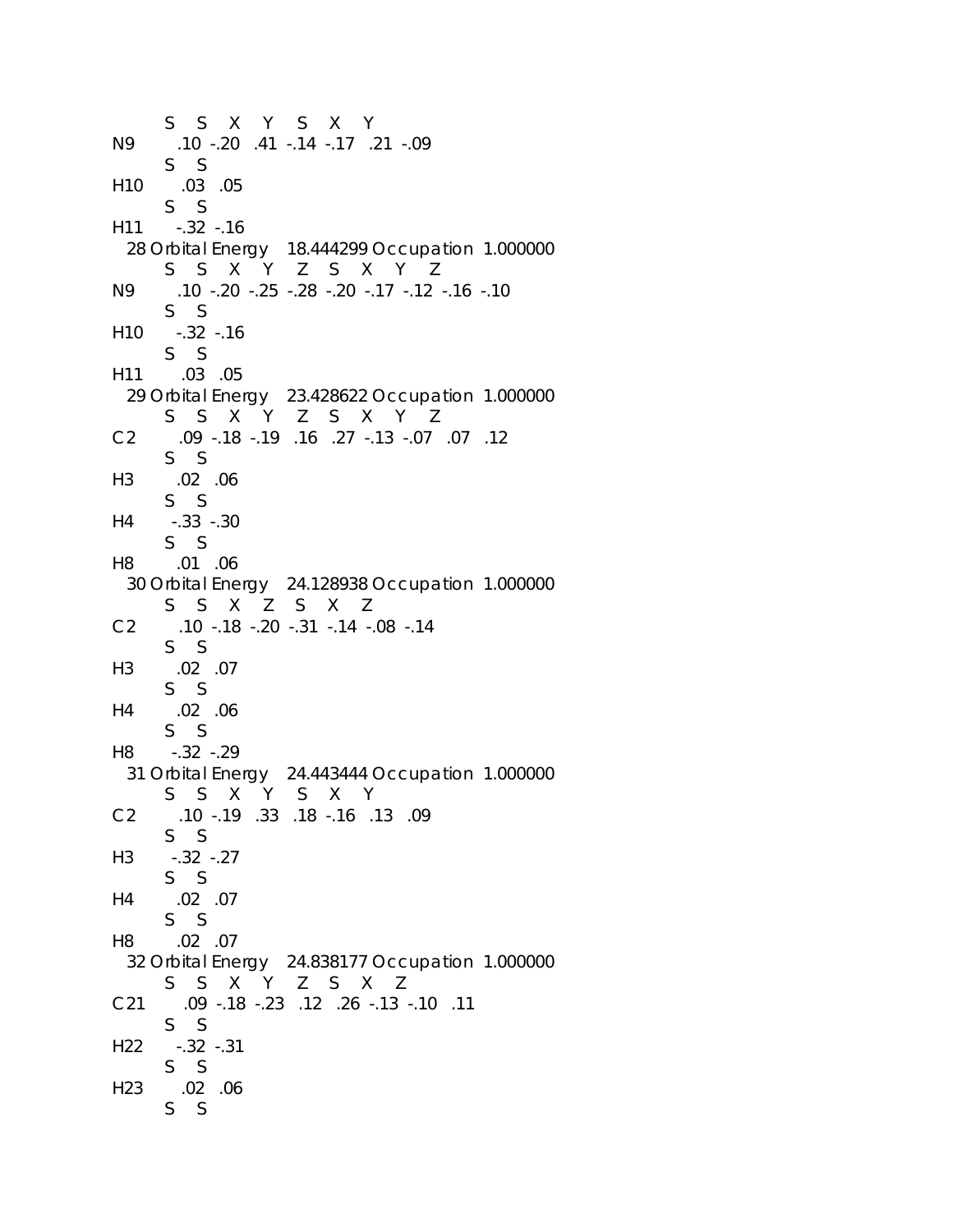```
H24 .02 .07 
  33 Orbital Energy 25.660739 Occupation 1.000000 
      S S X Y Z S X Z 
C17 .09 -.18 .19 .13 -.29 -.13 .09 -.12 
      S S 
H18 .01 .06 
      S S 
H19 .02 .07 
      S S 
H20 -.32 -.30 
  34 Orbital Energy 25.400070 Occupation 1.000000 
      S S X Y Z S X Y Z 
C21 .10 -.18 -.10 .16 -.32 -.14 -.06 .06 -.14 
      S S 
H22 .01 .07 
      S S 
H23 -.32 -.29 
      S S 
H24 .02 .07 
  35 Orbital Energy 25.422153 Occupation 1.000000 
      S S Y Z S Y Z 
C17 .09 -.18 .25 .27 -.13 .10 .12 
      S S 
H18 -.32 -.29 
      S S 
H19 .02 .07 
      S S 
H20 .01 .06 
  36 Orbital Energy 25.541372 Occupation 1.000000 
      S S X Y Z S X Y 
C17 .09 -.18 .17 -.30 .12 -.13 .08 -.12 
      S S 
H18 .02 .07 
      S S 
H19 -.32 -.31 
      S S 
H20 .02 .07 
  37 Orbital Energy 25.085577 Occupation 1.000000 
      S S X Y S Y 
C21 .09 -.18 -.06 -.36 -.13 -.15 
      S S 
H22 .02 .07 
      S S 
H23 .02 .07 
      S S 
H24 -.32 -.31 
  38 Orbital Energy .000000 Occupation .000000 
     XX ZZ XZ
```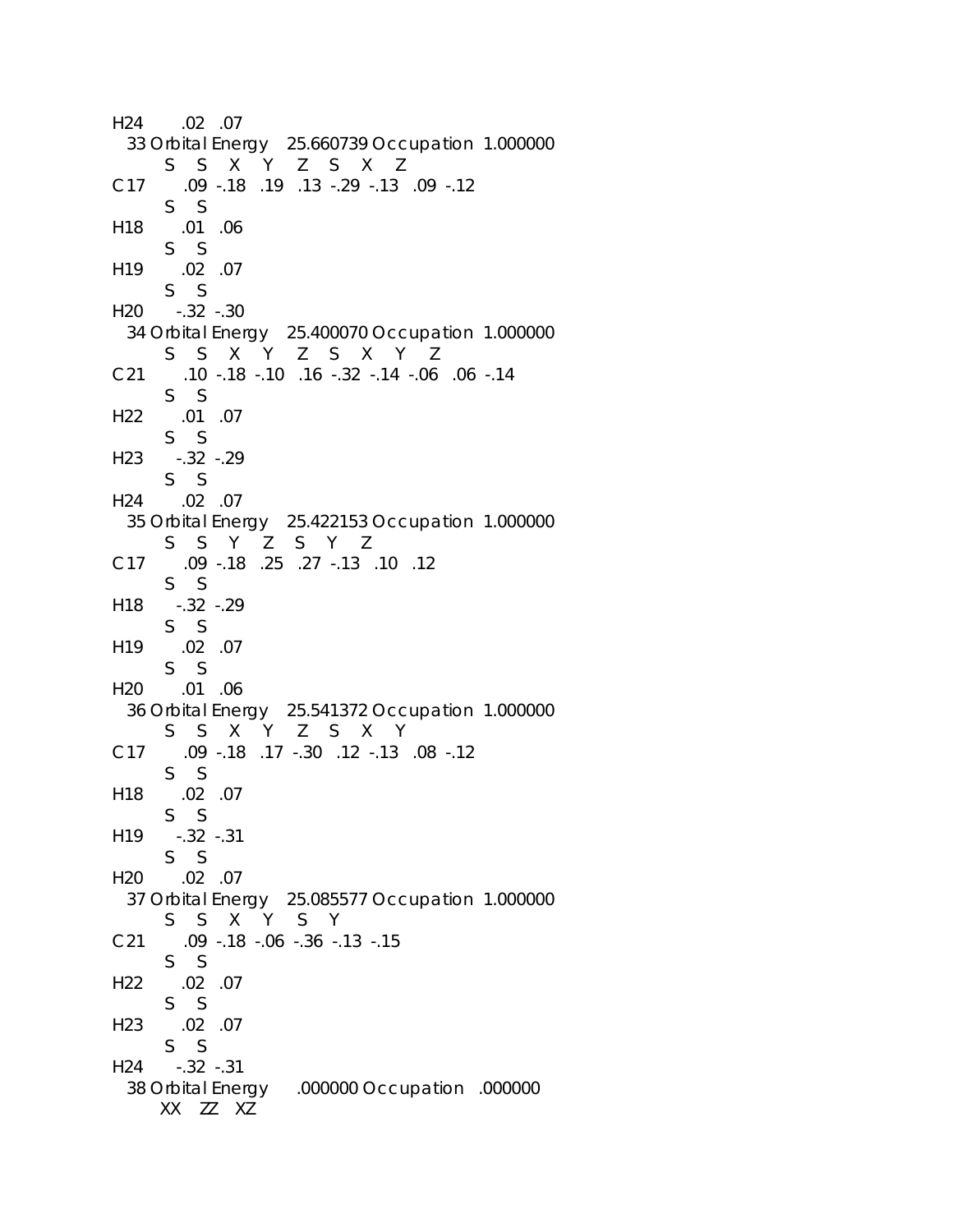| N9              | .10 -.11 -.30                                                   |
|-----------------|-----------------------------------------------------------------|
|                 | X Y Z                                                           |
| H <sub>10</sub> | .06 .10 -.10                                                    |
|                 | Ζ                                                               |
| H11             | .17                                                             |
|                 | $X$ $Z$                                                         |
| H <sub>12</sub> | $.21$ .06                                                       |
| N <sub>13</sub> | Y Y XX YY XY XZ<br>$-0.01 - 0.06 - 0.10$ $-0.11$ $-0.42 - 0.07$ |
|                 | S X Y Z                                                         |
| H14             | $-06$ $-16$ $-13$ $-10$                                         |
|                 | $Y$ $Z$                                                         |
| H15             | $-.30$ .05                                                      |
|                 | S X Y Z                                                         |
|                 | H16 .06 .14 -.08 -.12                                           |
|                 | YY ZZ YZ                                                        |
|                 | C21 -.06 .06 .05                                                |
|                 | 39 Orbital Energy .000000 Occupation .000000                    |
|                 | XX ZZ                                                           |
| C2              | $.07 - .07$                                                     |
|                 | X                                                               |
| H8              | .05                                                             |
|                 | XX ZZ XY XZ YZ                                                  |
| N9              | .15 .13 .07 .15 .08                                             |
|                 | $X$ $Z$                                                         |
| H <sub>10</sub> | $-.08$ .12<br>$Y$ $Z$                                           |
| H <sub>11</sub> | $.09 - .06$                                                     |
|                 | X Y                                                             |
|                 | H12 -.14 -.06                                                   |
|                 | XX YY XY                                                        |
|                 | N13 -.07 .07 .22                                                |
|                 | $X$ Y                                                           |
| H14             | $-.09 - .06$                                                    |
|                 | Y                                                               |
| H15             | $-.16$                                                          |
|                 | X Y Z                                                           |
| H <sub>16</sub> | $.07 - .05 - .06$                                               |
|                 | Y Y YY ZZ XZ YZ                                                 |
| C17             | .01 .05 .25 .22 .08 .11<br>$Y$ $Z$                              |
|                 | $.16 - .09$                                                     |
| H <sub>18</sub> | $X$ $Z$                                                         |
| H <sub>19</sub> | $-0.12 - 0.05$                                                  |
|                 | Y.                                                              |
| H <sub>20</sub> | .18                                                             |
|                 | Y Y YY ZZ XY XZ                                                 |
| C <sub>21</sub> | 08. 09. 26. 26. 26. 09. 00.                                     |